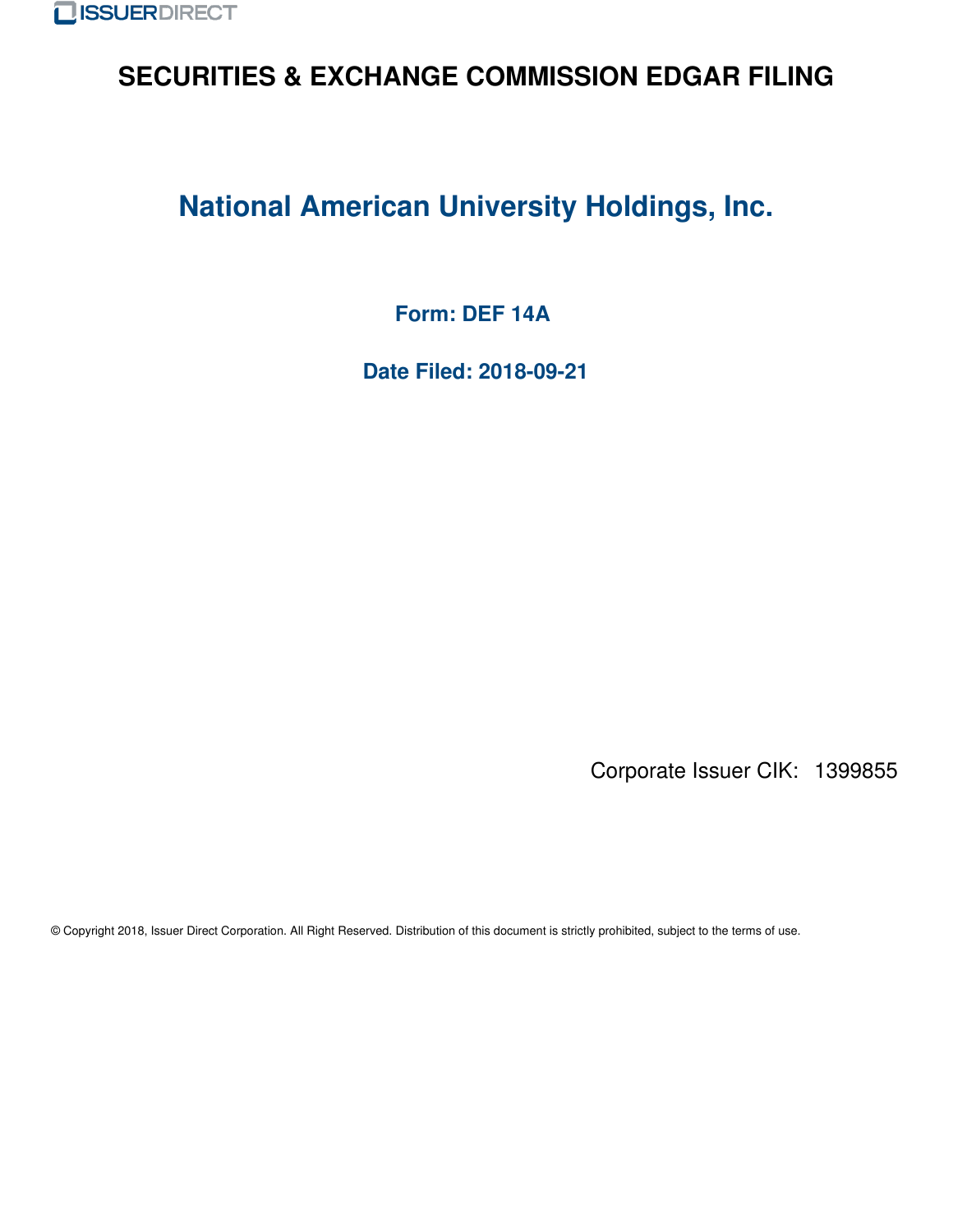# **UNITED STATES SECURITIES AND EXCHANGE COMMISSION Washington, D.C. 20549**

# **SCHEDULE 14A**

Proxy Statement Pursuant to Section 14(a) of the Securities Exchange Act of 1934 (Amendment No. )

Filed by the Registrant  $\boxtimes$ 

Filed by a Party other than the Registrant  $\Box$ 

Check the appropriate box:

☐ Preliminary Proxy Statement

☐ **Confidential, for Use of the Commission Only (as permitted by Rule 14a-6(e)(2))**

☒ Definitive Proxy Statement

☐ Definitive Additional Materials

☐ Soliciting Material Pursuant to §240.14a-12

# **National American University Holdings, Inc.**

(Name of Registrant as Specified In Its Charter)

(Name of Person(s) Filing Proxy Statement, if other than the Registrant)

Payment of Filing Fee (Check the appropriate box):

☒ No fee required.

☐ Fee computed on table below per Exchange Act Rules 14a-6(i)(1) and 0-11.

(1) Title of each class of securities to which transaction applies:

(2) Aggregate number of securities to which transaction applies:

(3) Per unit price or other underlying value of transaction computed pursuant to Exchange Act Rule 0-11 (set forth the amount on which the filing fee is

calculated and state how it was determined):

(4) Proposed maximum aggregate value of transaction:

(5) Total fee paid:

 $\Box$  Fee paid previously with preliminary materials.

 $\Box$  Check box if any part of the fee is offset as provided by Exchange Act Rule 0-11(a)(2) and identify the filing for which the offsetting fee was paid previously.

Identify the previous filing by registration statement number, or the Form or Schedule and the date of its filing.

(1) Amount Previously Paid:

(2) Form, Schedule or Registration Statement No.:

(3) Filing Party:

(4) Date Filed: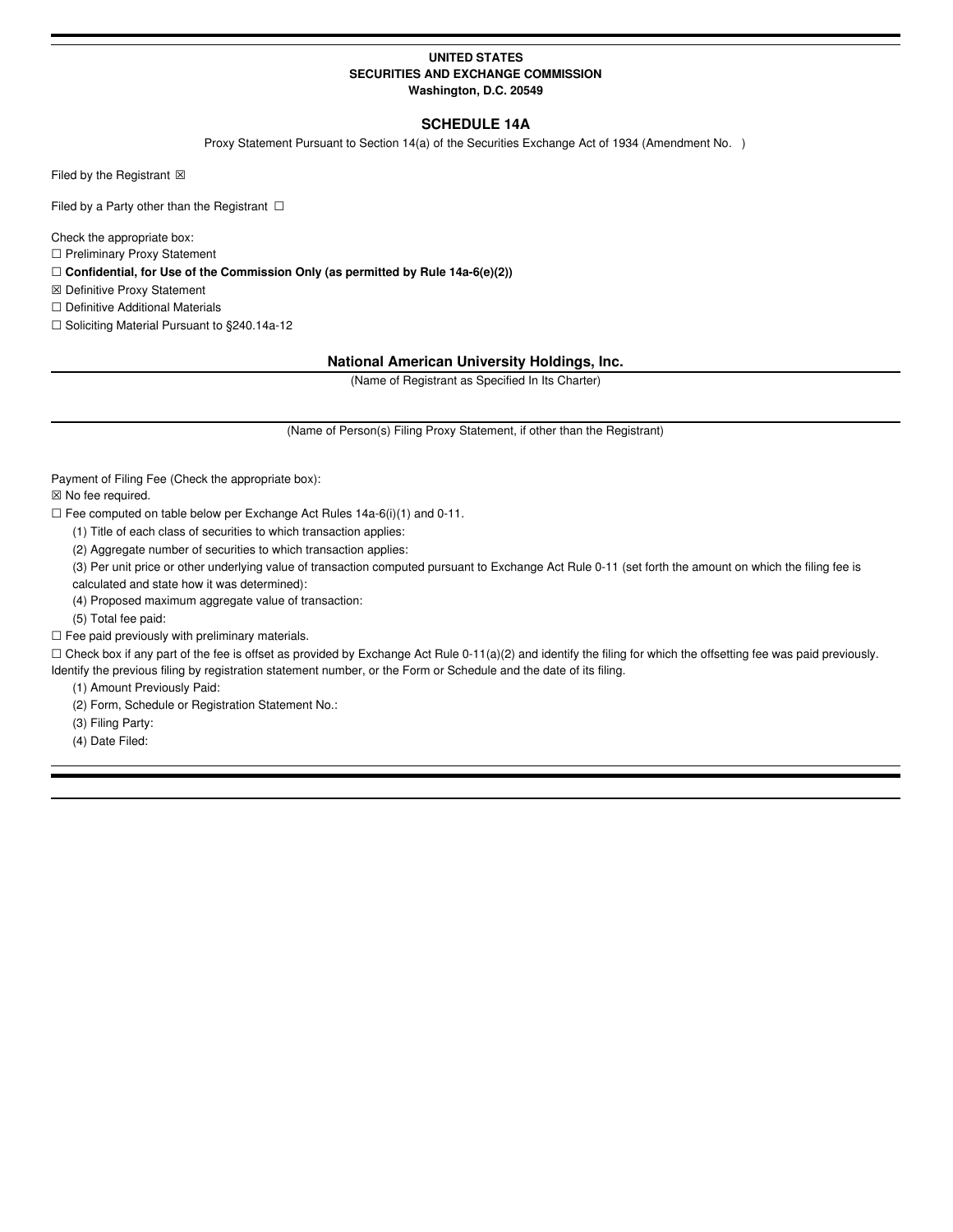# **NATIONAL AMERICAN UNIVERSITY** HOLDINGS, INC.

**5301 Mt. Rushmore Road Rapid City, South Dakota 57701**

September 21, 2018

Dear Stockholder:

You are cordially invited to attend the 2018 Annual Meeting of Stockholders of National American University Holdings, Inc., to be held at the Holiday Inn-Rushmore Plaza, 505 North Fifth Street, Rapid City, South Dakota 57701, commencing at 9:00 a.m. Mountain Time on Tuesday, October 9, 2018.

The accompanying Notice of Annual Meeting and the proxy statement that follow describe the matters to be considered and voted upon at the Annual Meeting. At the Annual Meeting, I will also report on the progress of our business during the past year, and you will have an opportunity to ask questions.

I hope that you will be able to attend the Annual Meeting. It is important that your shares be represented at the Annual Meeting. Whether or not you plan to attend the meeting, we urge you to vote your shares via the toll-free number provided or over the Internet, as described in the enclosed materials. You may also mark, sign and date the enclosed proxy card and return it in the envelope provided.

Sincerely,

Ronald L. Shape *President and Chief Executive Officer*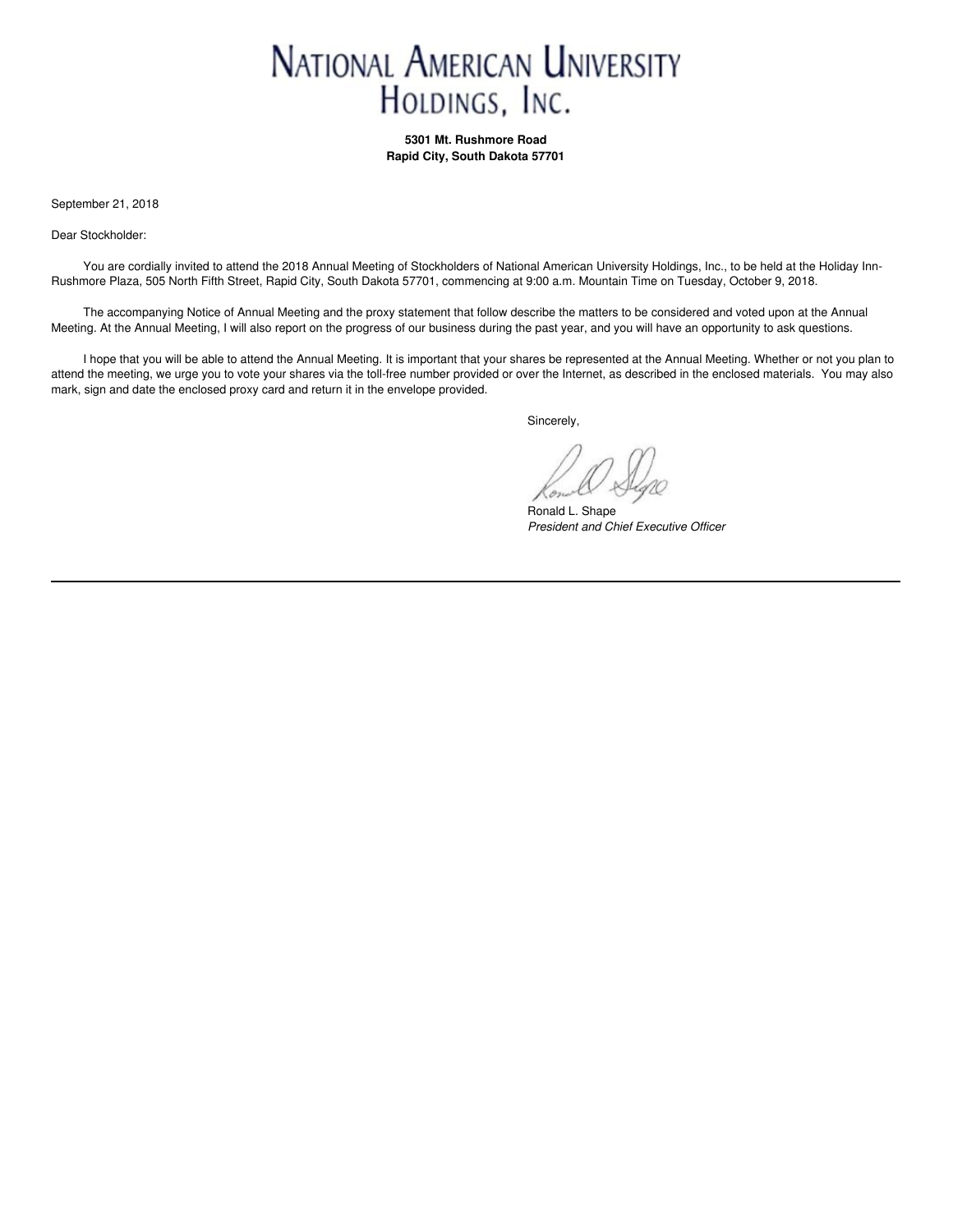# NATIONAL AMERICAN UNIVERSITY HOLDINGS, INC.

# **5301 Mt. Rushmore Road**

**Rapid City, South Dakota 57701**

# **NOTICE OF 2018 ANNUAL MEETING OF STOCKHOLDERS**

| Date and Time:            | Tuesday, October 9, 2018, at 9:00 a.m., Mountain Time                                                                                                                                                                             |                                                                                                                                                                                         |  |  |
|---------------------------|-----------------------------------------------------------------------------------------------------------------------------------------------------------------------------------------------------------------------------------|-----------------------------------------------------------------------------------------------------------------------------------------------------------------------------------------|--|--|
| Place:                    | Holiday Inn-Rushmore Plaza, 505 North Fifth Street, Rapid City, South Dakota 57701                                                                                                                                                |                                                                                                                                                                                         |  |  |
| <b>Items of Business:</b> | 1.<br>To elect the nine persons named in the accompanying proxy statement to serve as directors on our Board of<br>Directors;                                                                                                     |                                                                                                                                                                                         |  |  |
|                           | 2.                                                                                                                                                                                                                                | To approve our named executive officers' compensation in an advisory vote;                                                                                                              |  |  |
|                           | 3.                                                                                                                                                                                                                                | To adopt the National American University Holdings, Inc. 2018 Stock Option and Compensation Plan;                                                                                       |  |  |
|                           | 4.                                                                                                                                                                                                                                | To ratify the appointment of Deloitte & Touche LLP as our independent registered public accounting firm for the<br>fiscal year ending May 31, 2019; and                                 |  |  |
|                           | 5.                                                                                                                                                                                                                                | To transact such other business as may properly come before the annual meeting or any postponement or<br>adjournment of the meeting.                                                    |  |  |
| <b>Record Date:</b>       | You may vote if you were a stockholder of record of National American University Holdings, Inc. as of the close of business on<br>August 14, 2018.                                                                                |                                                                                                                                                                                         |  |  |
| <b>Proxy Voting:</b>      | Your vote is important. Regardless of the number of shares you own and whether or not you plan to attend the annual<br>meeting in person, we urge you to read the proxy statement and vote using one of the methods listed below: |                                                                                                                                                                                         |  |  |
|                           | 1.                                                                                                                                                                                                                                | Attending the annual meeting and voting in person;                                                                                                                                      |  |  |
|                           | 2.                                                                                                                                                                                                                                | By visiting the web site at www.proxyvote.com, 24 hours a day, seven days a week, through 11:59 p.m. Eastern<br>Time (9:59 p.m. Mountain Time) on October 8, 2018;                      |  |  |
|                           | 3.                                                                                                                                                                                                                                | By calling (within the U.S. or Canada) toll-free 1-800-690-6903, 24 hours a day, seven days a week, through<br>11:59 p.m. Eastern Time (9:59 p.m. Mountain Time) on October 8, 2018; or |  |  |
|                           | 4.                                                                                                                                                                                                                                | By marking, dating, signing and returning the proxy card in the postage-paid envelope included in printed proxy<br>materials.                                                           |  |  |
|                           |                                                                                                                                                                                                                                   | You may revoke your proxy at any time prior to the annual meeting and delivery of your proxy will not affect your right to vote<br>in person if you attend the meeting.                 |  |  |

By Order of the Board of Directors

Con

President and Chief Executive Officer

Papid City, South Dakota **Ronald L. Shape** Ronald L. Shape Ronald L. Shape Ronald L. Shape Ronald L. Shape Ronald L. Shape Ronald Ch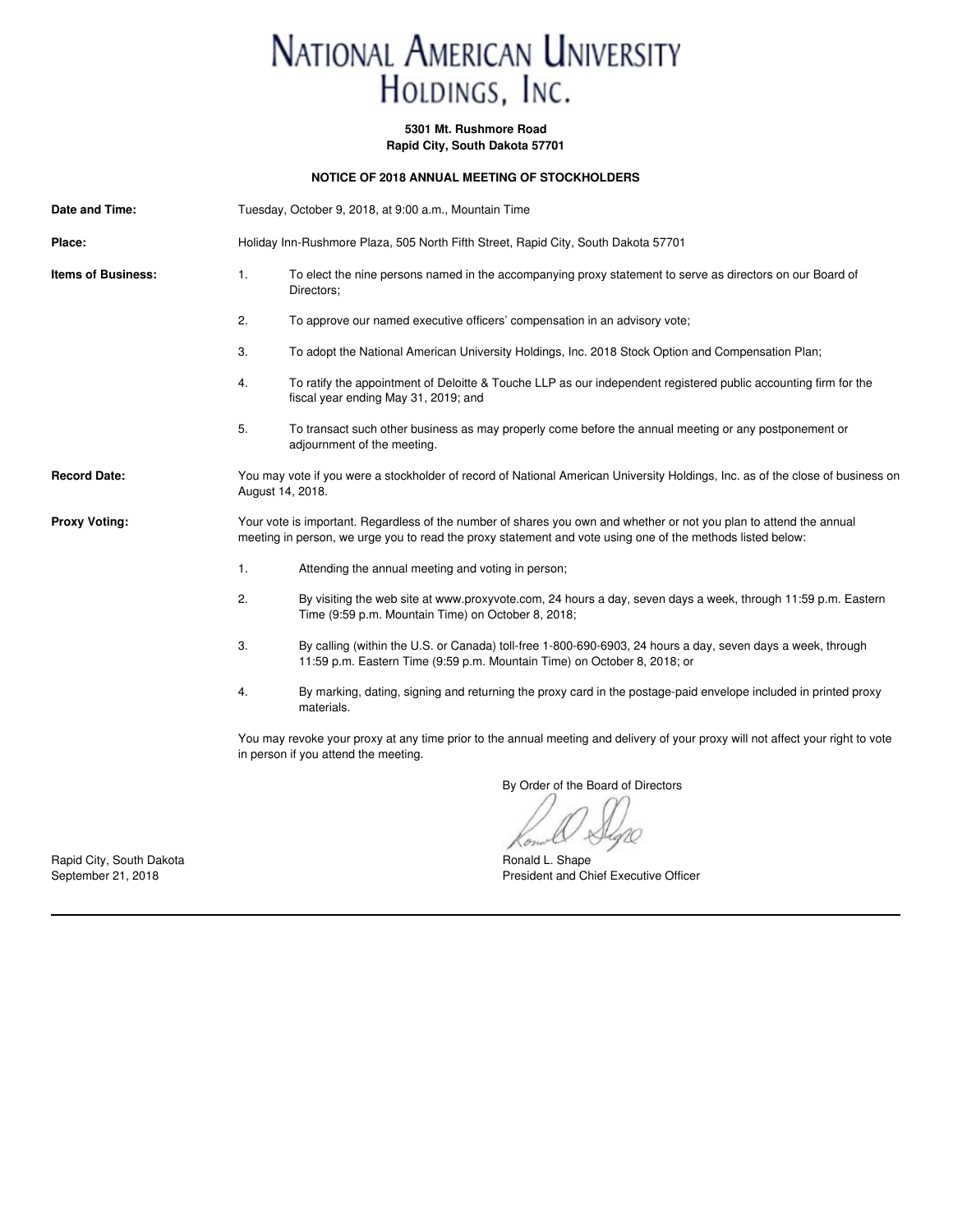# TABLE OF CONTENTS

|                                                                                                    | PAGE             |
|----------------------------------------------------------------------------------------------------|------------------|
| <b>GENERAL INFORMATION</b>                                                                         | $\mathbf{1}$     |
| QUESTIONS AND ANSWERS ABOUT THE ANNUAL MEETING AND VOTING                                          | $\mathbf{1}$     |
| QUESTIONS AND ANSWERS ABOUT PROXY SOLICITATION                                                     | $\overline{4}$   |
| <b>ADDITIONAL INFORMATION</b>                                                                      | 5                |
| <b>CORPORATE GOVERNANCE</b>                                                                        | 5                |
| Director Independence                                                                              | 5                |
| Board's Role in Risk Oversight                                                                     | $\overline{5}$   |
| <b>Board Leadership Structure</b>                                                                  | 6                |
| Certain Relationships and Related Transactions                                                     | $6\phantom{1}6$  |
| Board Committees and Their Functions                                                               | 6                |
| <b>Audit Committee</b>                                                                             | $6\phantom{1}6$  |
| <b>Compensation Committee</b>                                                                      | 7                |
| Board Meetings and Attendance                                                                      | $\overline{7}$   |
| <b>Director Nomination Process</b>                                                                 | $\overline{7}$   |
| Communications with the Board of Directors                                                         | 8                |
|                                                                                                    |                  |
| PROPOSAL NUMBER 1-ELECTION OF DIRECTORS                                                            | $\boldsymbol{9}$ |
| General Information                                                                                | 9                |
| <b>Board Voting Recommendation</b>                                                                 | $\boldsymbol{9}$ |
| Nominees and Directors                                                                             | 9                |
|                                                                                                    |                  |
| <b>EXECUTIVE OFFICERS</b>                                                                          | 12               |
| EXECUTIVE AND DIRECTOR COMPENSATION                                                                | 13               |
| <b>Summary Compensation Table</b>                                                                  | 15               |
|                                                                                                    | 16               |
| Discussion of Executive Compensation Decisions<br>Outstanding Equity Awards at Fiscal Year-End     | 19               |
| <b>Employment Agreements</b>                                                                       | 20               |
| Director Compensation and Benefits                                                                 | 21               |
| Beneficial Ownership of Principal Stockholders, Directors and Management                           | 22               |
| Section 16(a) Beneficial Ownership Reporting Compliance                                            | 25               |
| Audit Committee Report                                                                             | 25               |
|                                                                                                    |                  |
| PROPOSAL NUMBER 2-STOCKHOLDER ADVISORY VOTE TO APPROVE EXECUTIVE COMPENSATION                      | 26               |
| <b>Board Voting Recommendation</b>                                                                 | 26               |
|                                                                                                    |                  |
| PROPOSAL NUMBER 3-ADOPTION OF 2018 Stock Option and Compensation Plan                              | 26               |
|                                                                                                    |                  |
| PROPOSAL NUMBER 4-RATIFICATION OF APPOINTMENT OF OUR INDEPENDENT REGISTERED PUBLIC ACCOUNTING FIRM | 33               |
| Independent Registered Public Accounting Firm Fees and Services                                    | 33               |
| Audit Committee Pre-Approval Policies and Procedures                                               | 34               |
| Board Voting Recommendation                                                                        | 34               |
|                                                                                                    |                  |
| OTHER BUSINESS                                                                                     | 35               |
| DELIVERY OF PROXY MATERIALS TO HOUSEHOLDS                                                          | 35               |
|                                                                                                    |                  |
| STOCKHOLDER PROPOSALS FOR THE NEXT ANNUAL MEETING                                                  | 35               |
|                                                                                                    |                  |
|                                                                                                    |                  |

APPENDIX A – NATIONAL AMERICAN UNIVERSITY HOLDINGS, INC. 2018 STOCK OPTION AND COMPENSATION PLAN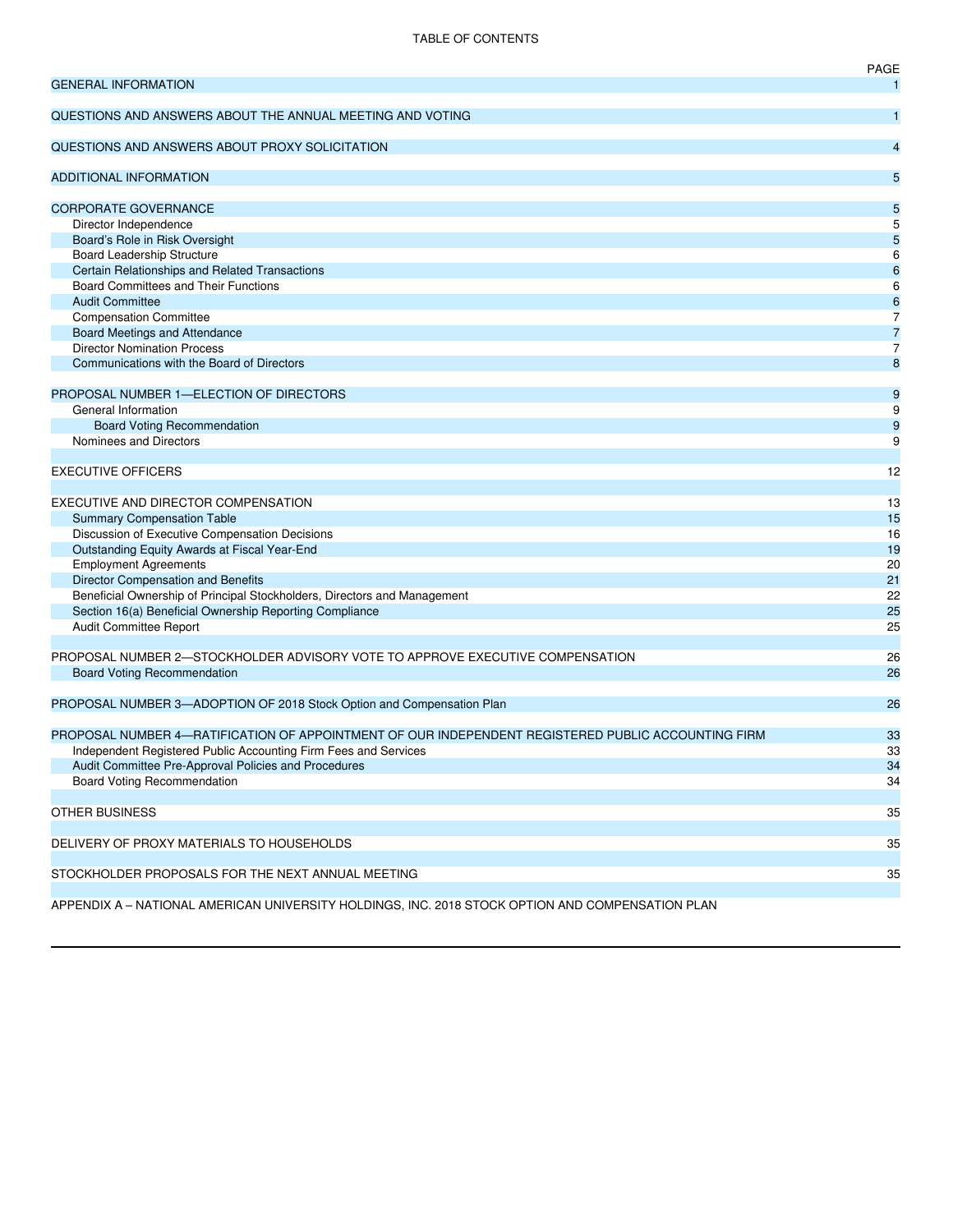# **NATIONAL AMERICAN UNIVERSITY HOLDINGS, INC. 5301 Mt. Rushmore Road Rapid City, South Dakota 57701**

# **PROXY STATEMENT**

# **ANNUAL MEETING OF STOCKHOLDERS—OCTOBER 9, 2018**

### **GENERAL INFORMATION**

This proxy statement is furnished in connection with the solicitation of proxies by the Board of Directors (the "Board") of National American University Holdings, Inc. (the "Company," "NAUH," "we," "us," or "our") to be voted at our 2018 Annual Meeting of Stockholders (the "Annual Meeting") to be held on Tuesday, October 9, 2018, at 9:00 a.m. Mountain Time, at the Holiday Inn-Rushmore Plaza, 505 North Fifth Street, Rapid City, South Dakota 57701, or at any postponement or adjournment of the Annual Meeting. We are first making the proxy statement and form of proxy card available to our stockholders on or about September 21, 2018.

# **QUESTIONS AND ANSWERS ABOUT THE ANNUAL MEETING AND VOTING**

#### **What is the purpose of the Annual Meeting?**

- At the Annual Meeting, our stockholders will vote on the following items of business:
- ●Elect the nine nominees named in the proxy statement to the Board, each of whom will hold office until the next annual meeting of stockholders and until his or her successor is elected and qualified or until his or her earlier resignation or removal;
- ●Approve by an advisory vote the compensation of our named executive officers;
- ●Adopt the Company's 2018 Stock Option and Compensation Plan;
- ●Ratify the appointment of Deloitte & Touche LLP as our independent registered public accounting firm for the fiscal year ending May 31, 2019; and
- ●Conduct such other business as may properly come before the Annual Meeting. Presently, management is not aware of any other business to come before the Annual Meeting.
- In addition, management will report on the performance of our business and respond to questions from stockholders.

#### **Who is entitled to vote at the Annual Meeting?**

In order to vote at the Annual Meeting, you must be a stockholder of record of the Company as of August 14, 2018, the record date for the Annual Meeting. You have one vote for each share of our common stock you own, and you can vote those shares for each item of business to be addressed at the Annual Meeting. If your shares are held in "street name" (that is, through a brokerage firm, bank or other nominee), you will receive instructions from the stockholder of record that you must follow in order for your shares to be voted as you choose.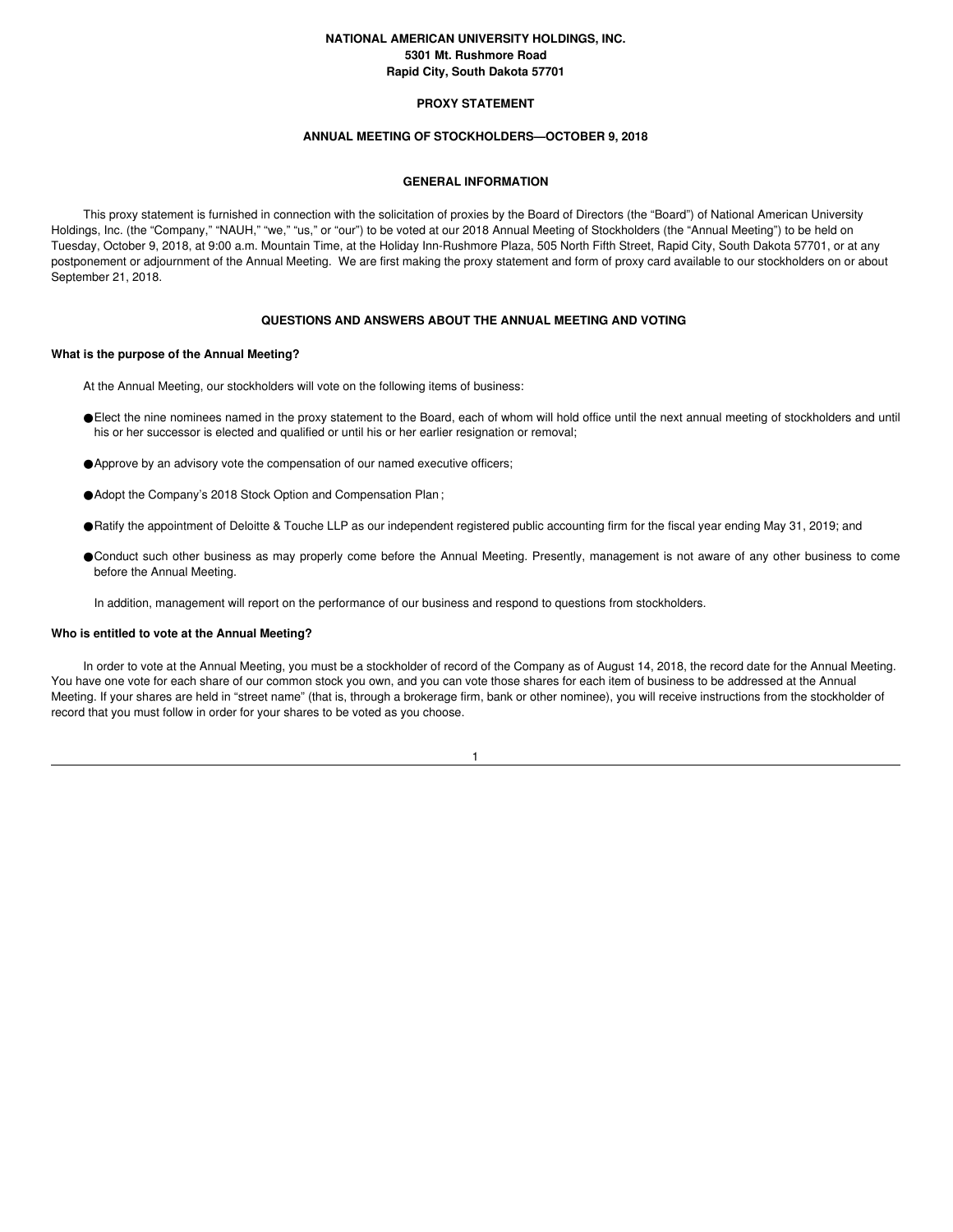#### **How many shares must be present to hold a valid Annual Meeting?**

For us to hold a valid Annual Meeting, we must have a quorum, which means that a majority of the outstanding shares of our common stock that are entitled to vote are present at the Annual Meeting. As of the record date, there were 24,348,425 shares of our common stock outstanding and entitled to vote. There are no other classes of capital stock outstanding. Your shares will be counted as present at the Annual Meeting if you:

- ●Vote via the Internet or by telephone;
- ●Properly submit a proxy card (even if you do not provide voting instructions); or
- ●Attend the Annual Meeting and vote in person.

# **How many votes are required to approve an item of business?**

- Assuming a quorum is present at the Annual Meeting:
- ●The election to the Board of each nominee for director requires the affirmative vote of a plurality of the shares of common stock present in person or by proxy and entitled to vote at the Annual Meeting.
- ●The approval, in a non-binding advisory vote, of the compensation paid to our named executive officers as set forth in this Proxy Statement requires the affirmative vote of a majority of the shares of common stock present in person or by proxy and entitled to vote on the proposal at the Annual Meeting. Although the advisory vote on compensation paid to our named executive officers is non-binding, our Board will review the result of the vote and will consider it in making a determination concerning executive compensation in the future.
- ●The adoption of the Company's 2018 Stock Option and Compensation Plan requires the affirmative vote of a majority of the shares of common stock present in person or by proxy and entitled to vote on the proposal at the Annual Meeting.
- ●The ratification of the appointment of Deloitte & Touche LLP as our independent registered public accounting firm for the fiscal year ending May 31, 2019 requires the affirmative vote of a majority of the shares of common stock present in person or by proxy and entitled to vote on the proposal at the Annual Meeting.

#### How do I vote my shares if they are held in nominee "street name," such as by a brokerage firm, bank or other nominee?

If on the record date you hold shares of our common stock in an account with a brokerage firm, bank, or other nominee, then you are a beneficial owner of the shares and hold such shares in "street name." As a beneficial owner, you have the right to direct your broker, bank, or other nominee on how to vote your shares. The nominee that holds your shares is considered the stockholder of record for purposes of voting at the Annual Meeting. Because you are not the stockholder of record, you may not vote your shares in person at the Annual Meeting unless you bring a proxy from your broker, bank or other nominee to the Annual Meeting.

Whether or not you plan to attend the Annual Meeting, we urge you to vote by following the voting instructions provided to you by your nominee to ensure that your vote is counted. If you do not provide voting instructions to your nominee, your nominee will not be permitted to vote your shares in its discretion on all of the items of business, except for the ratification of the appointment of Deloitte & Touche LLP as our independent registered public accounting firm for the current fiscal year. In the past, if you held your shares in "street name" and you did not indicate how you wanted your shares voted in the election of directors, your bank or broker was allowed to vote those shares on your behalf on the election of directors as they thought appropriate. Recent changes in regulation took away the ability of your bank or broker to vote your uninstructed shares in the election of directors on a discretionary basis. Therefore, it is particularly important for street name holders to instruct their brokers or banks as to how they wish to vote their shares.

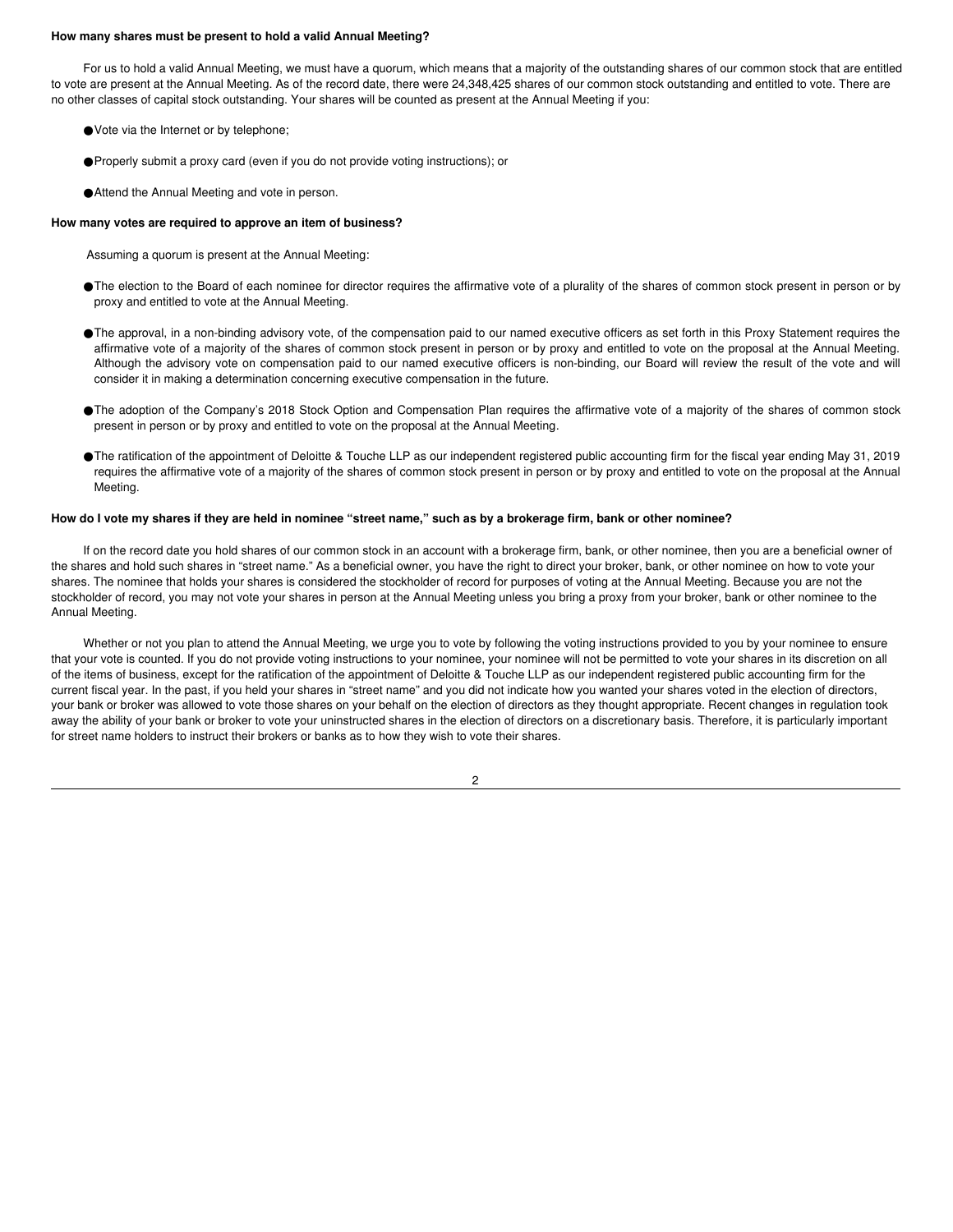#### **How will abstentions and broker non-votes affect the quorum and voting?**

- ●If you withhold your vote on the election of directors or abstain from voting on the other proposals, you will still be considered present at the Annual Meeting for purposes of determining a quorum.
- ●If you withhold your vote from the election of a director nominee, this will reduce the number of votes cast for that nominee.
- ●If you abstain from voting on a proposal, other than on the election of directors, you will be deemed to have voted against that proposal.
- ●If you do not vote your shares that are held in nominee "street name," such as by a brokerage firm, and your nominee does not have discretionary power to vote your shares on a particular matter, the failure of the nominee to vote the shares on that matter is called a "broker non-vote." Broker non-votes will be considered present at the Annual Meeting for purposes of determining a quorum. Broker non-votes, however, will not be counted in determining the number of shares voted for or against the matter.

#### **How does the Board recommend that I vote?**

The Board recommends that you vote:

- ●FOR the election of each of the nine director nominees named in this proxy statement;
- ●FOR the approval by an advisory vote of the compensation of our named executive officers;
- ●FOR the adoption of the Company's 2018 Stock Option and Compensation Plan; and
- ●FOR the ratification of the appointment of Deloitte & Touche LLP as our independent registered public accounting firm for the fiscal year ending May 31, 2019.

# **How do I vote?**

If you are a stockholder of record (that is, if your shares are owned directly in your name and not in "street name" through a broker), you may vote in any of the following ways:

- ●By attending the Annual Meeting and voting in person;
- ●By voting by proxy over the Internet or calling toll-free (within the U.S. or Canada) by following the instructions provided in the proxy materials; or
- ●By marking, dating, signing and returning the proxy card.

Even if you plan to attend the Annual Meeting, we recommend that you also submit your proxy so that your vote will be counted if you later decide not to attend the meeting.

If you wish to vote by Internet or telephone, you must do so before 11:59 p.m. Eastern Time (9:59 p.m. Mountain Time) on October 8, 2018. After that time, Internet and telephone voting will not be permitted, and a stockholder wishing to vote, or revoke an earlier proxy, must submit a signed proxy card or vote in person.

"Street name" stockholders who wish to vote at the Annual Meeting will need to obtain a proxy form from the institution that holds their shares of record.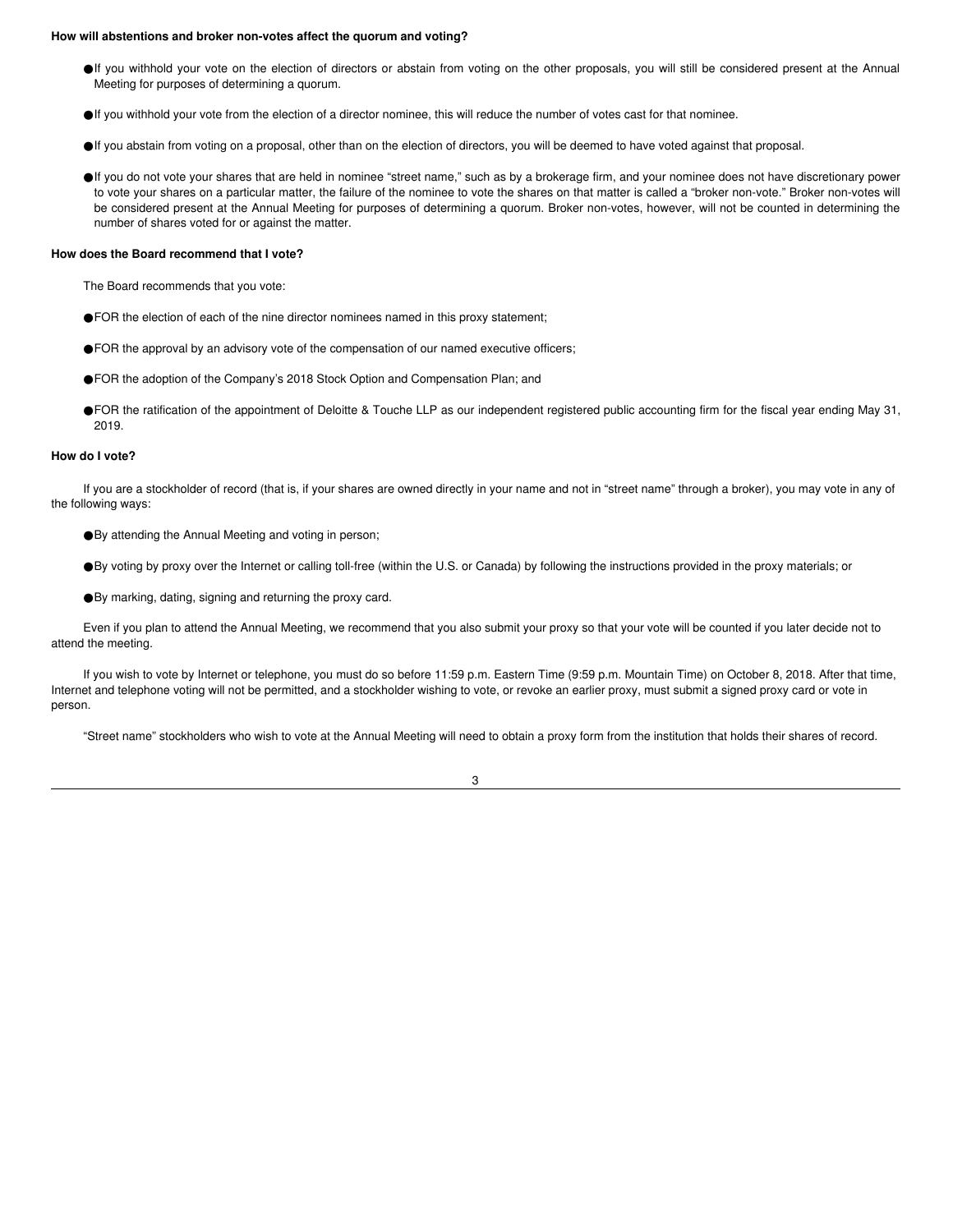#### **How are my voting instructions carried out?**

If you vote by telephone or through the Internet, and the Company receives it in the time provided above, the persons named as proxies will vote your shares in the manner that you specify. Proxy cards that are properly executed, duly returned and not revoked will be voted in the manner specified. If a proxy card is properly executed but does not specify any or all choices for each proposal, the proxy will be voted as follows:

- ●FOR the election of the nine nominees for director as described in this proxy statement;
- ●FOR the approval by an advisory vote of the compensation of our named executive officers;
- ●FOR the adoption of the Company's 2018 Stock Option and Compensation Plan;
- ●FOR the ratification of the appointment of Deloitte & Touche LLP as our independent registered public accounting firm for the fiscal year ending May 31, 2019; and

●In the discretion of the persons named in the proxy, as to such other matters as may be properly come before the Annual Meeting.

#### **What if I change my mind after I vote via proxy?**

You may revoke your proxy at any time before your shares are voted at the Annual Meeting. If you are a stockholder of record, you can change your vote by:

- ●Submitting a later-dated proxy until 11:59 p.m. Eastern Time (9:59 p.m. Mountain Time) on October 8, 2018;
- ●Voting in person at the Annual Meeting; or
- ●Providing written notice revoking your proxy vote to our Corporate Secretary at our principal office prior to the Annual Meeting.

If on the record date you held shares of our common stock in an account with a brokerage firm, bank, or other nominee, then you must instruct the nominee that holds your shares of your desire to change or revoke your voting instructions.

# **QUESTIONS AND ANSWERS ABOUT PROXY SOLICITATION**

#### **How are proxies solicited?**

We will request that brokerage firms, banks, other custodians, nominees, fiduciaries and other representatives of stockholders forward proxy materials and annual reports to the beneficial owners of our common stock. We may solicit proxies by mail, in person, by telephone, through electronic transmission and by facsimile transmission. Our directors, officers and employees will not receive additional compensation for soliciting stockholder proxies.

#### **Who will pay for the cost of soliciting proxies?**

We will pay all of the costs of preparing, printing and distributing proxy materials. We will reimburse brokerage firms, banks and other representatives of stockholders for reasonable expenses incurred by them in sending proxy materials and annual reports to the beneficial owners of our common stock.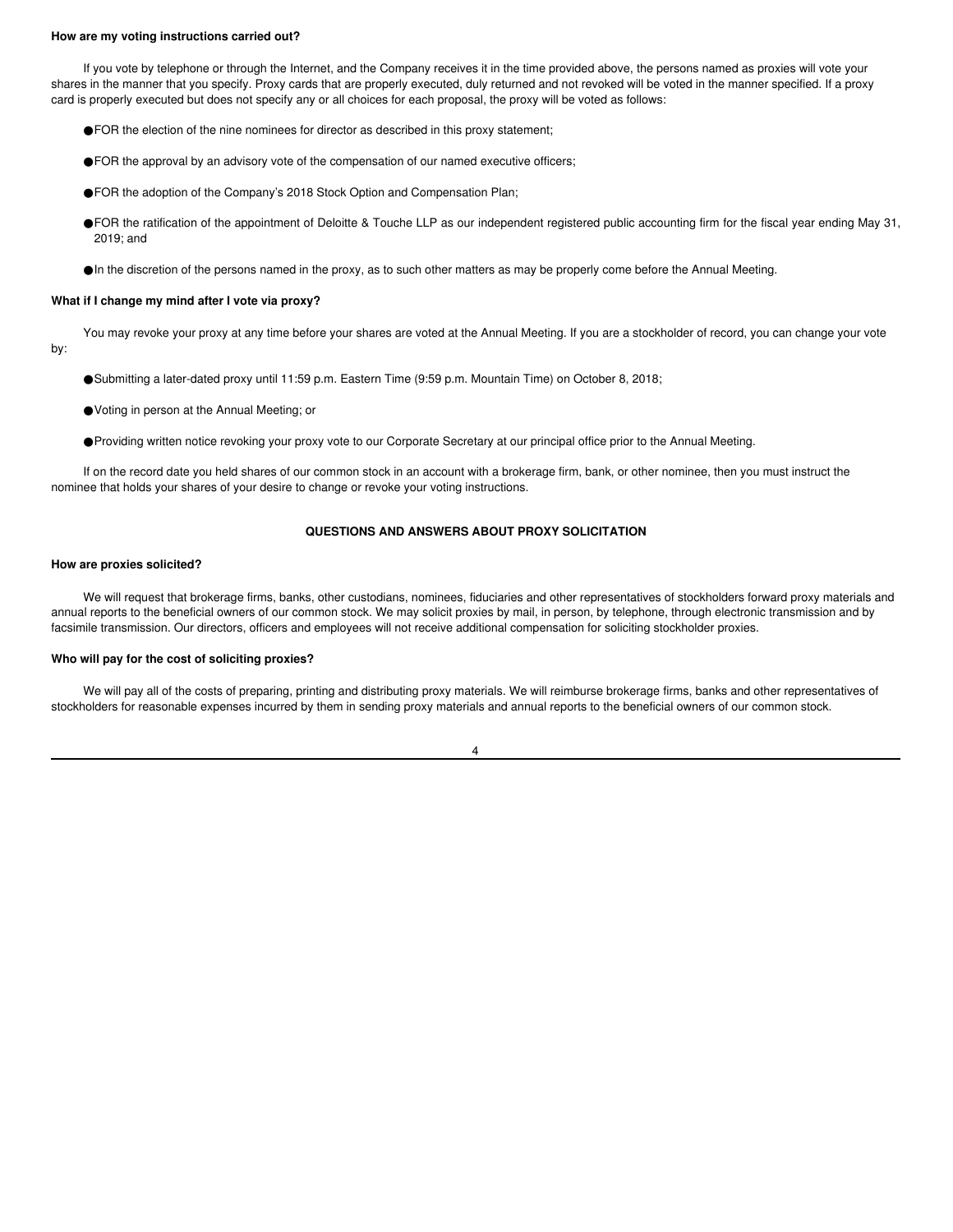#### **ADDITIONAL INFORMATION**

#### **Where can I find additional information about National American University Holdings, Inc.?**

Our reports on Forms 10-K, 10-Q and 8-K, and other publicly available information should be consulted for other important information about us. You can also find additional information about us on our website at *www.national.edu*.

#### **CORPORATE GOVERNANCE**

Our Board is elected by our stockholders to oversee our business and affairs. The Board monitors and evaluates our business performance through regular communication with our chief executive officer and by holding Board meetings and Board committee meetings.

The Board values effective corporate governance and adherence to high legal and ethical standards. We have adopted the Code of Business Conduct and Ethics (the "Code of Conduct"), which is applicable to our employees, officers and members of our Board. This Code of Conduct is intended to deter wrongdoing and to promote honest and ethical conduct, full, fair, accurate, timely and understandable disclosure in reports and documents that we file with, or submit to, the Securities and Exchange Commission (the "SEC"), compliance with applicable laws, rules and regulations, prompt internal reporting of violations of the Code of Conduct, accountability for any violation of the Code of Conduct, and a culture of compliance and ethics. Our Code of Conduct is posted on our website at *www.national.edu* under the "Investor Relations" link. A paper copy is available to stockholders free of charge upon request to our Corporate Secretary.

#### **Director Independence**

We adhere to the director independence requirements under The NASDAQ Stock Market LLC ("NASDAQ") corporate governance rules. For a director to be considered independent under NASDAQ rules, the Board must affirmatively determine that a director or director nominee does not have a relationship that, in the opinion of the Board, would interfere with the exercise of independent judgment in carrying out the responsibilities of a director. Under these director independence standards, the Board has determined that each of current directors Mr. Berzina, Dr. Crane, Mr. Halbert, Mr. Rowan and Dr. Saban is independent. The Board based these determinations primarily on a review of the responses of the directors to questions regarding employment and compensation history, affiliations, family and other relationships, and on discussions with our directors.

#### **Board's Role in Risk Oversight**

Our Board is responsible for oversight of our risks assessment and management process. The Board executes this oversight responsibility directly and through the standing committees of the Board. The Board and its committees regularly review and discuss with management our material strategic, operational, financial, regulatory compliance, and compensation risks.

The audit committee performs a central oversight role with respect to financial and compliance risks. The audit committee reviews and assesses the qualitative aspects of financial reporting, process to manage financial and financial reporting risk, and compliance with applicable legal, ethical and regulatory requirements. The audit committee regularly reports its findings to the Board. The compensation committee reviews and discusses with management the impact of our compensation policies and practices on risk taking within our organization. The Board dissolved the corporate governance and nominating committee on October 29, 2012 but, prior to its dissolution, the corporate governance and nominating committee assisted the Board in overseeing management's processes for the assessment and management of non-financial risks and the steps that management has taken to monitor and control exposure to such risks. The Board has taken the responsibility of overseeing these risks since the dissolution of the corporate governance and nominating committee.

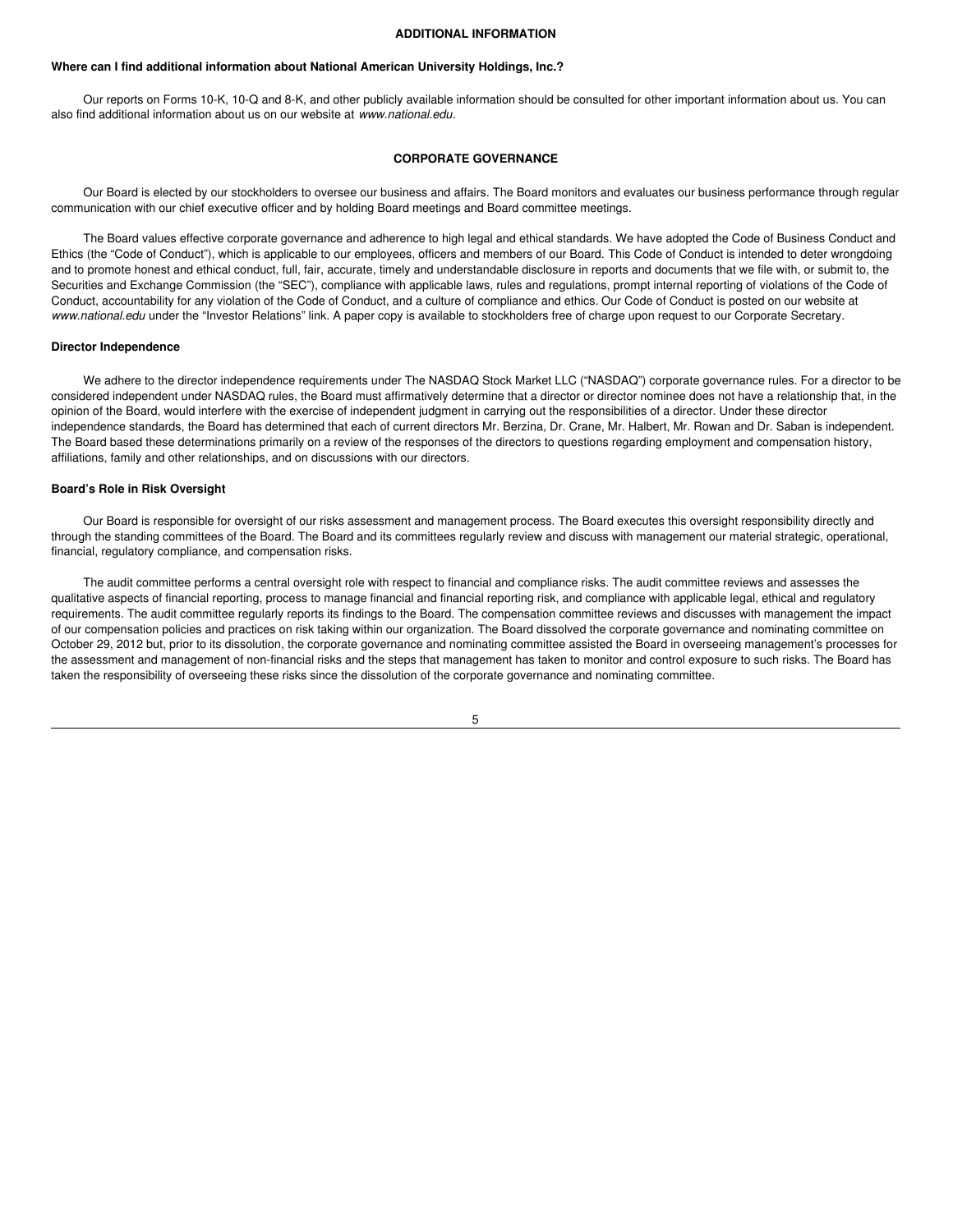#### **Board Leadership Structure**

Our Board elects its Chairman and appoints the Company's Chief Executive Officer according to what it determines is best for the Company and its stockholders at any given time. The offices of Chairman and Chief Executive Officer are currently held separately, which the Board has determined is in the best interests of the Company and its stockholders at this particular time. However, the Board does not believe there should be a fixed rule as to whether the offices of Chairman and Chief Executive Officer should be vested in the same person or two different people, or whether the Chairman should be an employee of the Company or should be elected from among the non-employee directors. The needs of the Company and the individuals available to fulfill these roles may dictate different outcomes at different times, and the Board believes that retaining flexibility in these decisions is in the best interest of the Company and its stockholders.

#### **Certain Relationships and Related Transactions**

Our Code of Conduct requires our employees to avoid, wherever possible, all related party transactions that could result in actual or potential conflicts of interest. The employees also are responsible to disclose to our compliance officer any actual or perceived conflict of interest. Related party transactions with respect to companies like ours are defined under the SEC rules. A conflict of interest situation can arise when a person takes actions or has interests that may make it difficult to perform his or her work objectively and effectively. Conflicts of interest may also arise if a person, or a member of his or her family, receives improper personal benefits as a result of his or her position. Related party transactions are not permitted without the prior consent of our audit committee, or other independent committee of our Board if it is inappropriate for our audit committee to review such transaction due to a conflict of interest. In approving or rejecting the proposed transaction, our audit committee will consider the facts and circumstances available and deemed relevant to the committee, including the risks, costs and benefits to us, the terms of the transaction, the availability of other sources for comparable services or products and, if applicable, the impact on a director's independence. Our audit committee will approve only those agreements and arrangements that, in light of known circumstances, are in, or are not inconsistent with, our best interests, as our audit committee determines in the good faith exercise of its discretion. The audit committee and disinterested directors approved the following related party transactions.

Mr. Robert D. Buckingham, co-vice chairman of our Board, has a son, Michael Buckingham, and a daughter, Deborah Buckingham, who are employed by the Company, and in the aggregate their compensation exceeded \$120,000 during the fiscal year ended May 31, 2018. Michael Buckingham's compensation during that period was \$146,915 and Deborah Buckingham's compensation during that period was \$77,247.

Our real estate operations conduct business through various projects and associations, including Fairway Hills I and II, Park West, Vista Park, Arrowhead View, Fairway Hills Park and Recreational Association, the Vista Park Homeowners' Association and the Park West Homeowners' Association. Park West consists of 48 apartment units and is owned by a partnership that is 50% owned by the Company and 50% owned by members of the Buckingham family (including Robert Buckingham, co-vice chairman of our board of directors, and his siblings and the spouses and estates of his siblings).

#### **Board Committees and Their Functions**

Our Board has established a standing audit committee and a compensation committee. It is our policy that all directors should attend the Annual Meeting. All directors attended last year's annual meeting of stockholders.

#### **Audit Committee**

The audit committee is responsible, among its other duties and responsibilities, for overseeing our accounting and financial reporting processes, the audits of our financial statements, the qualifications of our independent registered public accounting firm and the performance of our internal audit function and independent registered public accounting firm. The audit committee reviews and assesses the qualitative aspects of our financial reporting, our processes to manage business and financial risk and our compliance with significant applicable legal, ethical and regulatory requirements. The audit committee is directly responsible for the appointment, compensation, retention and oversight of our independent registered public accounting firm. The current members of our audit committee are Dr. Saban, who serves as chair of the committee, Dr. Crane and Mr. Berzina. Our Board has determined that Dr. Saban is an "audit committee financial expert," as that term is defined under the SEC rules implementing Section 407 of the Sarbanes-Oxley Act of 2002. Each member of our audit committee is independent under the NASDAQ rules and pursuant to Rule 10A-3 of the Securities Exchange Act of 1934, as amended.

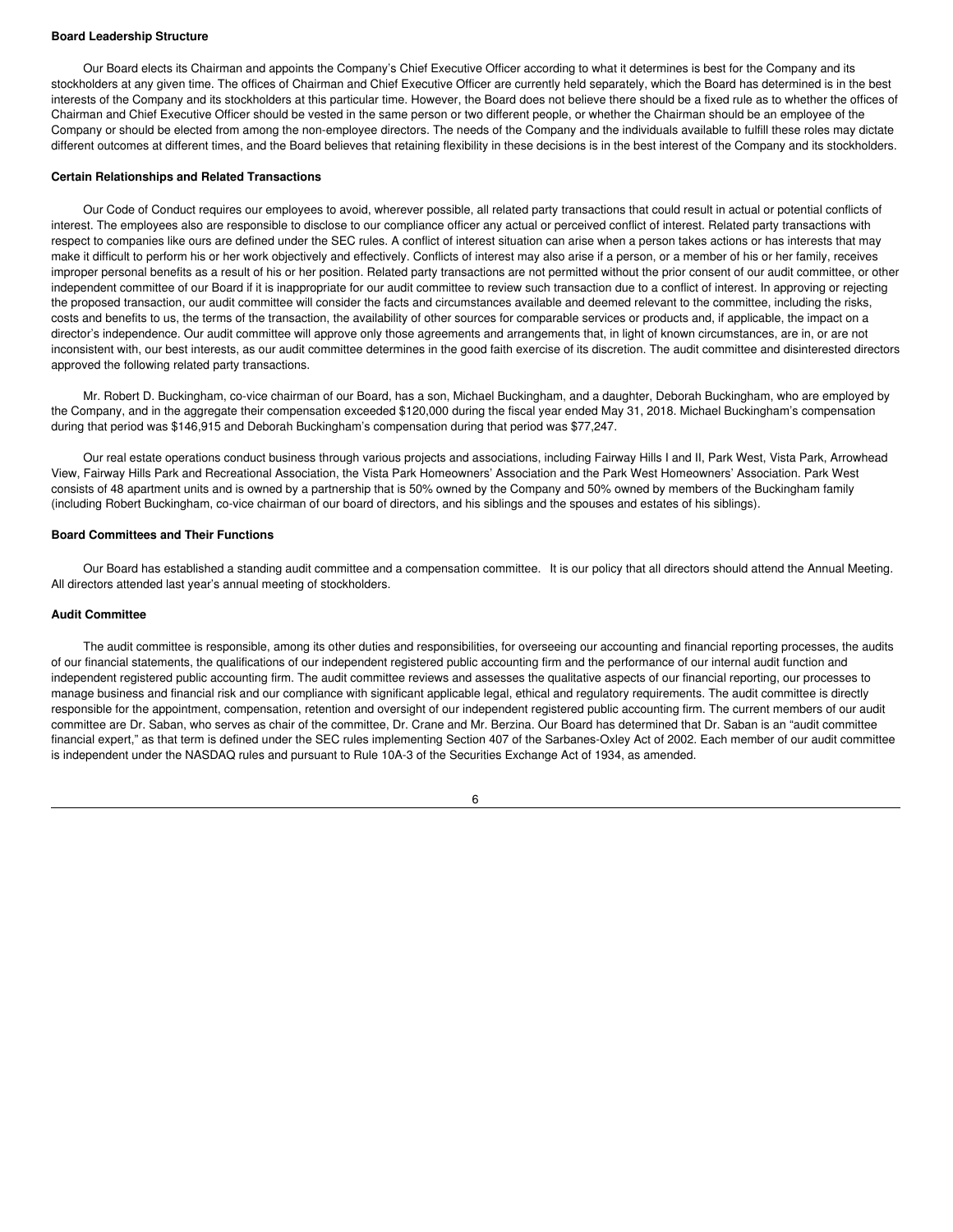The audit committee held four regular meetings during the fiscal year ended May 31, 2018.

The audit committee has adopted a written charter. The audit committee reviews and assesses the adequacy of its written charter on an annual basis. A current copy of the audit committee charter may be found on our website at *www.national.edu* under the "Investor Relations" link and is available in print to any stockholder who requests it from our Corporate Secretary.

#### **Compensation Committee**

Among its various duties and responsibilities, the compensation committee is responsible for recommending to the Board the compensation and benefits of our chief executive officer, establishing the compensation and benefits of our other executive officers, monitoring compensation arrangements applicable to our chief executive officer and other executive officers in light of their performance, effectiveness and other relevant considerations and administering our equity incentive plans. The compensation committee also recommends to the Board the total compensation paid to non-management directors. As part of establishing compensation and benefits of our executive officers other than our chief executive officer, our chief executive officer discusses with and recommends to the compensation committee the compensation of executive officers other than himself. The compensation committee has the authority to retain and terminate a consultant or other outside advisor on compensation matters and reviews and discusses with our Board corporate succession plans for the chief executive officer and other key officers. See the "*Executive and Director Compensation*" section of this proxy statement for additional information regarding our processes and procedures for the consideration and determination of compensation of our named executive officers.

The current members of our compensation committee are Mr. Halbert, who serves as chair of the committee, Dr. Crane and Dr. Saban. The composition of our compensation committee meets the independence requirements of NASDAQ required for approval of the compensation of our chief executive officer and other executive officers.

The compensation committee held four regular meetings during the fiscal year ended May 31, 2018.

The compensation committee has adopted a written charter. The compensation committee has the authority to retain outside advisors to assist it in the performance of its duties. A current copy of the compensation committee charter may be found on our website at *www.national.edu* under the "Investor Relations" link and is available in print to any stockholder who requests it from our Corporate Secretary.

#### **Board Meetings and Attendance**

The Board held four regular meetings during the fiscal year ended May 31, 2018. Each incumbent director attended, in person or by telephone, at least 75% of the meetings of both the Board and Board committees on which he or she served.

#### **Director Nomination Process**

The Board is responsible for nominating the candidates for election to the Board and acting with respect to corporate governance policies and practices, including board size and membership qualifications, new director orientation, committee structure and membership and succession planning of our chief executive officer and other key executive officers. The Board does not have a separate corporate governance and nominating committee. In accordance with the requirements of NASDAQ, the director nominees are recommended for the Board's selection by or selected by independent directors constituting a majority of the Board's independent directors (the "Independent Directors") in a vote in which only independent directors participate.

The Board regularly assesses the appropriate size of the Board and whether any vacancies on the Board are expected due to retirement or otherwise. In the event that vacancies are anticipated, or otherwise arise, the Board utilizes a variety of methods for identifying and evaluating director nominees. Candidates may come to the attention of the Board through current Board members, professional search firms, stockholders, or other persons. These candidates are evaluated by the Independent Directors and may be considered at any point during the year.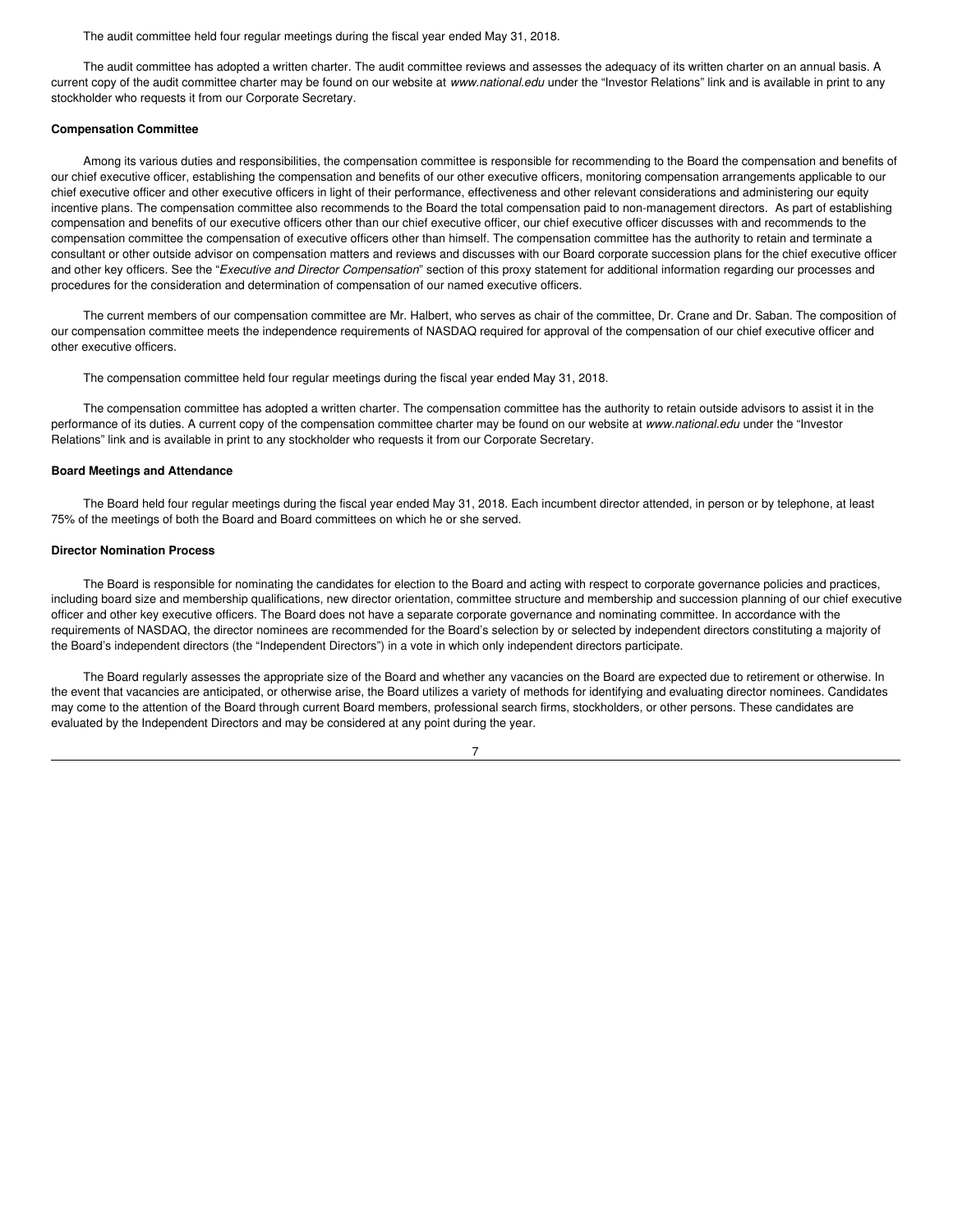All director nominees selected or recommended by the Independent Directors and all individuals appointed to fill vacancies created between our annual meetings of stockholders are required to stand for election by our stockholders at the next annual meeting. When there is an opening on the Board, the Independent Directors will consider candidates who meet the requisite director qualification standards determined by the Board. When current Board members are considered for nomination for re-election, their prior contributions to the Company as directors and meeting attendance records are taken into account. The Independent Directors will consider qualified candidates for possible nomination that are submitted by our stockholders. Stockholders may make such a submission by sending the following information to the Board, c/o Corporate Secretary at the address listed below in "Communications with the Board of Directors":

- ●the name and address of the stockholder who intends to make the nomination;
- ●the name and address of the candidate and a brief biographical sketch and resume;
- ●the contact information for the candidate and a document evidencing the candidate's willingness to serve as a director if elected; and
- ●a signed statement confirming the submitting stockholder's current status as a stockholder and the number of shares currently held.

The Independent Directors will evaluate the submission of a proposed candidate by a stockholder, based on our specific needs at that time. Based upon a preliminary assessment of the candidate(s), those who appear best suited to meet our needs may be invited to participate in a series of interviews, which are used as a further means of evaluating potential candidates. On the basis of information learned during this process, the Independent Directors will determine whether to recommend a candidate for election as a director at the next annual meeting.

Any stockholders desiring to present a nomination for consideration by the Board prior to our 2019 annual meeting must do so no later than May 23, 2019 in order to provide adequate time to duly consider the nominee.

#### **Communications with the Board of Directors**

Any stockholder desiring to communicate with our Board, or one or more of our directors, may send a letter addressed to:

Board of Directors National American University Holdings, Inc. Attention: Corporate Secretary 5301 Mt. Rushmore Road Rapid City, South Dakota 57701

Our Corporate Secretary will forward communications received to the chair of the audit committee or to any individual director or directors to whom the communication is directed, unless the communication is unduly hostile, threatening, illegal, does not reasonably relate to us or our business, or is similarly inappropriate.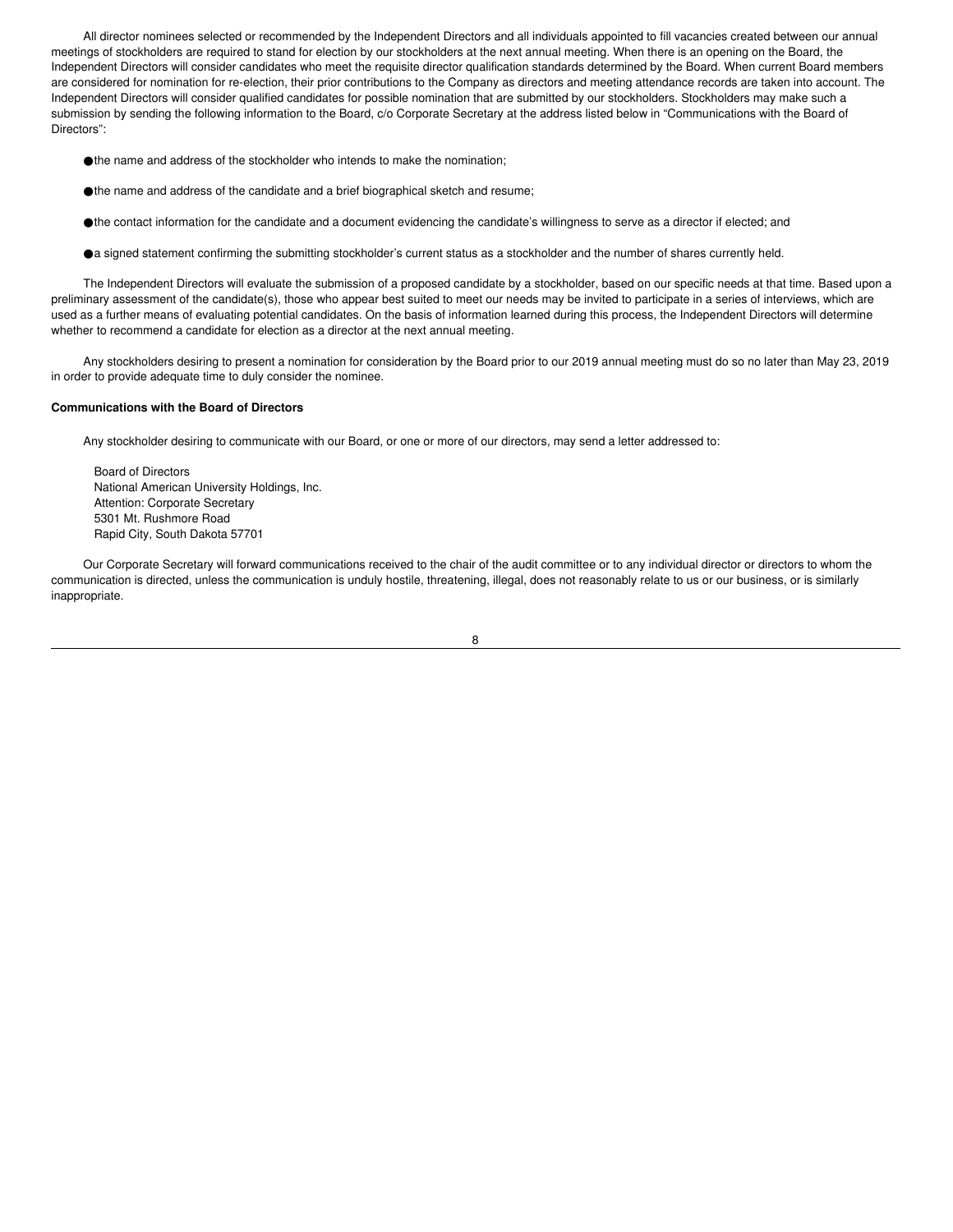#### **PROPOSAL NUMBER 1—ELECTION OF DIRECTORS**

#### **General Information**

Our Bylaws provide that the number of directors shall be fixed from time to time by the Board, not to exceed nine directors. The Board has currently fixed the number of directors at nine. The Board has decided to nominate the nine current directors to next year's Board. Our Bylaws also provide that each director shall be elected each year by the stockholders at the annual meeting of stockholders, to hold office for a term of one year and until a successor is elected and qualified.

The Board has determined that a majority of our current directors qualify as "independent" directors under NASDAQ rules, and that each of the nominees Dr. Crane, Dr. Saban, Mr. Halbert, Mr. Berzina and Mr. Rowan is independent.

You may vote for all, some or none of the nominees to be elected to the Board. You may not vote for more individuals than the number nominated, however. The affirmative vote of a plurality of the shares of our common stock present in person or by proxy and entitled to vote at the Annual Meeting is necessary to elect each director nominee. Each nominee has accepted the nomination and agreed to serve as a director. We have no reason to expect that any of the nominees will fail to be a candidate at the Annual Meeting and, therefore, do not have in mind any substitute or substitutes for any of the nominees. If any of the nominees should be unable to serve as a director (which event is not anticipated), proxies will be voted for a substitute nominee or nominees in accordance with the best judgment of the person or persons acting under the proxies. All of the nominees are currently members of the Board and there are no family relationships among the nominees.

IF YOU RETURN A PROXY CARD THAT IS PROPERLY SIGNED BUT YOU HAVE NOT MARKED YOUR VOTE, THAT PROXY WILL BE VOTED TO ELECT ALL OF THE NOMINEES.

#### **Board Voting Recommendation**

Management and the Board recommend that stockholders vote " **FOR**" the election of each of the nine nominees listed below to constitute our Board.

#### **Nominees and Directors**

*Robert D. Buckingham***, 82**, became chairman of our Board as of the closing of our transaction with Dlorah in November 2009 and served in his capacity as chairman until August 2018. In August 2018, Mr. Buckingham was appointed to the position of co-vice chairman of our Board. Mr. Buckingham has served as president of Dlorah since 1986 and as chairman of the board of directors of Dlorah. Mr. Buckingham has served as chairman of the board of governors of National American University ("NAU") since 1991. He is a member of the board of directors of the Rapid City Defense Housing Corporation, which owns and leases the Dakota Ridge housing. From 1960 to 1981 he worked in various executive and management positions in transportation and real estate development organizations. Mr. Buckingham has a B.S. in Business Management from the University of Colorado. Mr. Buckingham is the father of Michael Buckingham, who is the president of our real estate operations, and of Deborah Buckingham, who is a business manager in our real estate operations.

Mr. Buckingham's prior substantial experience as president and chairman of the board of directors of Dlorah enables him to bring significant experience to the Board relating to industry experience, depth of knowledge and familiarity with the Company with unique insights into the Company's challenges, opportunities and operations.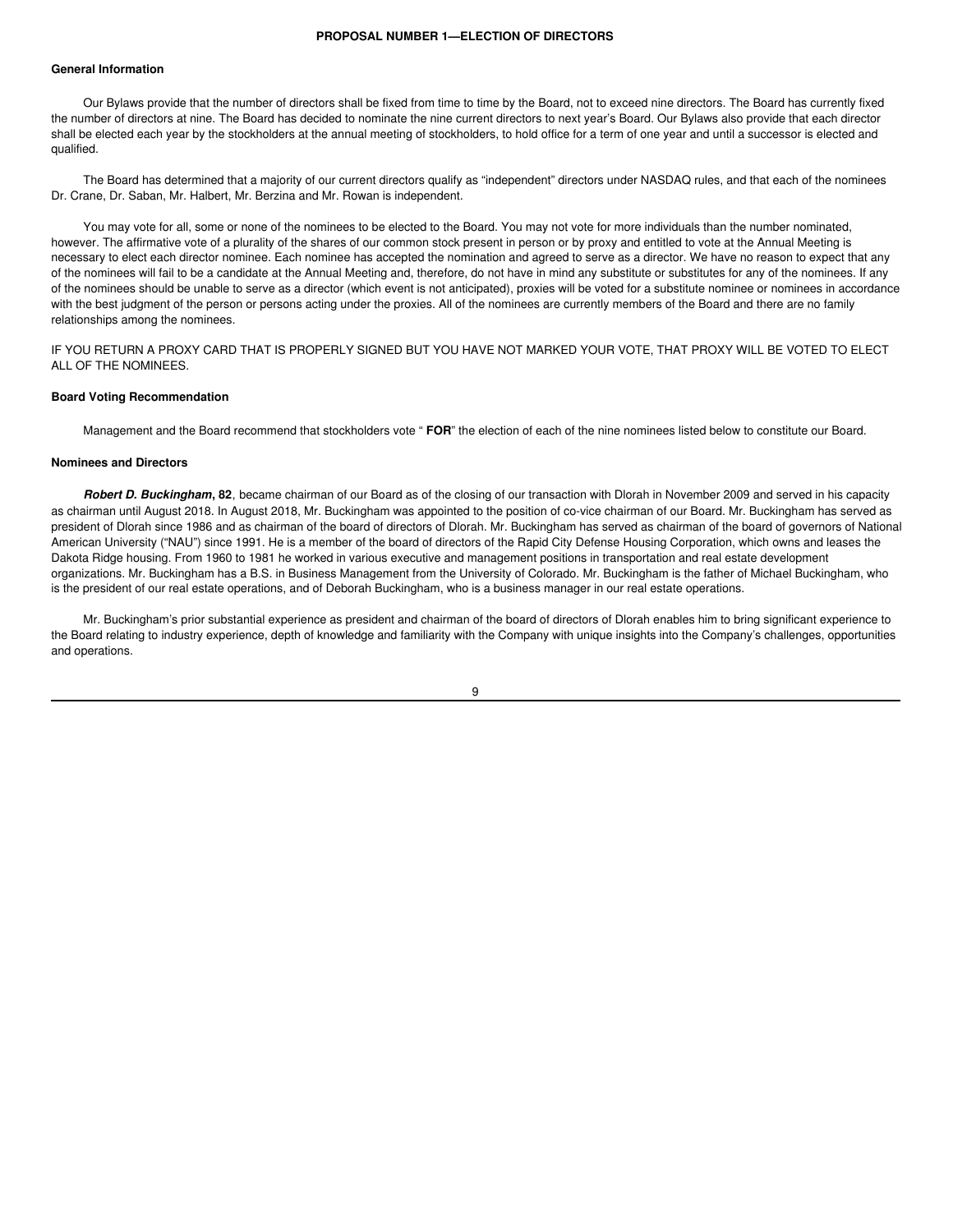*Dr. Jerry L. Gallentine***, 77**, is the co-vice chairman of our Board. He joined our Board and was appointed as our president as of the closing of our transaction with Dlorah on November 23, 2009. Dr. Gallentine served as our president from 2009 until July 2015, as university president of NAU from 1993 until July 2015 and as the chief executive officer of NAU from 1993 until April 2009. Dr. Gallentine also currently serves on the board of directors of Salem International University and Schiller International University. Dr. Gallentine has over 50 years of experience in the education industry. He served as president of Western New Mexico University from 1990 to 1993 and was president of Peru State College in Nebraska from 1982 to 1990. From 1979 to 1982, Dr. Gallentine was president at Labette Community College in Parsons, Kansas. He was an assistant professor of biology at Midland Lutheran College in Fremont, Nebraska, from 1965 through 1968. Dr. Gallentine has served in many educational and cultural leadership roles, including past president of the board of directors of the Nebraska Educational Television Council for Higher Education, past chairman of the Council of Presidents of the Nebraska State College System, member of the board of directors of the Nebraska Humanities Council and founding member of the Nebraska Foundation for the Humanities. Dr. Gallentine has a B.S. from Fort Hays (Kansas) State University, and a M.Ed., M.S. and Ph.D. from the University of Toledo.

Dr. Gallentine's experience as university president and chief executive officer of NAU brings significant expertise, skills and experience to the Board with respect to leadership, business operations and industry knowledge.

*Dr. Ronald L. Shape***, 51**, joined our Board in April 2013. Dr. Shape is also our president and chief executive officer. Dr. Shape served as chief executive officer since the closing of our transaction with Dlorah on November 23, 2009, and received the added role of president during fiscal year 2016. Dr. Shape also served as our chief financial officer from November 2009 until October 2011. He has been the chief executive officer of NAU since April 2009, and was the chief operating officer of NAU from 2006 until 2009. Dr. Shape also served as the chief fiscal officer of NAU from 2002 until the closing of our transaction with Dlorah. In 2001, Dr. Shape was selected as the assistant to the university president of NAU and served as regional president for the Minnesota region with NAU in 2000. Dr. Shape worked in a number of different positions at NAU from 1991 to 2000, including system controller, assistant director of financial aid and student account specialist. Since 2013, Dr. Shape has been serving on the board of directors of the Education Consolidation Corp., an investment vehicle that consolidates quality post-secondary education institutions throughout Canada, and of Sodak Development, Inc. Dr. Shape has a B.A. from Dakota Wesleyan University and an MBA and Ed.D. from the University of South Dakota.

Dr. Shape's particular qualifications for service on our Board include his substantial experience and understanding of the Company's business, and industry knowledge.

*Dr. Therese K. Crane***, 68**, joined our Board in January 2010. Since August 2003, she has operated Crane Associates, an educational technology consulting practice, advising educational technology companies in business strategy, marketing and sales. She currently serves in various leadership capacities within the education industry, including as a trustee for the Western Governors University, and as a board member of Curriki Foundation, a non-profit providing open source curriculum to teachers and parents worldwide. In 2016, Dr. Crane joined the board of directors of Alma Technologies and n2y, both software companies for K-12 schools. From 2012 to April 2014, Dr. Crane served on the board of Renaissance Learning, an educational assessment and learning analytics company. From 2003 to June, 2011, she served as a consultant for e-Luminate Group, an education consulting firm. From 2006 to 2012, she was a board member of Tutor.com. Between 2004 and 2011, Dr. Crane served as Chairman of the Board of Noble Learning Communities, Inc., a publicly traded school management company. Formerly, Dr. Crane was a senior executive at Apple and AOL and the President of Josten's Learning. Dr. Crane started her career as an elementary school classroom teacher. Dr. Crane has a B.S. in elementary education from the University of Texas at Austin, a M.Ed. in early childhood education and an Ed.D. in administrative leadership from the University of North Texas.

Dr. Crane's prior experience on our Board and her extensive consulting work in the educational technology industry brings considerable expertise, leadership and sound guidance to the Board. Further, Dr. Crane's experience as a board member of other public companies adds expertise to our compensation and audit committees.

*Dr. Thomas D. Saban***, 66**, joined our Board as of the closing of our transaction with Dlorah on November 23, 2009. He currently serves as vice president of finance and administration at Prairie State College in Chicago Heights, Illinois. He served as the vice president of administration and finance and chief financial officer of Rocky Vista University, College of Osteopathic Medicine from November 2008 to October 2011. Dr. Saban has over 26 years of experience in the education industry. He served as the vice president for finance and administration/chief financial officer at Texas A&M University from September 2007 to November 2008, associate vice president for planning, budgets and research at St. Petersburg College in Florida from October 2002 to September 2007 and as the vice president for administration and finance/chief financial officer at Worcester State College in Massachusetts from September 1996 to October 2002. He also served as the vice president for finance and administration/chief financial officer of Chadron State College in Nebraska from July 1990 to September 1996. Dr. Saban held a number of other educational and leadership roles from 1982 to 1990, including as controller, director of finance and system coordinator/project leader. Dr. Saban has a B.S. from the University of Wyoming, an MBA from the University of Miami and a Ph.D. from Barry University.

Dr. Saban is a licensed CPA and his financial expertise in the education industry provides valuable specialized knowledge and financial and analytical skill to the Board.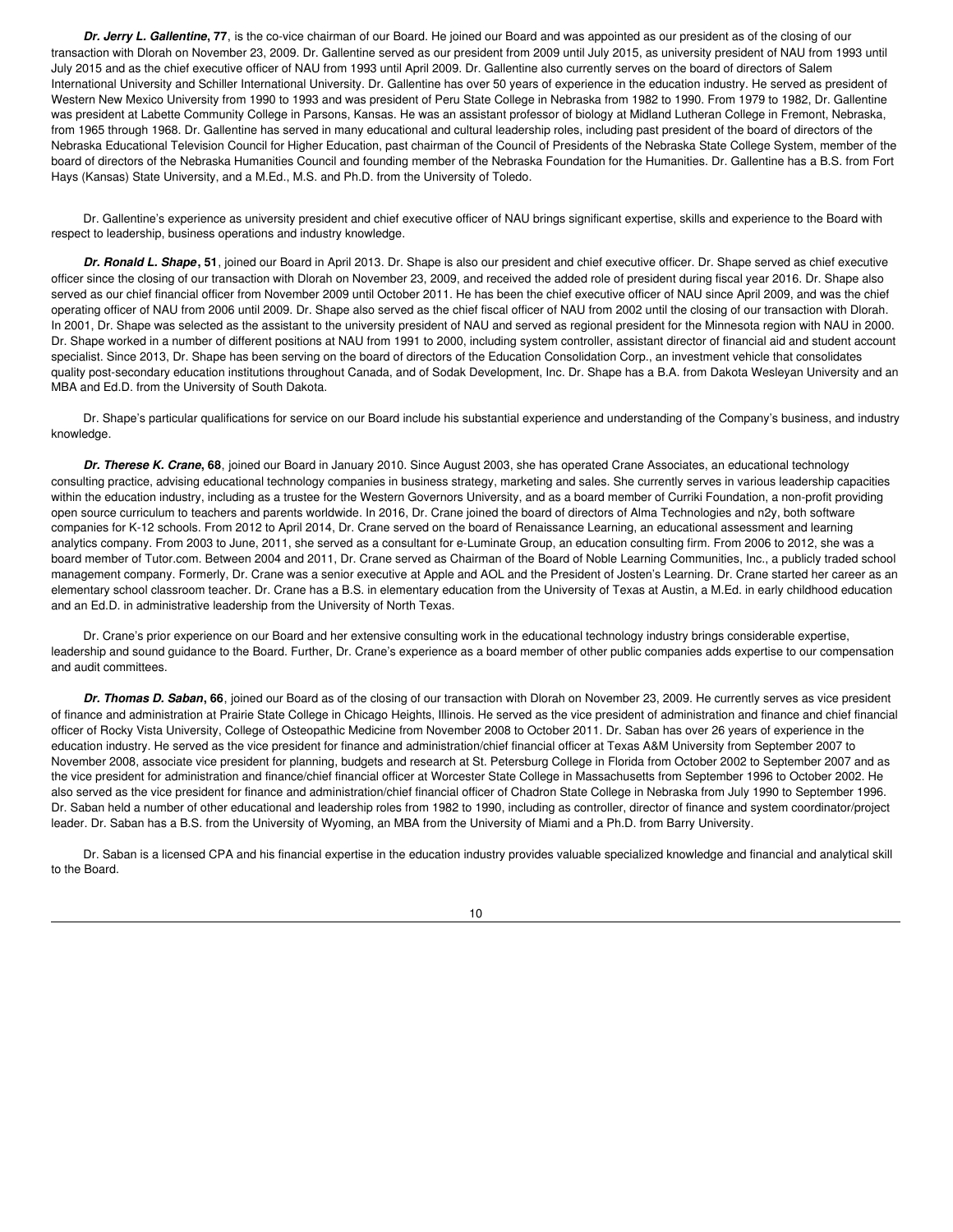*Richard L. Halbert***, 76**, joined our Board in June 2012. Mr. Halbert has served as a member of NAU's Board of Governors for the past 16 years and is a former chair of the National American University Foundation, which was originally established as the NCB Foundation in 1967 for the purpose of making loans and providing scholarships, fellowships, grants, and other financial assistance to or for the benefit of students and faculty of NAU. From 2001 to 2007, Mr. Halbert also served as a member of the board of trustees for the Nebraska State College Board, which oversees the three Nebraska state colleges. Mr. Halbert possesses over 26 years of operational and business advisory experience. In 1991, he co-founded Arck Foods, Inc., a ham processing company, for which he currently serves as secretary and corporate counsel. Since 1991, he has also served as president and secretary of Ol' Farmers Brand, Inc., a subsidiary of Arck Foods, Inc. that sells hams to Walmart. Since 1982, Mr. Halbert has served as a member of the board of directors of Southeast Nebraska Communications, Inc., for whom he is also corporate counsel. As an attorney at law whose firm Halbert, Dunn & Halbert, L.L.C. provides estate planning and business counseling, Mr. Halbert brings over 43 years of extensive legal experience to the Board. He is a Fellow in The American College of Trust and Estate Counsel.

Mr. Halbert's past contributions to our Company and extensive experience in higher education, corporate development, and legal advisory provides valuable knowledge and experience to our Board.

*Jeffrey B. Berzina***, 46**, served as the Vice President – Strategic Planning and Corporate Development of Black Hills Corporation, a diversified energy company publicly traded on the New York Stock Exchange, from March 2013 through June 2018. Mr. Berzina also held various other positions at Black Hills Corporation, including Vice President – Corporate Controller from May 2009 to March 2013, Vice President – Finance from November 2008 to May 2009, Assistant Corporate Controller from May 2004 to November 2008, and Director of Financial Reporting/Manager of Financial Reporting from July 2000 to May 2004. In addition, Mr. Berzina has served on the Financial Advisory Counsel and Investment Committee of Rapid City Catholic Diocese since August 2013. Mr. Berzina is a University of South Dakota graduate and has practiced as a Certified Public Accountant.

Mr. Berzina's considerable experience overseeing strategic planning, mergers and acquisitions, and the accounting/finance function of a publicly traded company and his extensive knowledge of the SEC rules and regulations and accounting rules along with his strong understanding of the design and management of internal controls over financial reporting brings an in-depth and wide range of experience, particularly with respect to financial and regulatory matters, to our Board.

*James A. Rowan***, 69,** joined our Board in November 2014. Mr. Rowan currently serves as a Partner at Parchman Vaughan & Company, L.L.C., a private investment banking firm specializing in education. In 1993, Mr. Rowan joined Legg Mason Capital Markets, which was subsequently acquired by Stifel, Nicolaus & Company, Incorporated, and played an integral role in developing the firm's significant investment banking role in the proprietary education and training industries. Prior to this, Mr. Rowan was a venture capitalist for six years and prior to that was a senior financial executive at ITT Corporation and City Investing Company, based in New York and London. A graduate of The Lawrenceville School, he received a bachelor's degree in economics from Cornell University and an MBA in Finance from the Johnson Graduate School of Management at Cornell. From 2008 to 2017, Mr. Rowan was also a trustee of Waynesburg University. He remains active in alumni affairs at Lawrenceville and Cornell, where he is on the Dean's Leadership Committee for the Johnson School.

Mr. Rowan's extensive experience in finance and investment banking, particularly as it relates to the education space, adds valuable knowledge to the Board.

*Dr. Edward Buckingham***, 50,** joined our Board in October 2016 and was elected as chairman of the Board in August 2018. Mr. Buckingham is a medical doctor, and the founder, director and owner of the Buckingham Center for Facial Plastic Surgery in Austin, Texas. Dr. Buckingham started his professional career as an auditor with Coopers and Lybrand. He founded the Buckingham Center for Facial Plastic Surgery in July, 2003 after completing his residency at the University of Texas, and fellowship at New England Laser and Cosmetic Surgery Center in June, 2003. Dr. Buckingham is a current board member for the American Board of Facial Plastic and Reconstructive surgery, and is a frequent publisher and lecturer on facial plastic surgery. Dr. Buckingham is the son of Mr. Robert Buckingham, co-vice chairman of the Company's Board, and the grandson of Mr. Harold Buckingham, the founder of NAU. Dr. Buckingham grew up in Rapid City, South Dakota following the growth and developments of his family business. Dr. Buckingham earned his accounting degree from Southern Methodist University, and his doctor of medicine degree from University of Texas Medical Branch at Galveston with highest honors.

Dr. Buckingham's life-long involvement with NAU, his audit experience with Coopers and Lybrand, and management of his own medical practice brings indepth knowledge and experience with respect to finance, management and NAU's business to the Board.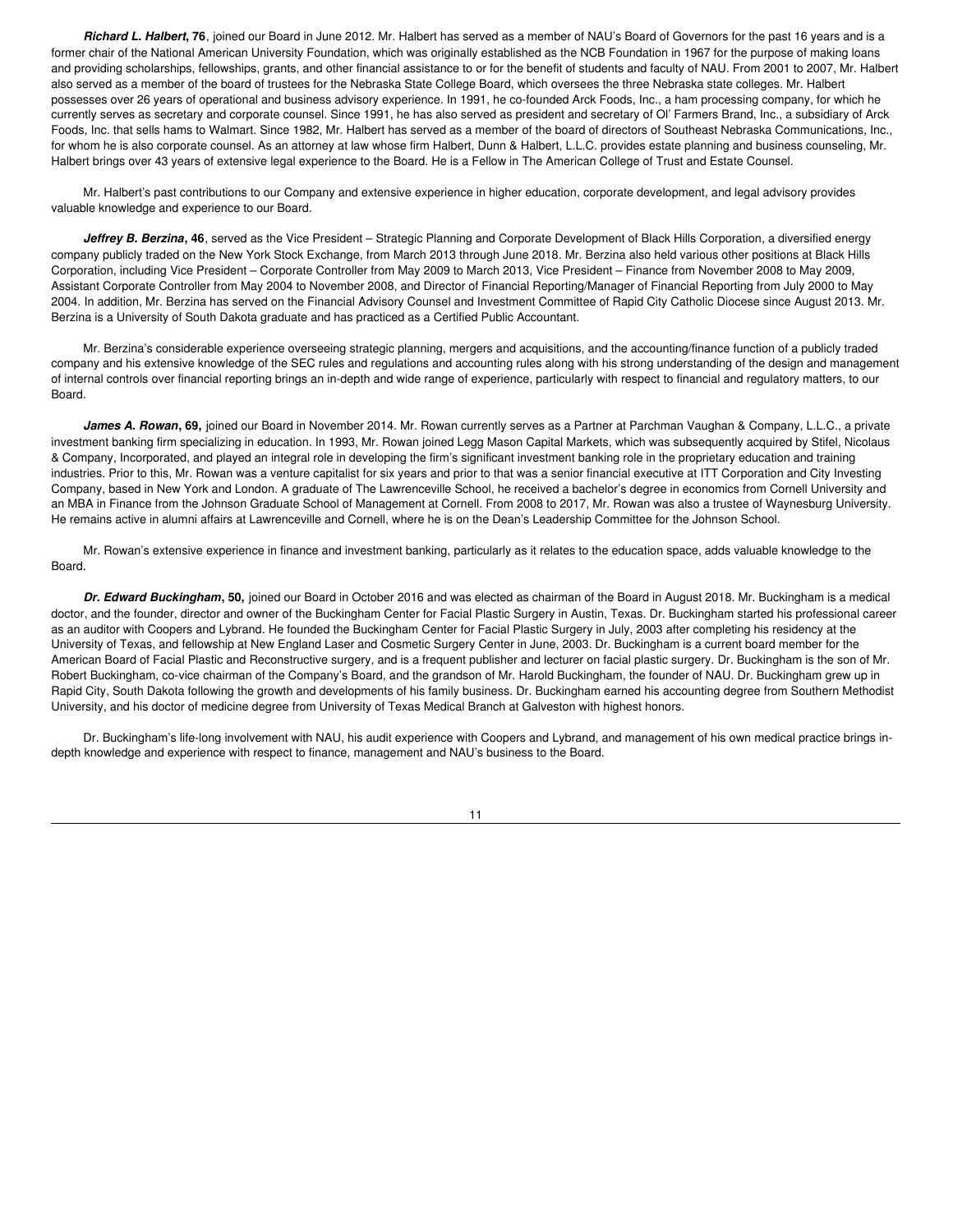#### **EXECUTIVE OFFICERS**

The following sets forth information about our non-director executive officers as of the date of this proxy statement. For information regarding Dr. Ronald L. Shape, our chief executive officer, see "PROPOSAL NUMBER 1—ELECTION OF DIRECTORS—Nominees and Directors."

| Name                | <b>Position</b>                       |
|---------------------|---------------------------------------|
| Dr. Ronald L. Shape | President and Chief Executive Officer |
| Dr. David K. Heflin | <b>Chief Financial Officer</b>        |
| Dr. Lynn Priddy     | Provost and Chief Academic Officer    |

*Dr. David K. Heflin***, 57**, is the Chief Financial Officer and began his career with the Company in June 2015. From 2008 to 2014, Dr. Heflin was the campus president at Colorado Technical University's Sioux Falls, South Dakota campus, where he was responsible for all campus functions. Before starting his most recent position in 2008, Dr. Heflin served as vice president of business and operations at Clayton State University in Morrow, Georgia from 2005. From 2001 to 2005, Dr. Heflin served as the chief financial officer and chief operating officer at the University of Sioux Falls, where he was responsible for various financial, information technology and enrollment management matters, among others. Prior to his higher education experience, Dr. Heflin served BellSouth, ICG Telecommunications, Inc., and USWest in various leadership positions in accounting and financial management. Dr. Heflin is a licensed certified public accountant and a certified management accountant. He holds an Ed.D. in Leadership from the University of St. Thomas in St. Paul, Minnesota, a Master of Arts degree in Political Science and a Bachelors of Professional Accountancy from Mississippi State University.

*Dr. Lynn Priddy***, 58**, serves as Provost and Chief Academic Officer of National American University. She joined National American University in 2013 after serving 14 years with the Higher Learning Commission of NCA, the largest United States regional accreditor. Dr. Priddy served as the Vice President for Accreditation Services during her last seven years with the Commission. At the Commission, she was responsible for the accreditation processes, including the decision process, the peer corps and peer review, education and training, and the Academy for Assessment of Student Learning, for which she was the founding director. In her 14-year tenure at the Commission, Dr. Priddy played a pivotal leadership role in the conceptualization of the Commission's new accrediting process, Pathways, the development of the 1600+ member Peer Review Corps, the establishment of AQIP, the alternative accrediting process based on continuous quality improvement principles, and the founding of the Academy for Persistence and Completion. Dr. Priddy began her higher education career at Nicolet College. She is a summa cum laude graduate of the State University of New York at Geneseo with a B.A. in English, a summa cum laude graduate of the University of Minnesota-Twin Cities with an M.A. in English; and a summa cum laude graduate of Capella University with a Ph.D. in Higher Education, research and evaluation.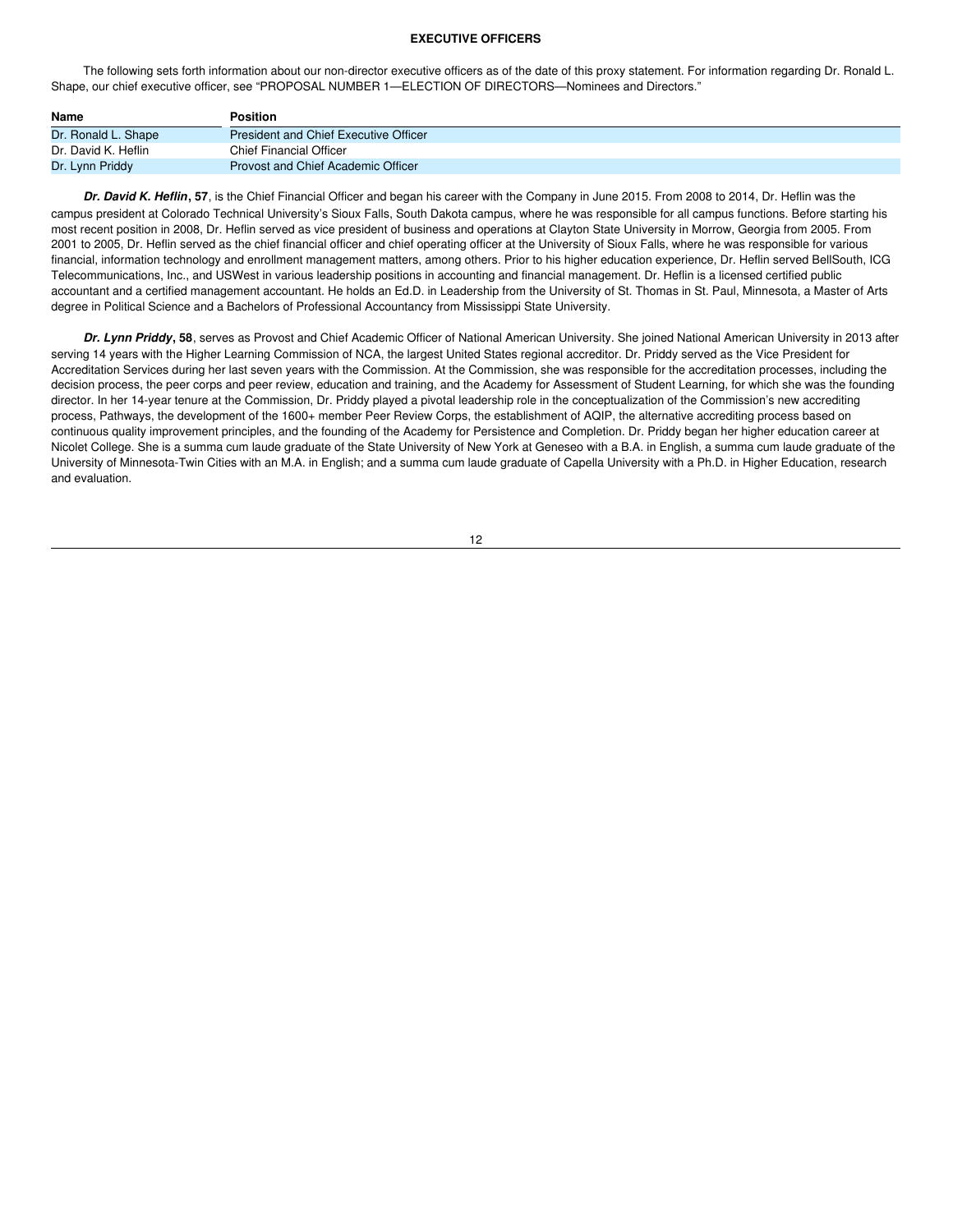#### *Overview*

The compensation committee sets the compensation principles that guide the design of our compensation plans and programs for executive management. The compensation committee is charged with establishing, implementing and continually monitoring the executive compensation program, and in doing so endeavors to achieve and maintain a comprehensive package that is both fair and competitive, in furtherance of our overall objectives.

Our compensation program is designed to attract and retain highly qualified, ethical personnel and to encourage and reward superior company performance, with the best interests of our students in mind. Compensation of our officers and directors is designed to be consistent with the U.S. Department of Education regulations.

#### *Compensation Philosophy*

Our executive compensation philosophy is to maintain a compensation program that is both fair and competitive and which rewards performance of our senior management. To that end, we seek to set base salaries of our executive officers at levels that are comparable with that of executive officers at comparable companies, who have similar job descriptions, responsibilities and qualifications, such as experience and education level. We also compare the base salaries of our executive officers to those individuals at the Company with similar job titles, responsibilities, performance expectations, years of service at the Company, experience and education level. We may also adjust an executive officer's base salary from year-to-year based on his or her achievement of subjective performance factors, such as providing effective day-to-day leadership and management of the university's operations, developing strategic business plans, motivating and coordinating a high performance management team, supervising quality control systems of the university's academic programs, and overseeing the ethical conduct of university personnel. Our compensation committee also considers whether such executive consistently met or exceeded his or her key operational targets, such as profit margins and net income. In considering these factors, our compensation committee does not weigh any one factor over another in setting base salary, but rather takes the various factors and performance reviews into consideration as a whole. Through this process, we seek to set base salaries for our executive officers that are both competitive and fair.

We also incorporate certain components into our executive compensation to incentivize our executives to achieve certain financial performance targets for the Company on a quarterly and annual basis, such as profit margins and net income. The financial performance targets contained in such formulas are configured to reward achievement of financial goals that reflect successful growth in revenue, increase in profitability, and efficient management of our costs. In setting these goals, the compensation committee may offer greater reward for achieving one metric over another depending on the level of importance it attaches to one factor over another. For example, the compensation committee may provide additional reward for achieving profitability and growth over cost goals, if it determines that such factors are more central to our strategic plan. Review of such metrics and weighing of each factors are conducted on an annual basis. Such a compensation system, we believe, not only encourages hard work, but also simplifies and makes more transparent our pay structure.

The compensation committee believes that our compensation programs are designed with an appropriate balance of risk and reward in relation to our overall objectives and do not create risks that are reasonably likely to have a material adverse effect on the Company's business. In this regard, the compensation committee believes that our mix of short- and long-term compensation elements encourages our management to produce consistent, short-term financial results for the Company, but also encourages our management to increase long-term stockholder value. In particular, our quarterly and annual achievement awards reward our executive officers for achieving our short-term financial goals. Our long-term compensation, on the other hand, has an equity-based component that is intended to ensure that our executive officers' focus on increasing long-term stockholder value. Through vesting and other performance measure provisions, our long-term compensation program is also designed to emphasize the performance measures that our executive officers need to achieve in order to deliver stockholder value.

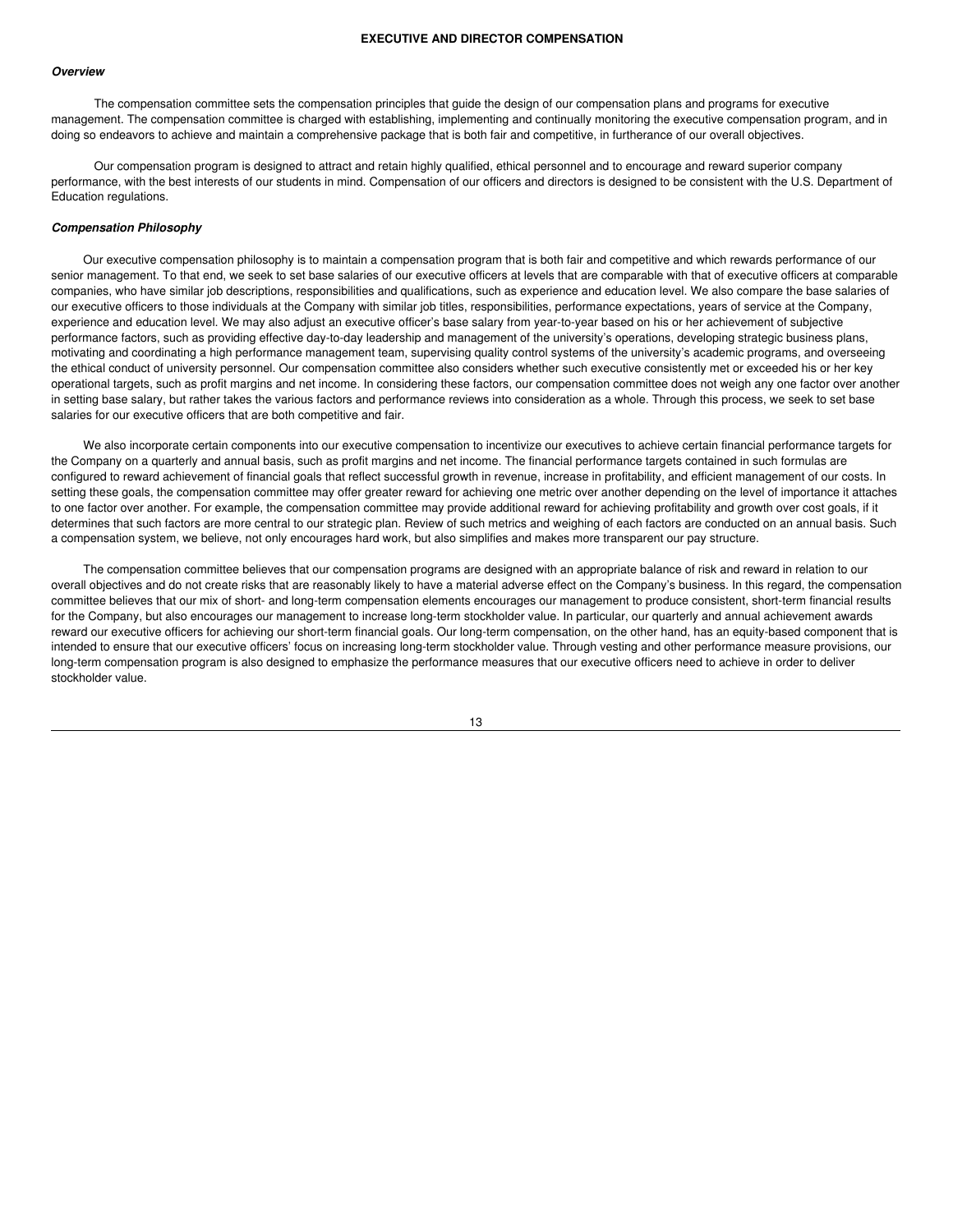Consistent with our compensation philosophy, the executive compensation program has been specifically designed to achieve the following objectives:

- ●**Meet** the demands of the market. Provide an attractive combination of salary and quarterly, annual and long-term compensation at competitive levels among our peers who provide similar educational services in the markets we serve, to enable the recruitment and retention of highly qualified executives. We believe that the supply of qualified executive talent is limited and have designed our compensation programs to help us attract and retain qualified candidates by providing compensation that is competitive within the for-profit education industry and the broader market for executive talent. Our executive compensation policies are designed to assist us in attracting and retaining qualified executives by providing competitive levels of compensation that are consistent with the executives' alternatives.
- ●*Aligning with Stockholders* . Align the interests of executives with those of our stockholders through grants of equity-based compensation that also provide opportunities for ongoing executive ownership. Our compensation program uses equity-based awards, the value of which is contingent on our longer-term performance, in order to provide our executive officers with a direct incentive to seek increased stockholder returns. Our stockholders receive value when our stock price increases and by using equity-based awards, our executive officers also receive increased value when our stock price increases and decreased value when it decreases. We believe that equity-based awards exemplify our philosophy of having a straightforward structure by reminding executive officers that one measure of long-term corporate success is increased stockholder value over time. Because our equity awards are granted with time-based vesting, we believe these awards also aid in the retention of our executive officers.
- ●*Driving Performance*. Structure executive compensation around the attainment of both company-wide and individual targets that further the Company's long-range goals with the best interests of our students in mind and consistent with the U.S. Department of Education regulations. Link executive pay to attainment of both company-wide and individual targets to further and reward achievement of Company's long-range goals.

#### *Role of Management in Determining Compensation*

Dr. Ronald L. Shape, our president and chief executive officer, on an annual basis makes recommendations to the compensation committee of our Board regarding the base salaries of our executive officers, other than for himself. The compensation committee also consults with Dr. Shape in identifying key operational targets of the Company and determining appropriate individual performance metrics for the executive officers for the following fiscal year.

#### *Compensation Elements*

The compensation program for our executive officers is comprised primarily of three elements: base salary, quarterly and annual incentives, and long-term equity awards. The amount of each compensation element that is paid in proportion to the total compensation for each named executive officer depends on overall market conditions and the financial performance achieved by the Company.

*Base Salary*. Base salary is an integral part of compensation for our executive officers. Unless determined pursuant to an employment agreement, the compensation committee generally recommends, and the Board approves, base salary levels for our named executive officers after completion of our annual employee performance review program and during the time when any salary changes are to take effect. In general, the compensation committee considers the following factors: (i) the individual's performance and contribution to the long-range goals of the Company's recent operating results, and (ii) review of salaries in the market survey data and for similar positions for comparable companies.

*Quarterly and Annual Incentives*. We have placed an emphasis on performance-based quarterly and annual achievement awards that are designed to reward our executive management team based on the achievement of specific performance measures and goals. We believe quarterly and annual performancebased pay furthers our compensation philosophy and objectives by focusing our executive officers on corporate goals, encouraging continuous quality improvement and providing straightforward awards. The target for quarterly and annual achievement awards pay for our executive officers is expressed as a percentage of base salary.

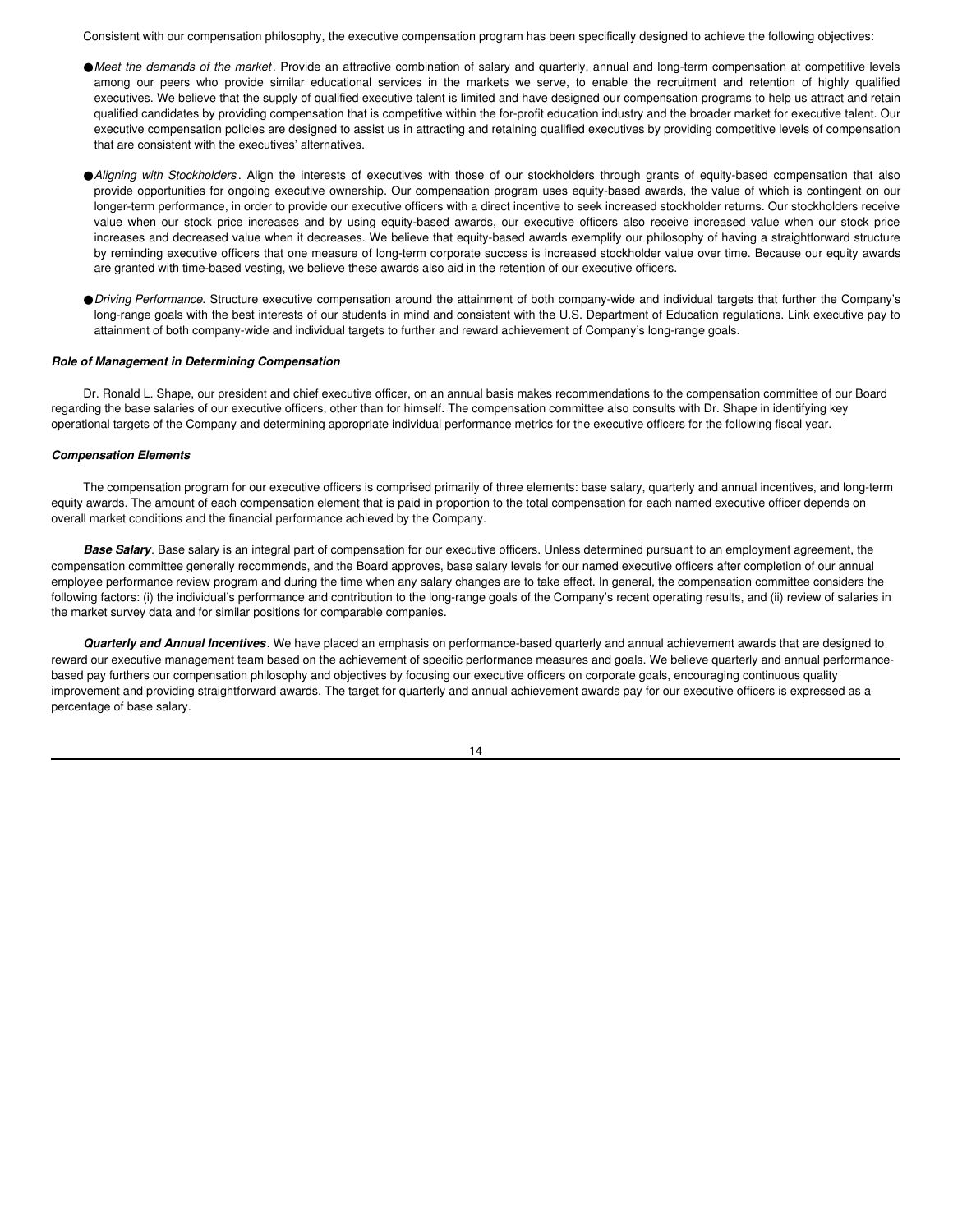*Long-Term Equity Awards*. We believe that executive officers should have a significant potential to benefit from increases in our equity value in order to align the interests of the executive officers and our stockholders. The Company provides long-term equity awards under the National American University Holdings, Inc. 2009 Stock Option and Compensation Plan, or the "2009 Plan," the 2013 Restricted Stock Unit Plan, or the "2013 Plan," and the proposed 2018 Stock Option and Compensation Plan, or the "2018 Plan". The 2009 Plan and the 2018 Plan gives the compensation committee the latitude of awarding stock options, non-qualified stock options, restricted stock and other types of long-term equity awards. The 2013 Plan allows awarding of restricted stock units and cash awards. Our equity awards may be split among stock options, restricted stock and restricted stock units so that the executive officers are incentivized to preserve as well as grow stockholder value. Our stock options, restricted stock and restricted stock unit awards generally use one- to three-year vesting with tenyear terms. The Board has approved the termination of the 2013 Plan subject to the approval by the stockholders of the proposal included in this proxy statement to adopt the 2018 Plan.

#### **Summary Compensation Table**

\_\_\_\_\_\_\_\_\_\_\_\_\_\_\_\_\_\_\_\_\_\_\_\_\_\_\_\_\_\_\_\_\_\_\_\_\_\_\_

The following table and accompanying narrative disclosure explains compensation for the last two fiscal years for the individual who served as our chief executive officer during fiscal 2018, and for each of the two other most highly-compensated executive officers, other than our chief executive officer (collectively, the "named executive officers").

|                                           |                    |                   |                                | Option                  | <b>Non-Equity</b><br><b>Incentive Plan</b> | All Other               |            |
|-------------------------------------------|--------------------|-------------------|--------------------------------|-------------------------|--------------------------------------------|-------------------------|------------|
| <b>Name and Title</b>                     | <b>Fiscal Year</b> | Salary<br>$($ \$) | <b>Stock Awards</b><br>$($ \$) | Awards<br>$($ \$) $(1)$ | Compensation<br>$($ \$) <sup>(6)</sup>     | Compensation<br>$($ \$) | Total (\$) |
| Dr. Ronald L. Shape                       | 2018               | 354,595           | 216,162(2)                     | 6,431                   | O                                          |                         | 577.188    |
| President and Chief Executive Officer     | 2017               | 315,963           | 151,655(3)                     | 1,545                   | 0                                          | 0                       | 469,163    |
| Dr. Lynn Priddy                           | 2018               | 182.583           | $65,984_{(4)}$                 | 900                     | 18.500                                     | 0                       | 267.967    |
| Provost and Chief Academic Officer        | 2017               | 180,596           | 56,175(5)                      | 618                     | 18,324                                     | 0                       | 255,713    |
| Dr. Robert Paxton <sup>(7)</sup>          | 2018               | 190.730           |                                | 900                     | 19.000                                     | 0                       | 276,614    |
| <b>President of Strategic Initiatives</b> | 2017               | 183.825           | $65,984_{(4)}$<br>56,175(5)    | 618                     | 19.000                                     | 0                       | 259,618    |

(1) Amounts represent the aggregate grant date fair value of stock options as computed in accordance with FASB ASC Topic 718 utilizing the assumptions discussed in Note 11 to our Notes to the Annual Consolidated Financial Statements for the fiscal year ended May 31, 2018.

<sup>(2)</sup> Amount represents \$83,352 in stock portion of annual base salary, and the aggregate grant date fair value of 58,250 restricted stock units which did not vest.

(3) Amount represents \$35,692 in stock portion of annual base salary, and the aggregate grant date fair value of 61,250 restricted stock units which did not vest and merit award of 3,750 shares of common stock.

(4) Amount represents the aggregate grant date fair value of 28,000 restricted stock units which did not vest and merit award of 1,250 shares of common stock.

<sup>(5)</sup> Amount represents the aggregate grant date fair value of 30,000 restricted stock units which did not vest and merit award of 1,500 shares of common stock.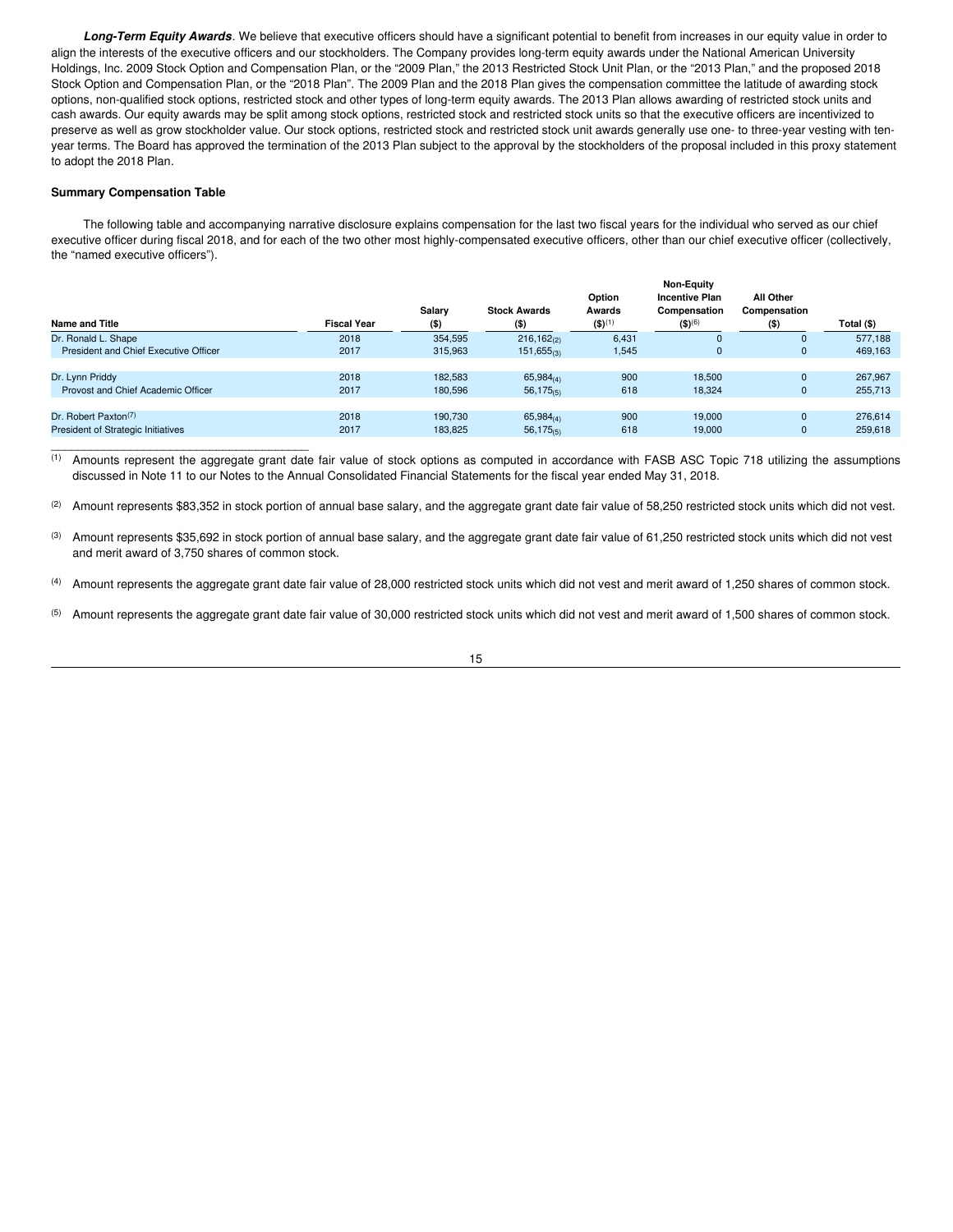- (6) Represents quarterly merit award payments. See discussion under "Annual and Quarterly Incentives" below.
- (7) Dr. Paxton retired from the Company effective as of July 31, 2018.

#### **Discussion of Executive Compensation Decisions**

#### *Base Salaries*

Our named executive officers' compensation was determined, in part, by arrangements in effect between Dlorah and such named executive officer. The base salary of Dr. Shape was determined pursuant to his employment agreement that is described below under the heading "Employment Agreements." In setting the annual base salary of our other senior executive officers, the compensation committee of our Board considered base salaries of other officers of similar ranks at the Company and at companies that provide similar educational services in the markets we serve and compared responsibilities of the position, performance expectations, years of service, experience and education level. The committee also considered individual's performance and contribution to the long-range goals of the Company's recent operating results. Our compensation committee does not have a predetermined formula or metric in comparing these factors, but generally sets a base salary it believes to be competitive but fair for each of our executive officers, based on the recommendations made by our chief executive officer. The amount of base salaries paid to each named executive officer for the fiscal years ended May 31, 2018 and 2017, are reported in the column captioned "Salary" of the "Summary Compensation Table" above.

#### *Equity Awards*

The compensation committee believes that it is in the best interest of our stockholders to have a substantial component of total compensation "at-risk" and dependent upon our financial performance.

#### *Fiscal Year 2018*

During fiscal year 2018, Dr. Shape, Dr. Priddy, and Dr. Paxton received Restricted Stock Units of 58,250, 28,000, and 28,000, respectively under the 2013 Restricted Stock Unit Plan with the following performance-based vesting schedule.

|                                                                   | <b>Percentage of Restricted</b><br>Stock |
|-------------------------------------------------------------------|------------------------------------------|
| Audited Operating Income/Loss EBIT Metric as of May 31, 2018      | Units that will vest                     |
| Equal to or greater than \$4,900,000                              | 100%                                     |
| Equal to or greater than \$3,750,000 and less than \$4,900,000    | 67%                                      |
| Equal to or greater than \$3,000,000 and \$ less than \$3,750,000 | 25%                                      |
| Less than \$3,000,000                                             | 0%                                       |

None of the restricted stock units vested as audited operating loss as of May 31, 2018 was less than \$3,000,000.

Each of Dr. Shape, Dr. Priddy, and Dr. Paxton was granted 3,750, 1,250, and 1,250 shares of common stock, respectively, as merit awards.

Each of Dr. Shape, Dr. Priddy, and Dr. Paxton was also granted stock options to purchase 3,750, 1,250, and 1,250 shares of common stock, respectively. Half of the options were immediately exercisable upon the grant date of October 20, 2017, and the other half on June 1, 2018.

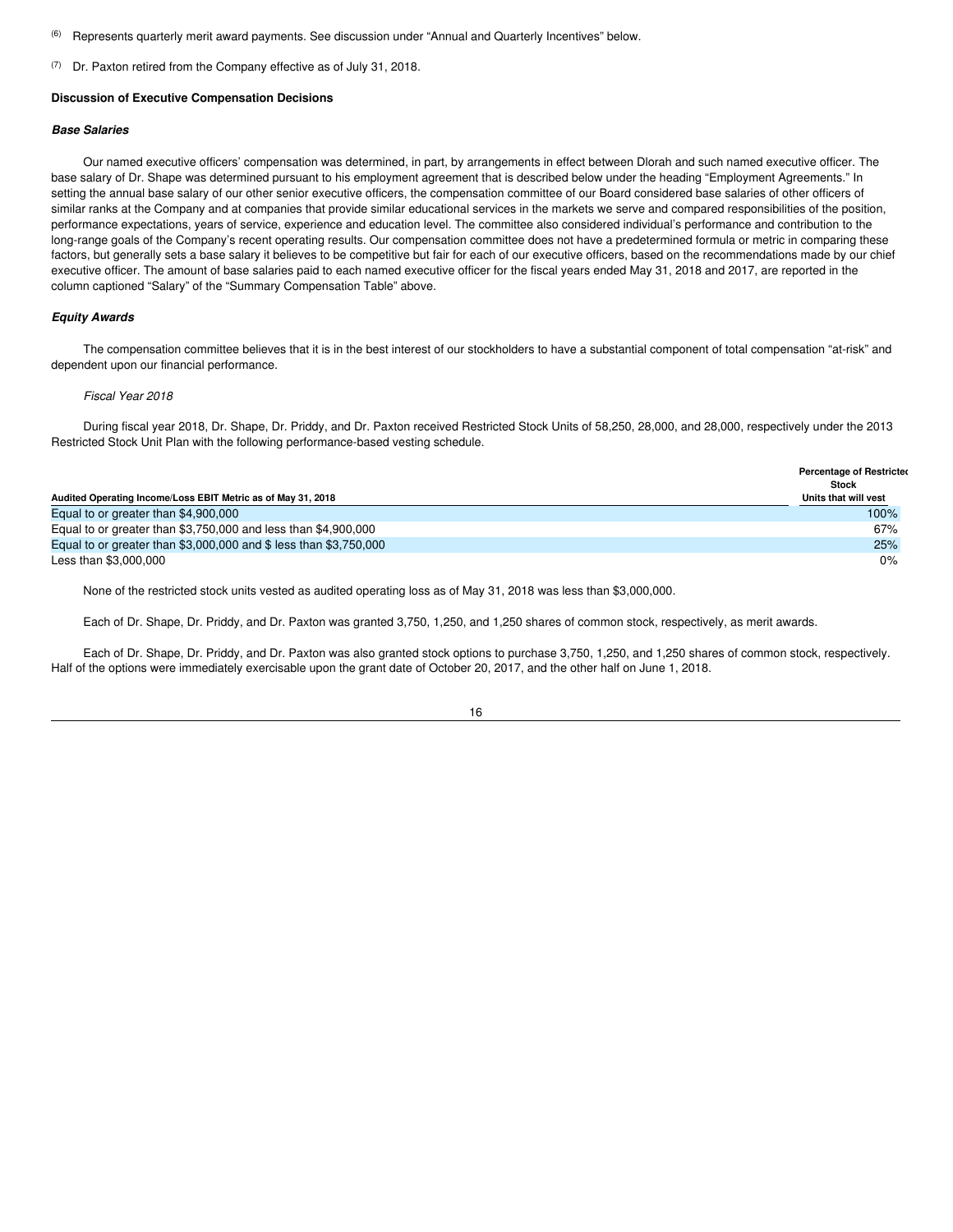In addition to the stock option grant, in accordance with the terms of the employment agreement between National American University and Dr. Ronald Shape, for fiscal year 2018 Dr. Shape received \$83,352 in common stock as part of his annual base pay.

#### *Fiscal Year 2017*

During fiscal year 2017, Dr. Shape, Dr. Priddy and Dr. Paxton received restricted stock units of 61,250, 30,000 and 30,000 respectively, under the 2013 Restricted Stock Unit Plan with the following performance-based vesting schedule.

|                                                                             | <b>Percentage of Restricted</b><br>Stock |
|-----------------------------------------------------------------------------|------------------------------------------|
| Audited Operating Income/Loss Metric as of May 31, 2017                     | Units that will vest                     |
| Income equal to or greater than \$0                                         | 100%                                     |
| Loss equal to or less than $(\$2,750,000)$ and greater than $\$0$           | 67%                                      |
| Loss equal to or less than $(\$3,250,000)$ and greater than $(\$2,750,000)$ | 50%                                      |
| Loss greater than $(\$3,250,000)$                                           | 0%                                       |

None of the restricted stock units vested as audited operating loss as of May 31, 2017 was greater than (\$3,250,000).

Each of Dr. Ronald Shape, Dr. Lynn Priddy, and Dr. Robert Paxton was granted 3,750, 1,500 and 1,500 shares of common stock, respectively, as merit awards.

Each of Dr. Ronald Shape, Dr. Lynn Priddy, and Dr. Robert Paxton was also granted stock options to purchase 3,750, 1,500 and 1,500 shares, respectively. Half of the options were immediately exercisable upon the grant date of October 20, 2016, and the other half exercisable on June 1, 2017.

In addition to the stock option grant, in accordance with the terms of the employment agreement between National American University and Dr. Ronald Shape, for fiscal year 2017 Dr. Shape received \$35,692.20 in common stock as part of his annual base pay.

# *Annual and Quarterly Incentives*

*Dr. Ronald L. Shape.* For fiscal years ended May 31, 2018 and 2017, pursuant to the terms of his employment agreement, Dr. Shape was eligible to receive annual incentive pay. Annual incentive pay was determined in accordance with the following guidelines and other terms and exclusions as set forth in his employment agreement and was paid 75% in cash and 25% in Company stock under the 2009 Plan. Operating ratio was calculated by dividing total operating expenses by total revenue, except that the operating expenses and gross profit do not include: provisions for state and federal income taxes; interest income; interest expense; contribution to the Company's 401(k) retirement program; gains and losses from securities; extraordinary items shown on the financial statement and gains or losses from the sale of major corporate properties outside the normal course of business; business expansion and development expenses and income from the inception through a period of two years from the date of enrollment of the first student at any new campus, location or program; accrued annual bonus calculations for the chief executive officer; and compensation expense of and for the Board.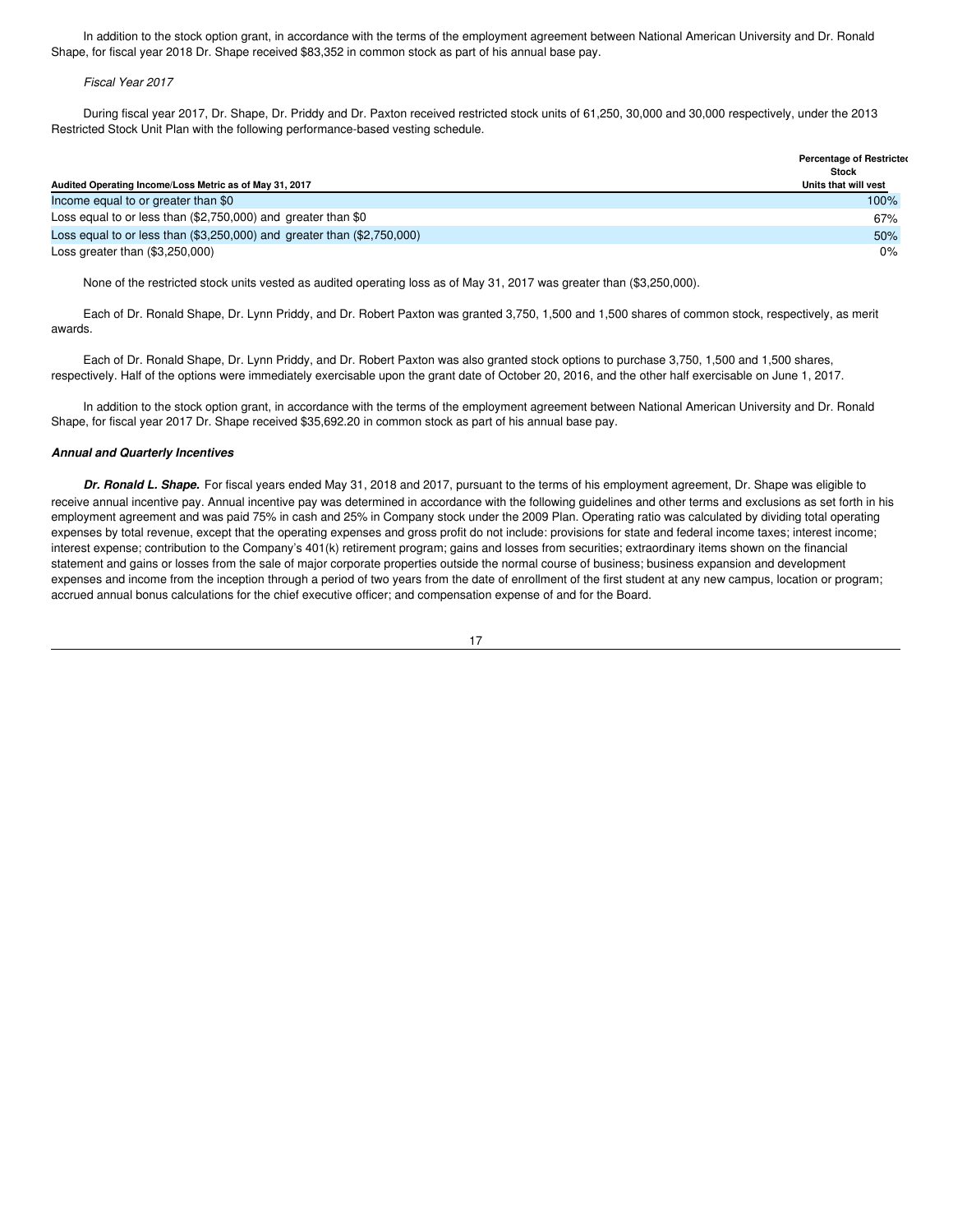| <b>Performance Guidelines</b>                                                              | Pavout                                                    |
|--------------------------------------------------------------------------------------------|-----------------------------------------------------------|
| Company achieves an operating ratio (total operating expenses over total revenue) of less  | No annual incentive pay                                   |
| than 90%                                                                                   |                                                           |
| Company achieves an operating ratio (total operating expenses over total revenue) of equal | Annual incentive pay of 1% of the Company's total revenue |
| to or less than 80%                                                                        | (less Dr. Shape's base salary)                            |
| Company achieves an operating ratio (total operating expenses over total revenue) between  | Prorated annual incentive pay                             |
| 80% and 90%                                                                                |                                                           |

In accordance with the above annual incentive pay guidelines, no additional annual incentive pay was awarded to Dr. Shape in fiscal years 2018 and 2017.

#### *Dr. Lynn Priddy and Dr. Robert Paxton*

#### *Fiscal Year 2018*

For fiscal year 2018, Dr. Priddy and Dr. Paxton were eligible for quarterly and annual achievement awards based on achieving predetermined performance objectives and targets for the Company. Dr. Priddy and Dr. Paxton were eligible for quarterly achievement awards based on meeting the Company's budgeted quarterly pre-tax profit margins and certain quarterly organizational objectives related to institutional effectiveness goals. The amount of the quarterly achievement awards were calculated quarterly by taking the appropriate percentage multiplied by their current annual base salaries. They would receive a percentage of their annual base salaries each quarter based on achieving the objectives listed below. The maximum amount of quarterly achievement award that each of Dr. Priddy and Dr. Paxton was entitled to receive in fiscal 2018 was 80% of her or his annual base salary. We are not disclosing the quarterly profit margin targets because we believe such disclosure would cause us competitive harm in that it would reveal confidential future business plans and objectives. We set our quarterly profit margin targets based on our confidential strategic business plan and budget. Because our revenue and expenditure projections are based on our internal forecasts and confidential information about our business and developed primarily as a tool to facilitate strategic planning, disclosure of the profit targets would cause us significant competitive harm. Based on our prior years' quarterly profit figures and our strategic business plans and objectives, we believe these profit targets were set sufficiently high to provide incentive to achieve a high level of performance. We believed it was difficult, although not unattainable, for the targets to be reached and, therefore, no more likely than unlikely that the targets will be reached.

| Quarterly<br><b>Objectives</b> | Percentage of<br><b>Annual Base</b><br><b>Salarv</b> | <b>Description</b>                                                                                                  |
|--------------------------------|------------------------------------------------------|---------------------------------------------------------------------------------------------------------------------|
|                                | 10% per quarter                                      | For achieving the approved budgeted NAUH pre-tax profit margin for the quarter.                                     |
|                                | 5% per quarter                                       | For achieving less than 100% but greater than 90% of the approved budgeted NAUH pre-tax profit margin.              |
|                                | 10% per quarter                                      | For achieving a performance index of 90% or better for overall performance for the quarter.                         |
|                                | 5% per quarter                                       | For achieving a performance index of greater than 80% and less than 90% for overall performance for the<br>quarter. |

As a result of performance objectives and targets achieved, Dr. Priddy and Dr. Paxton earned \$18,500 and \$19,000 in quarterly achievements awards, respectively.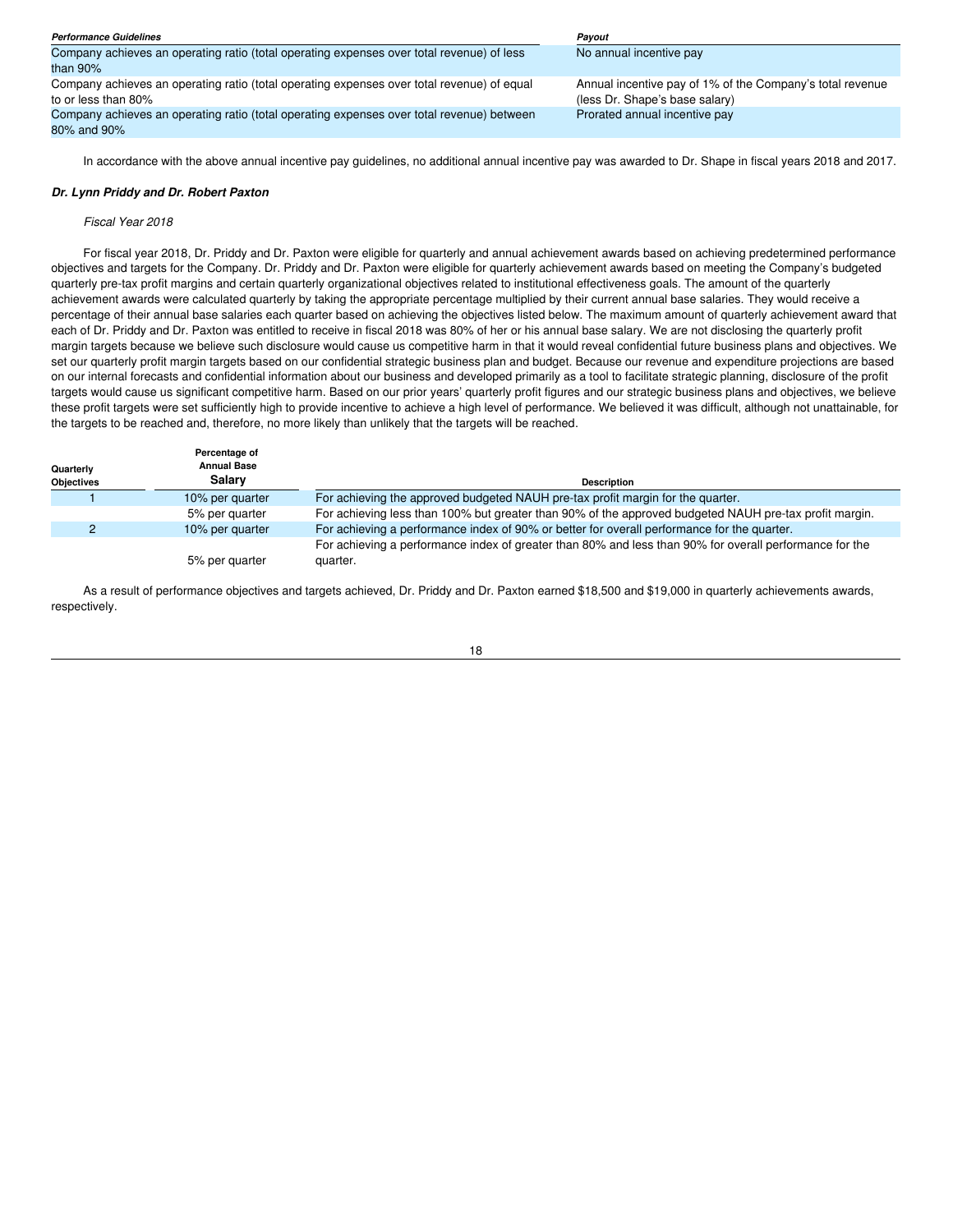For fiscal year 2018, annual achievement award component was based on the Company's actual earnings before interest and taxes, or EBIT, for fiscal year 2018. To the extent that the actual EBITs for the fiscal year exceeded the budgeted EBITs for the fiscal year, as determined by the Board, each of Dr. Priddy and Dr. Paxton was eligible to receive 5% of the excess up to a maximum of 75% of her or his annual base salary. The Company's actual EBIT for the fiscal year 2018 did not exceed the budgeted EBIT, so no additional annual achievement award was paid for the fiscal year 2018.

#### *Fiscal Year 2017*

For fiscal year 2017, Dr. Priddy and Dr. Paxton were eligible for quarterly and annual achievement awards based on achieving predetermined performance objectives and targets for the Company. Dr. Priddy and Dr. Paxton were eligible for quarterly achievement awards based on meeting the Company's budgeted quarterly pre-tax profit margins and certain quarterly organizational objectives related to institutional effectiveness goals. The amount of the quarterly achievement awards were calculated quarterly by taking the appropriate percentage multiplied by their current annual base salaries. They would receive a percentage of their annual base salaries each quarter based on achieving the objectives listed below. The maximum amount of quarterly achievement award that each of Dr. Priddy and Dr. Paxton was entitled to receive in fiscal 2017 was 80% of her or his annual base salary. We are not disclosing the quarterly profit margin targets because we believe such disclosure would cause us competitive harm in that it would reveal confidential future business plans and objectives. We set our quarterly profit margin targets based on our confidential strategic business plan and budget. Because our revenue and expenditure projections are based on our internal forecasts and confidential information about our business and developed primarily as a tool to facilitate strategic planning, disclosure of the profit targets would cause us significant competitive harm. Based on our prior years' quarterly profit figures and our strategic business plans and objectives, we believe these profit targets were set sufficiently high to provide incentive to achieve a high level of performance. We believed it was difficult, although not unattainable, for the targets to be reached and, therefore, no more likely than unlikely that the targets will be reached.

| Quarterly<br><b>Objectives</b> | Percentage of<br><b>Annual Base</b><br>Salarv | <b>Description</b>                                                                                                  |
|--------------------------------|-----------------------------------------------|---------------------------------------------------------------------------------------------------------------------|
|                                | 10% per quarter                               | For achieving the approved budgeted NAUH pre-tax profit margin for the quarter.                                     |
|                                | 5% per quarter                                | For achieving less than 100% but greater than 90% of the approved budgeted NAUH pre-tax profit margin.              |
|                                | 10% per quarter                               | For achieving a performance index of 90% or better for overall performance for the quarter.                         |
|                                | 5% per quarter                                | For achieving a performance index of greater than 80% and less than 90% for overall performance for the<br>quarter. |

As a result of performance objectives and targets achieved, Dr. Priddy and Dr. Paxton earned \$18,324 and \$19,000 in quarterly achievements awards, respectively.

For fiscal year 2017, annual achievement award component was based on the Company's actual EBIT for fiscal year 2017. To the extent that the actual EBITs for the fiscal year exceeded the budgeted EBITs for the fiscal year, as determined by the Board, each of Dr. Priddy and Dr. Paxton was eligible to receive 5% of the excess up to a maximum of 75% of her or his annual base salary. The Company's actual EBIT for the fiscal year 2017 did not exceed the budgeted EBIT, so no additional annual achievement award was paid for the fiscal year 2017.

#### **Outstanding Equity Awards at Fiscal Year-End**

As of fiscal year ended May 31, 2018, the restricted stock units that were granted to our named executive officers in fiscal year 2018 did not vest and were forfeited, as further described above under "Equity Awards."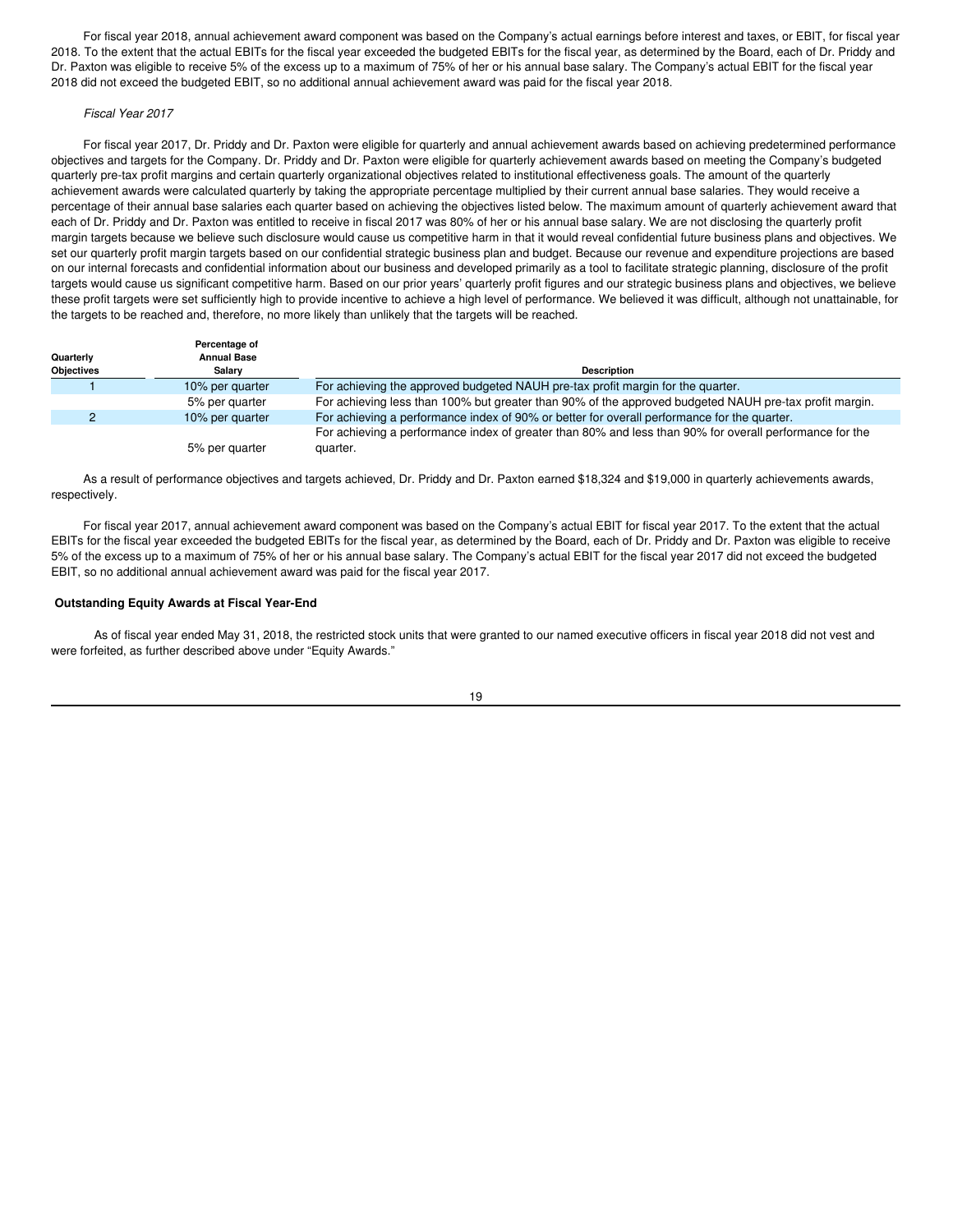|                                                                                            | <b>Option Awards</b>   |                                         |      |                              |
|--------------------------------------------------------------------------------------------|------------------------|-----------------------------------------|------|------------------------------|
| Number of<br>securities<br>underlying<br>unexercised<br>options<br>Name<br>(#) exercisable |                        | <b>Option exercise</b><br>price<br>(\$) |      | Option<br>expiration<br>date |
|                                                                                            |                        |                                         |      |                              |
| Dr. Ronald L. Shape                                                                        | $3,750_{(1)}$ \$       |                                         | 3.11 | 10/20/2024                   |
|                                                                                            | 53,954 $(2)$ \$        |                                         | 3.06 | 10/20/2025                   |
|                                                                                            | $3,750_{(3)}$ \$       |                                         | 1.96 | 10/20/2026                   |
|                                                                                            | $3,750_{(5)}$ \$       |                                         | 1.72 | 10/20/2027                   |
|                                                                                            |                        |                                         |      |                              |
| Dr. Robert Paxton                                                                          | 1,875 $(1)$ \$         |                                         | 3.11 | 10/20/2024                   |
|                                                                                            | $9,521_{(2)}$ \$       |                                         | 3.06 | 10/20/2025                   |
|                                                                                            | $1,500_{(3)}$ \$       |                                         | 1.96 | 10/20/2026                   |
|                                                                                            | 1,250(5) $\$\$         |                                         | 1.72 | 10/20/2027                   |
|                                                                                            |                        |                                         |      |                              |
| Dr. Lynn Priddy                                                                            | $15,000_{(4)}$ \$      |                                         | 3.67 | 1/22/2024                    |
|                                                                                            | $10,000_{(2)}$ \$      |                                         | 3.06 | 10/20/2025                   |
|                                                                                            | $1,500_{(3)}$ \$       |                                         | 1.96 | 10/20/2026                   |
|                                                                                            | 1,250(5) $\frac{6}{3}$ |                                         | 1.72 | 10/20/2027                   |
|                                                                                            |                        |                                         |      |                              |

(1) These stock options were immediately exercisable upon the grant date of October 20, 2014.

(2) These stock options were granted on October 20, 2015, and vested in full as of June 1, 2016.<br>(3) These stock options were granted on October 20, 2016, and vested in full as of June 1, 2017

(3) These stock options were granted on October 20, 2016, and vested in full as of June 1, 2017.<br>(4) These stock options were granted on January 21, 2015, and vested in full as of June 1, 2015.

These stock options were granted on January 21, 2015, and vested in full as of June 1, 2015.

(5) These stock options were granted on October 20, 2017, and vested in full as of June 1, 2018

# **Employment Agreements**

National American University, a division of Dlorah, our wholly-owned subsidiary, currently has an employment agreement with Dr. Shape. There are no employment agreements or arrangements, whether written or unwritten, for Dr. Paxton or Dr. Priddy, other than the compensation plan which is described above under Quarterly and Annual Achievement Awards.

# *Dr. Ronald L. Shape*

On August 30, 2012, NAU entered into an executive employment agreement, dated effective as of June 1, 2012, with Dr. Shape (the "Employment Agreement"). The Employment Agreement replaced and superseded Dr. Shape's prior employment agreement with the Company dated effective as of June 1, 2011 (the "Prior Agreement"). The term of Dr. Shape's Employment Agreement continues until terminated by either party, upon mutual written agreement of both parties or upon resignation by the CEO upon twenty-four (24) calendar months' written notice. The Employment Agreement provides for an initial annual base compensation of \$427,500 to be paid as follows: \$327,500 in cash or current funds and \$100,000 in stock or other equity under the Company's 2009 Stock Option and Compensation Plan (the "2009 Plan"). Commencing with NAU's fiscal year beginning June 1, 2013 and for each of NAU's fiscal years thereafter during the term of the agreement, Dr. Shape's base annualized salary will be increased or decreased by the appropriate percentage increase or decrease in the Consumer Price Index – US City Average – All Urban Consumers. The Employment Agreement provides that if Dr. Shape is continuously employed through the last day of a fiscal year, he is entitled to receive "Annual Incentive Pay" for such fiscal year, determined and paid according to the guidelines set forth in the agreement and to be paid 75% in cash and 25% in stock or other equity under the Company's 2009 Plan. The Employment Agreement also provides that Dr. Shape is entitled to participate in NAU's benefit programs for its employees, to take up to five weeks paid time off and to be reimbursed for his business expenses.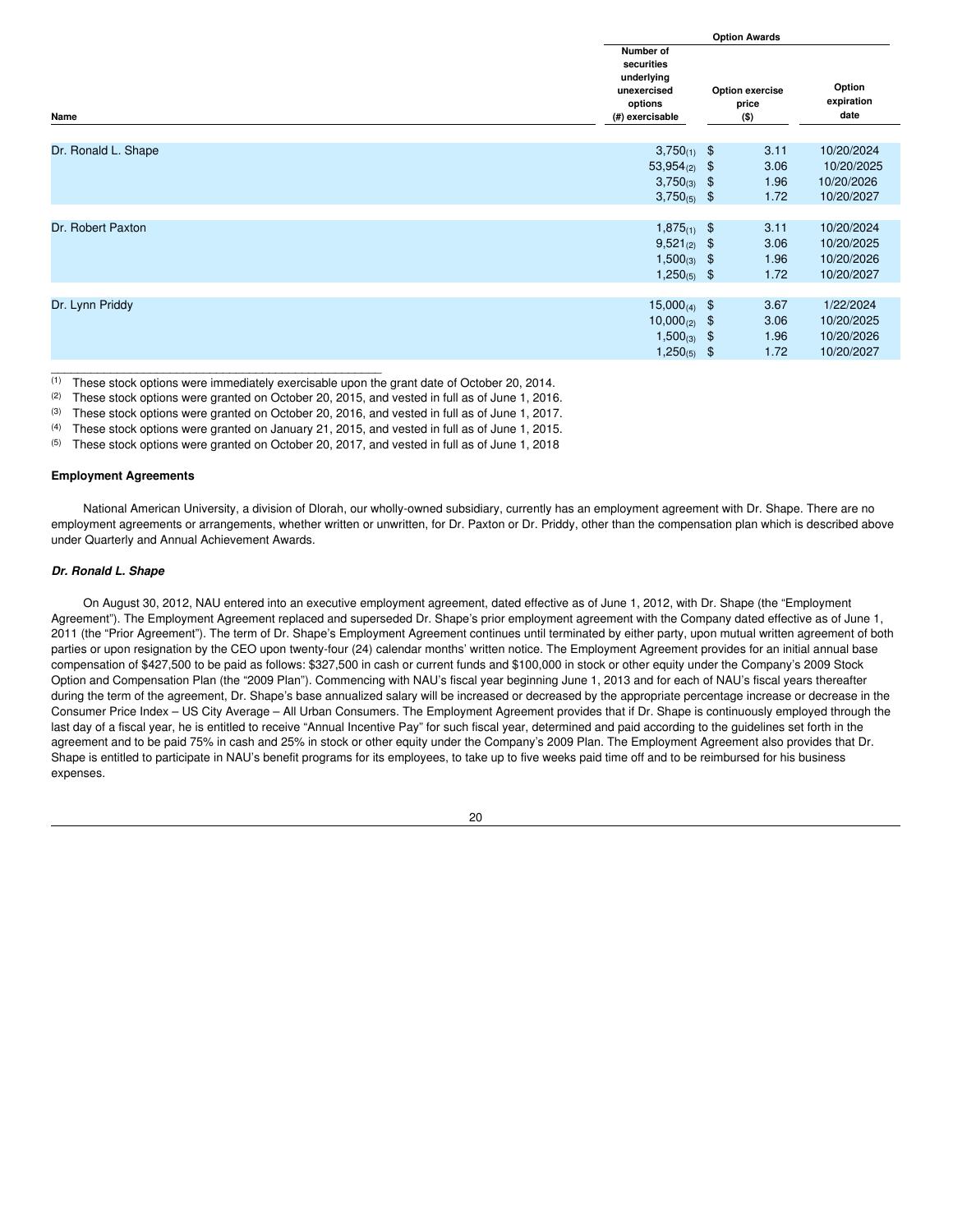In the event that Dr. Shape's employment is terminated for "cause," Dr. Shape will be entitled to (i) his base salary then in effect, prorated to the date of termination, (ii) all fringe benefits through the date of termination, and (iii) the remaining installments due, if any, for any Annual Incentive Pay earned for a NAU fiscal year prior to the final year that includes Dr. Shape's date of termination. In the event that Dr. Shape's employment is terminated without "cause," Dr. Shape will be entitled to receive, as liquidated damages, (i) his then current base salary, payable monthly, for two years after termination or until he is again employed by another employer, whichever occurs first, and (ii) COBRA and continuation premiums for monthly health and dental insurance to continue the coverage in effect at termination for Dr. Shape and his dependents for a period of twelve months following termination. Dr. Shape will be entitled to receive the liquidated damages only if he signs and does not rescind a severance agreement at the time of termination.

The Employment Agreement includes a clawback provision whereby Dr. Shape may be required, upon certain triggering events, to repay all or a portion of the payments and benefits provided under the Employment Agreement, pursuant to any clawback policy adopted by or applicable to the Company pursuant to the Dodd-Frank Wall Street Reform and Consumer Protection Act, any Securities and Exchange Commission rule, any applicable listing standard promulgated by any national securities exchange or national securities association, or any other legal requirement. The Employment Agreement includes an agreement by Dr. Shape that he will not disclose any confidential information of NAU at any time during or after employment. In addition, the covenant not to compete set forth in the Employment Agreement will terminate 24 months after termination of Dr. Shape's employment with NAU.

#### **Director Compensation and Benefits**

Our compensation committee periodically reviews the total compensation paid to non-management directors. The purpose of the review is to ensure that the level of compensation is appropriate to attract and retain a diverse group of directors with the breadth of experience necessary to perform the Board's duties, and to fairly compensate directors for their service. The compensation committee considers the time and effort required for service on the Board, a Board committee and as a committee chair, and to the extent available reviews Board compensation survey information for comparably sized public companies.

For fiscal year ended May 31, 2018, non-employee directors of the Company received a retainer, pro-rated at \$30,000 per annum. Directors also received \$4,000 for each committee he or she served on, while the Audit committee chair received \$15,000 and the Compensation committee chair received \$10,000. In addition, each non-employee director received restricted stock in an amount equal to \$20,000 based on the closing price of our common stock on the date of grant, as well as 1,000 shares of common stock. The Company's directors and their dependents received health insurance coverage under our health care plan or equivalent payment for premium costs if the director declines health insurance coverage. Mr. Buckingham received an annual retainer of \$100,000 for serving as the chairman of our Board. Dr. Gallentine received an annual retainer of \$130,000 for serving as vice-chairman of our Board.

The following table summarizes the compensation earned by our non-management directors during fiscal 2018: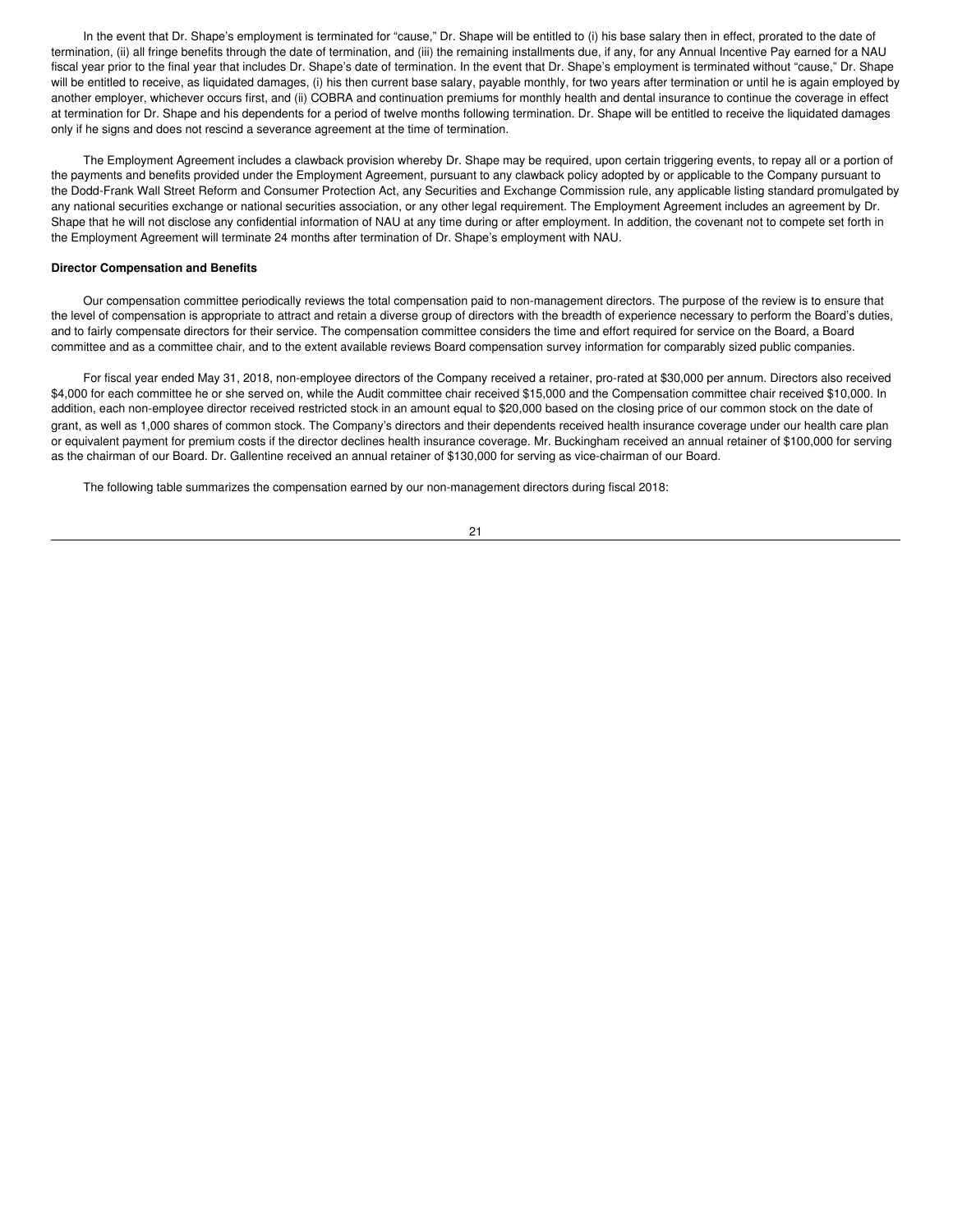#### **Director Compensation**

|                         | <b>Fees Earned or</b><br>Paid in Cash | <b>Stock Awards</b> | <b>All Other</b>        |            |
|-------------------------|---------------------------------------|---------------------|-------------------------|------------|
| Name                    | $($ \$)                               | $($ \$)             | Compensation<br>$($ \$) | Total (\$) |
| Robert Buckingham       | $\Omega$                              | $\mathbf{0}$        | $17,164_{(1)}$          | 17,164     |
| Dr. Jerry L. Gallentine | $150,000_{(4)}$                       | 0                   | $3,949_{(2)}$           | 153,949    |
| Jeffrey B. Berzina      | 34,000                                | 18,202              | $5,442_{(3)}$           | 57,644     |
| Dr. Therese K. Crane    | 38,000                                | 18,202              | $5,442_{(3)}$           | 61,644     |
| Richard L. Halbert      | 40.000                                | 18.202              | $5,442_{(3)}$           | 63,644     |
| Dr. Thomas D. Saban     | 49,000                                | 18,202              | $5,442_{(3)}$           | 72,644     |
| James Rowan             | 80,000                                | 18,202              | $5,442_{(3)}$           | 103,644    |
| Dr. Edward Buckingham   | 30,000                                | 0                   | $5,442_{(3)}$           | 35.442     |

(1) Consists of \$13,882 in health insurance benefits and \$3,282 in use of company plane.<br>(2) Consists of \$486 in use of company plane for commuting between his home in Kansas

Consists of \$486 in use of company plane for commuting between his home in Kansas to the Company and \$3,463 in country club dues.

(3) Represents health insurance benefits.

 $\overline{\phantom{a}}$  ,  $\overline{\phantom{a}}$  ,  $\overline{\phantom{a}}$  ,  $\overline{\phantom{a}}$  ,  $\overline{\phantom{a}}$  ,  $\overline{\phantom{a}}$  ,  $\overline{\phantom{a}}$  ,  $\overline{\phantom{a}}$  ,  $\overline{\phantom{a}}$  ,  $\overline{\phantom{a}}$  ,  $\overline{\phantom{a}}$  ,  $\overline{\phantom{a}}$  ,  $\overline{\phantom{a}}$  ,  $\overline{\phantom{a}}$  ,  $\overline{\phantom{a}}$  ,  $\overline{\phantom{a}}$ 

(4) Includes \$20,000 for service on our Board of Governors.

#### **Beneficial Ownership of Principal Stockholders, Directors and Management**

The table presented below shows information regarding the beneficial ownership of our common stock as of August 14, 2018 by:

●each person or entity known by us to own beneficially more than 5% of our outstanding common stock;

- ●each of our directors;
- ●each of our named executive officers; and
- ●all of our directors and executive officers as a group.

As of August 14, 2018, 24,348,425 shares of our common stock were issued and outstanding.

The information in the following table has been presented in accordance with the rules of the SEC. Under the SEC rules, beneficial ownership of a class of capital stock includes any shares of such class as to which a person, directly or indirectly, has or shares voting power or investment power and also any shares as to which a person has the right to acquire such voting or investment power within 60 days through the exercise of any stock option, warrant or other right. If two or more persons share voting power or investment power with respect to specific securities, each such person is deemed to be the beneficial owner of such securities. Except as we otherwise indicate below and under applicable community property laws, we believe that the beneficial owners of the common stock listed below, based on information they have furnished to us, have sole voting and investment power with respect to the shares shown. Unless otherwise specified, the address of each of our directors, executive officers and each person or entity known by us to beneficially own more than 5% of our outstanding common stock is c/o National American University Holdings, Inc., 5301 Mt. Rushmore Road, Rapid City, South Dakota 57701.

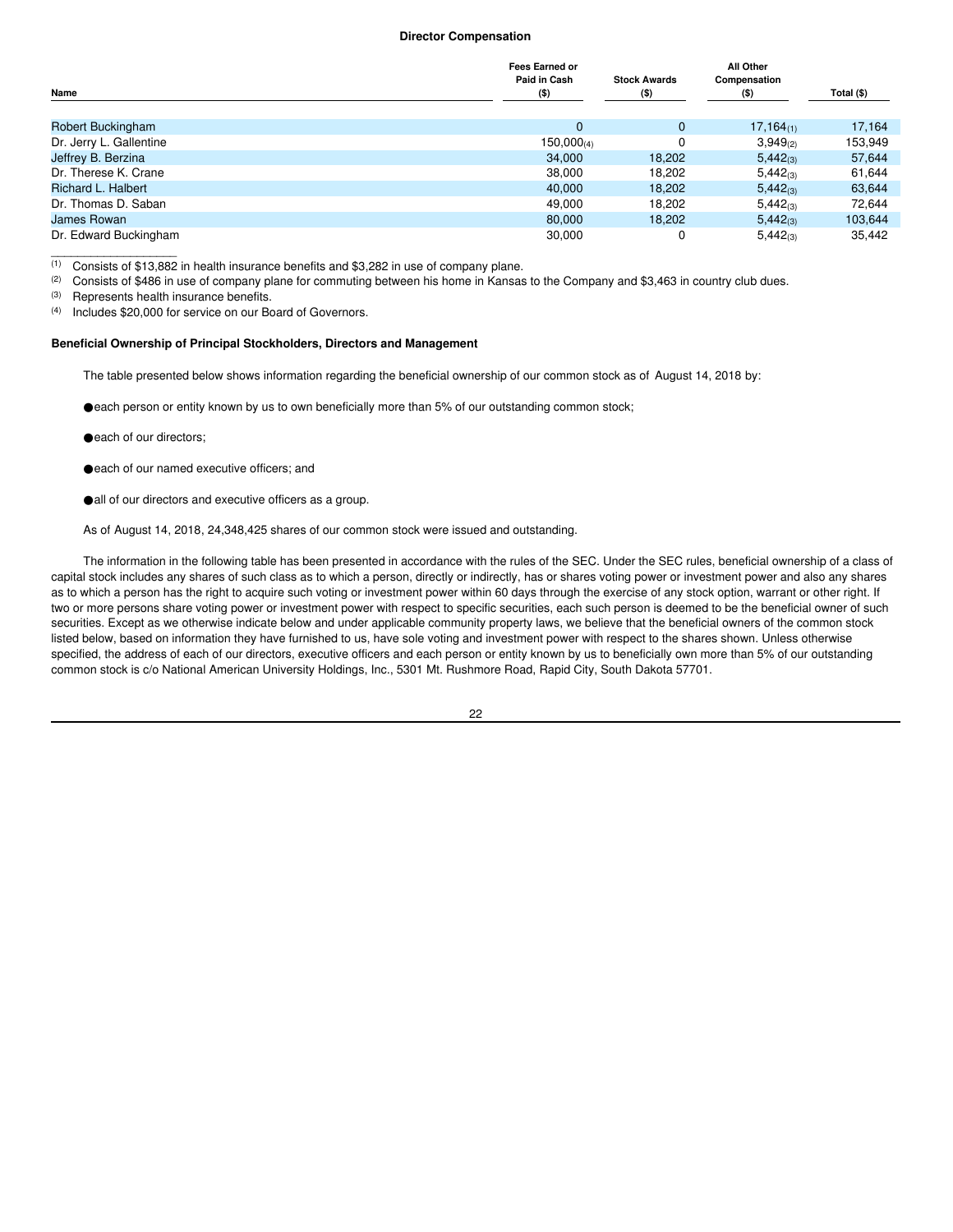| Name and Address of<br><b>Beneficial Owner</b>                                 | <b>Amount and</b><br>Nature of<br><b>Beneficial</b> |                                  |
|--------------------------------------------------------------------------------|-----------------------------------------------------|----------------------------------|
| H. & E. Buckingham Limited Partnership                                         | Ownership<br>10,156,905                             | <b>Percent of Class</b><br>41.7% |
|                                                                                |                                                     |                                  |
| Robert D. Buckingham Living Trust                                              | 3,457,864                                           | 14.2%                            |
| Camden Partners III SPV, LLC                                                   | $2,199,449_{(1)}$                                   | 9.0%                             |
| T. Rowe Price Associates, Inc.                                                 | $2,414,703_{(2)}$                                   | 9.9%                             |
| Michael Joseph Hilyard                                                         | $1,094,376_{(3)}$                                   | 4.5%                             |
| Robert D. Buckingham<br>Co-Vice Chairman of the Board of Directors             | $13,614,769_{(4)}$                                  | 55.9%                            |
| Dr. Ronald L. Shape<br>President, Chief Executive Officer and Director         | $464,363_{(5)}$                                     | 1.9%                             |
| Dr. Robert Paxton<br>President of Strategic Initiatives and External Relations | $29,845_{(6)}$                                      | $\star$                          |
| Dr. Edward D. Buckingham<br>Chairman of the Board of Directors                 | $45,175$ <sub>(7)</sub>                             | $\star$                          |
| Dr. Jerry L. Gallentine<br>Co-Vice Chairman of the Board of Directors          | $83,000_{(8)}$                                      | $\star$                          |
| Dr. Lynn Priddy<br>Provost and Chief Academic Officer                          | $12,750_{(9)}$                                      | $\star$                          |
| Dr. Therese K. Crane<br><b>Director</b>                                        | $75,415$ <sub>(10)</sub>                            | $\star$                          |
| Dr. Thomas D. Saban<br><b>Director</b>                                         | $44,307_{(11)}$                                     | $\star$                          |
| Richard L. Halbert<br><b>Director</b>                                          | $56,577$ <sub>(12)</sub>                            | $\star$                          |
| Jeffrey B. Berzina<br><b>Director</b>                                          | $43,733_{(13)}$                                     | $\star$                          |
| James A. Rowan<br><b>Director</b>                                              | $34,440_{(14)}$                                     | $\star$                          |
| All directors and executive officers<br>as a group (of 11 individuals)         | 14,504,374                                          | 56.6%                            |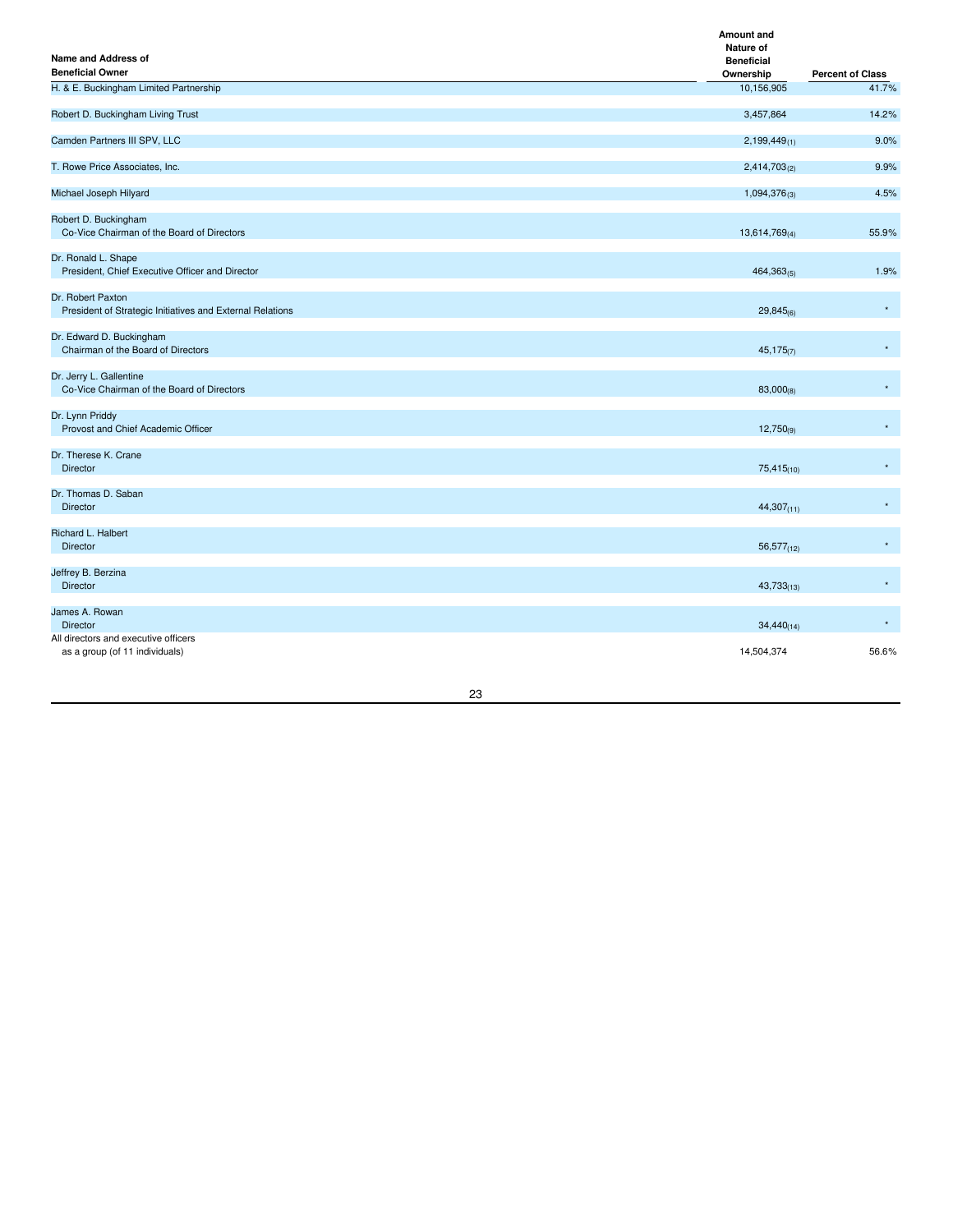- Less than 1%.
- (1) Based on information contained in reports on Schedule 13G and Schedule 13D/A filed with the SEC on January 22, 2018. All of the 2,199,449 shares were transferred on January 17, 2018 by Camden Partners Strategic Fund III, L.P. and Camden Partners Strategic Fund III-A, L.P. to Camden Partners III SPV, L.P., in exchange for limited partnership interests in Camden Partners III SPV, L.P. As a result of the transfer, each of Camden Partners Strategic Fund III, L.P., Camden Partners Strategic Fund III-A, L.P., Camden Partners Strategic III, LLC, Camden Partners Strategic Manager, LLC and Donald W. Hughes ceased to beneficially own any shares. J. Todd Sherman, the managing member of Camden Partners Strategic Manager, LLC, and David L. Warnock are the two managers of Camden Partners III SPV, LLC, the general partner of Camden Partners III SPV, L.P. As a result, J. Todd Sherman, David L. Warnock, Camden Partners III SPV, L.P. and Camden Partners III SPV, LLC reported that each had shared voting power over 2,199,449 shares and shared dispositive power over 2,199,449 shares. Camden Partners III SPV, LLC, as the general partner of Camden Partners III SPV, L.P., J. Todd Sherman and David L. Warnock each be deemed to beneficially own the shares held by Camden Partners III SPV, L.P.
- Based on information contained in a report on Schedule 13G/A filed with the Securities and Exchange Commission on February 14, 2018 by T. Rowe Price Small-Cap Value Fund, Inc. and T. Rowe Price Associates, Inc., each of which has its principal business office at 100 East Pratt Street, Baltimore, Maryland 21202. February 14, 2017, T. Rowe Price Associates, Inc. reported that it had sole voting power over 312,503 shares and sole dispositive power over 2,414,703 shares, and T. Rowe Price Small-Cap Value Fund, Inc. reported that it had sole voting power over 2,102,200 shares and sole dispositive power over 0 shares.
- (3) Based on information contained in a report on Schedule 13G filed with the Securities and Exchange Commission on November 3, 2016 by Michael Joseph Hillyard and Cara Marie Hillyard, each of whom has his and her principal business office at 5378 Chandler Bend Drive, Jacksonville, Florida 32224. As of November, 3, 2016, Michael Hillyard reported that he had sole voting and dispositive power over 110,542 shares and shared voting and dispositive power over 1,094,376 shares, and Cara Hillyard reported that she had sole voting and dispositive power over 72,645 shares and shared voting and dispositive power over 1,094,376 shares.
- (4) Consists of common stock and common stock warrants owned by the H. & E. Buckingham Limited Partnership and the common stock owned by the Robert D. Buckingham Living Trust. Mr. Buckingham is the general partner of the H. & E. Buckingham Limited Partnership and in this capacity has sole power to direct the vote and disposition of our securities held by the H. & E. Buckingham Limited Partnership. Mr. Buckingham disclaims beneficial ownership of our securities owned by the H. & E. Buckingham Limited Partnership except to the extent of any pecuniary interest therein. As the trustee for the Robert D. Buckingham Living Trust, Mr. Buckingham is deemed to have sole voting and dispositive power of our securities held by the trust and is deemed to be the beneficial owner of all our securities owned by the Robert D. Buckingham Living Trust.
- (5) Includes options to purchase 53,394 shares of common stock of the Company.
- (6) Includes options to purchase 1,250 shares of common stock of the Company.
- (7) Consists of common stock owned by Buckingham Interests, L.P. Dr. Buckingham is the general partner of Buckingham Interests L.P. and in this capacity has sole power to direct the vote and disposition of our securities held by Buckingham Interests L.P.
- (8) Includes 9,523 time-based restricted shares of common stock of the Company which vest on October 3, 2018.
- (9) Includes options to purchase 1,250 shares of common stock of the Company.
- (10) Includes 9,523 time-based restricted shares of common stock of the Company which vest on October 3, 2018.
- (11) Includes 9,523 time-based restricted shares of common stock of the Company which vest on October 3, 2018 and 20 shares owned by a child of Dr. Saban and over which Dr. Saban has sole voting control..
- (12) Includes 9,523 time-based restricted shares of common stock of the Company which vest on October 3, 2018, 13,300 shares held jointly by Mr. Halbert's wife and over which Mr. Halbert has shared voting control, 1,000 shares held by Mr. Halbert's individual retirement account and over which Mr. Halbert has sole voting control, and 1,000 shares held by Mr. Halbert's wife's individual retirement account and over which Mr. Halbert has no voting control.
- (13) Includes 9,523 time-based restricted shares of common stock of the Company which vest on October 3, 2018.
- (14) Includes 9,523 time-based restricted shares of common stock of the Company which vest on October 3, 2018.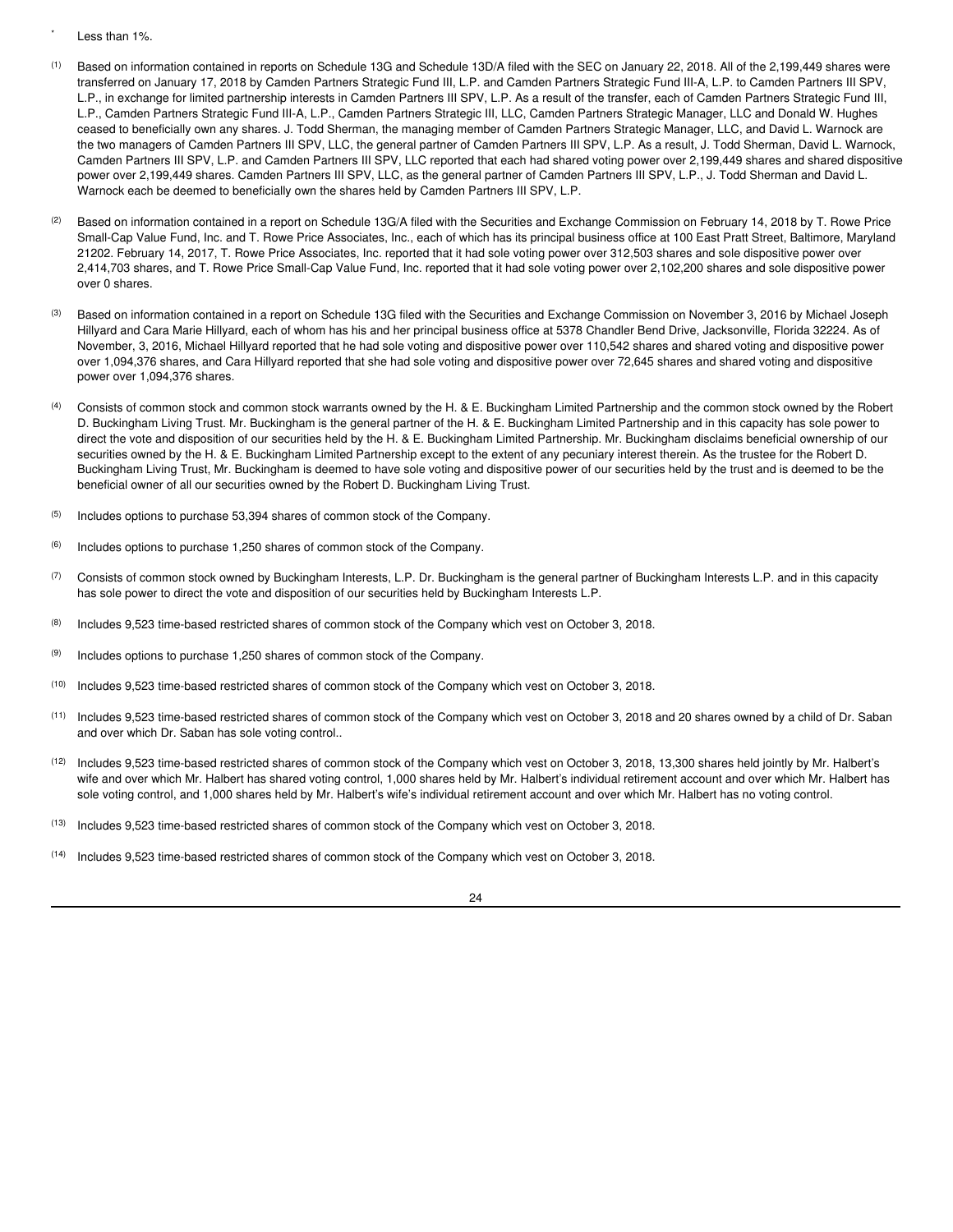#### **Section 16(a) Beneficial Ownership Reporting Compliance**

Based on our review of reports filed with the SEC by our directors, executive officers and beneficial owners of more than 10 percent of our common stock regarding their ownership and transactions in our common stock, we believe that each executive officer, director and 10 percent beneficial owner complied with all filing requirements in a timely manner under Section 16(a) of the Securities Exchange Act of 1934, as amended, during fiscal 2018, except for Joseph Sallustio's Form 4 filed on September 28, 2017 with respect to a grant of restricted stock units, Anthony DeAngelis' Form 4 filed on September 28, 2017 with respect to a grant of restricted stock units, David Heflin's Form 4 filed on September 28, 2017 with respect to a grant of restricted stock units, Priddy Lynn's Form 4 filed on September 28, 2017 with respect to a grant of restricted stock units, Robert Paxton's Form 4 filed on September 28, 2017 with respect to a grant of restricted stock units, Paul Sedlacek's Form 4 filed on September 28, 2017 with respect to a grant of restricted stock units, Ronald Shape's Form 4 filed on September 28, 2017 with respect to a grant of restricted stock units, and John Woolsey's Forms 4 filed on January 18, 2018 with respect to a stock sale and September 28, 2018 with respect to a grant of restricted stock units.

#### **Audit Committee Report**

Our audit committee is responsible for retaining the Company's independent registered public accounting firm and approving the services it will perform. Pursuant to the charter adopted by the Board on November 30, 2009, the audit committee acts on behalf of the Board to oversee our financial reporting processes and the adequacy of our internal controls. The audit committee reviews financial and operating reports and disclosures, including our reports filed on Forms 10-K and 10-Q. The audit committee also reviews the performance of the Company's internal auditor and independent registered public accounting firm.

Management is responsible for the reporting processes and the preparation and presentation of financial statements and the implementation and maintenance of internal controls. Our independent registered public accounting firm is responsible for expressing an opinion on the conformity of the Company's audited financial statements to accounting principles generally accepted in the United States. The audit committee's responsibility is to monitor and oversee these processes.

In connection with our consolidated financial statements for the fiscal year ended May 31, 2018, the audit committee has:

- reviewed and discussed the audited financial statements and the fair and complete presentation of the Company's results with management and representatives of Deloitte & Touche LLP, our independent registered public accounting firm for fiscal 2018;
- ●discussed with Deloitte & Touche LLP the matters required to be discussed by Auditing Standard No. 1301 (Communications with Audit Committees), as adopted by the Public Company Accounting Oversight Board; and
- ●received the written disclosures and the letter from Deloitte & Touche LLP required by the applicable requirements of the Public Company Accounting Oversight Board regarding Deloitte & Touche LLP's communications with the audit committee concerning independence, and has discussed the independence of Deloitte & Touche LLP with representatives of Deloitte & Touche LLP.

Based on the review and discussions referred to above, the audit committee recommended to the Company's Board that the Company's audited financial statements be included in the Company's Annual Report on Form 10-K for the fiscal year ended May 31, 2018 for filing with the Securities and Exchange Commission.

AUDIT COMMITTEE

*Dr. Thomas D. Saban, Chair Dr. Therese K. Crane Mr. Jeffrey B. Berzina*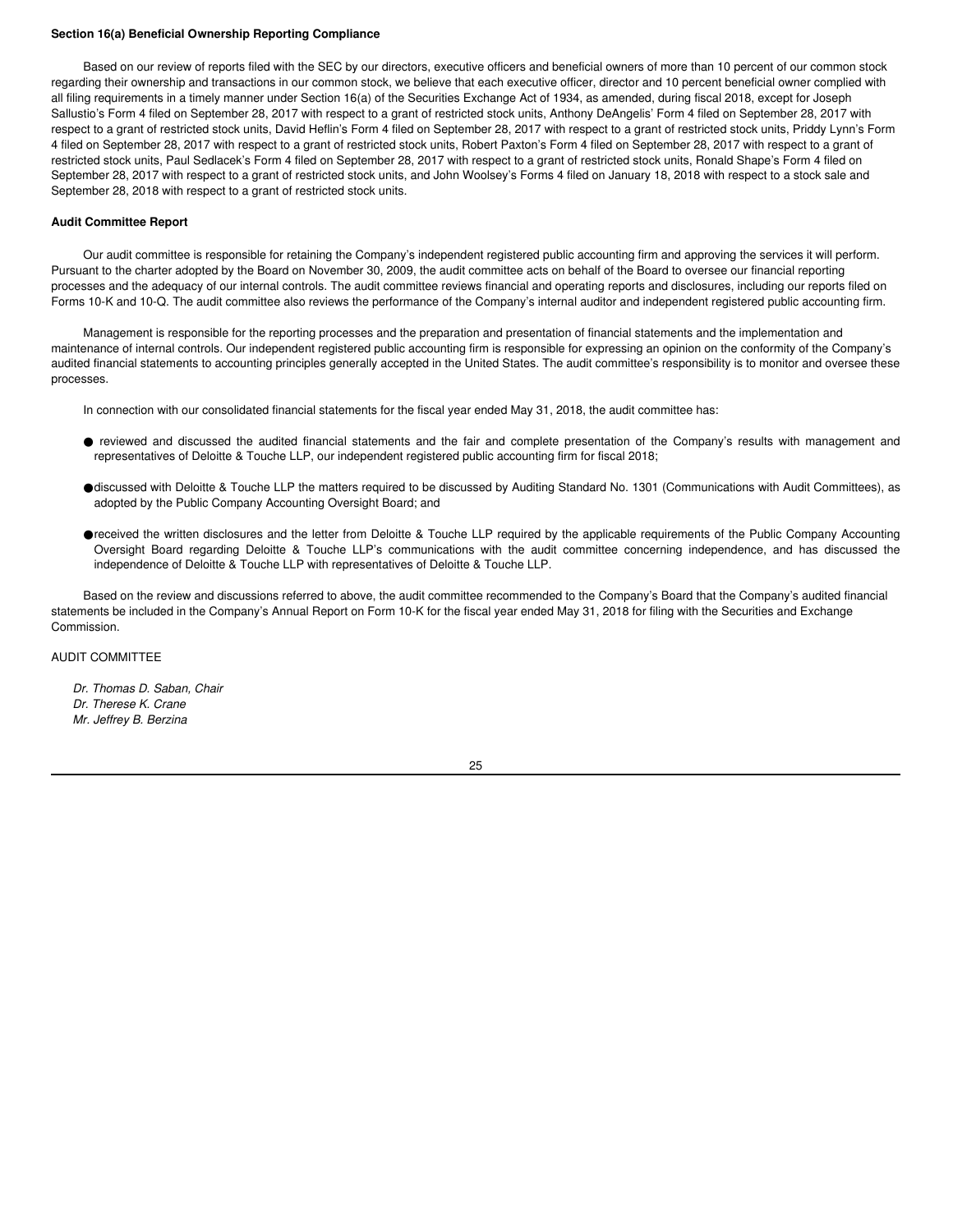# **PROPOSAL NUMBER 2—STOCKHOLDER ADVISORY VOTE TO APPROVE EXECUTIVE COMPENSATION**

As required by Section 14A of the Securities Exchange Act of 1934, as amended, we are submitting to stockholders our annual "say-on-pay proposal," a non-binding advisory vote to approve the compensation of our named executive officers as described in this proxy statement.

As discussed in the Executive and Director Compensation section, our compensation philosophy is designed to attract and retain highly-talented individuals, provide rewards for strong business results and individual performance, and motivate executives to maximize long-term stockholder returns. The program is competitive in the marketplace, highly incentive-based to align interests of executives with those of stockholders, and balanced across incentives to appropriately mitigate risk.

We are asking our stockholders to indicate their support and approval for our named executive officer compensation as described under the Executive and Director Compensation section of this proxy statement. We believe that our compensation program for our named executive officers is designed to create value for our stockholders over the long-term, and provides for appropriate pay-for-performance alignment.

For the reasons summarized above, and as discussed in more detail in the Executive and Director Compensation section of this proxy statement, our Board of Directors is asking our stockholders to vote for the following advisory resolution:

# RESOLVED, that the compensation paid to the Company's named executive officers, as disclosed in the Company's Proxy Statement for **the 2018 Annual Meeting of the Stockholders is hereby approved.**

The say-on-pay vote is advisory, and therefore not binding on our compensation committee or our Board. Nevertheless, our Board and our compensation committee value the opinions expressed by stockholders in their vote on this proposal and will consider the outcome of the vote in deciding whether to take any action as a result of the vote and when making future compensation decisions for our named executive officers.

#### **Board Voting Recommendation**

The Board unanimously recommends that the stockholders vote " **FOR**" the proposal to approve, on an advisory basis, the compensation of our named executive officers.

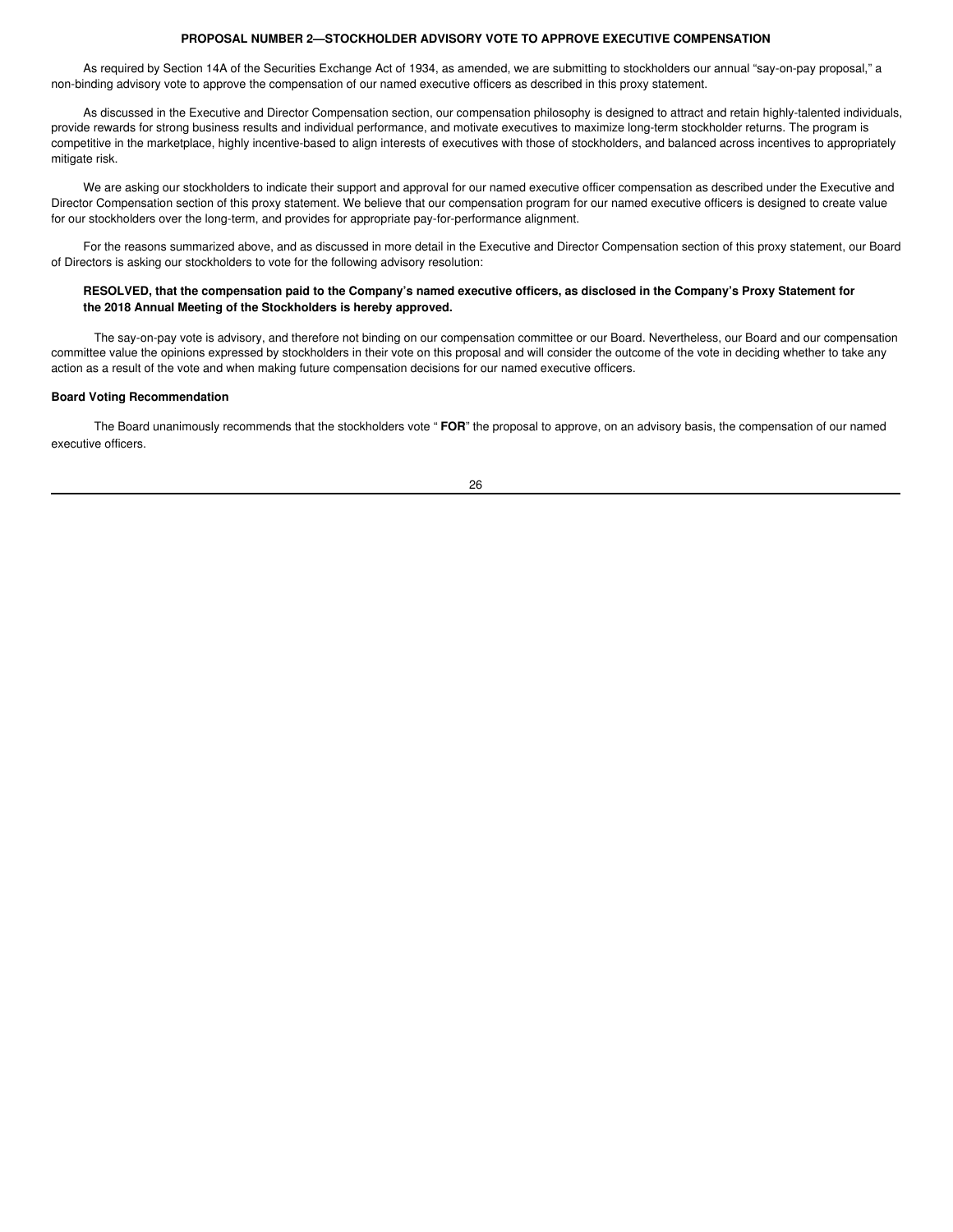#### **PROPOSAL NUMBER 3—ADOPTION OF 2018 STOCK OPTION AND COMPENSATION PLAN**

We are asking our stockholders to approve the National American University Holdings, Inc. 2018 Stock Option and Compensation Plan (the "2018 Plan"). On August 10, 2018, the Board adopted, upon recommendation of the compensation committee and subject to stockholder approval, the 2018 Plan.

Long-term equity compensation plays an important part in the Company's pay-for-performance philosophy. Our compensation program emphasizes stockbased compensation, encouraging our executive officers and other employees and non-employee directors to think and act as long-term stockholders.

The purpose of the 2018 Plan is to promote the interests of the Company and our stockholders by aiding us in attracting and retaining employees, officers, consultants, independent contractors and non-employee directors capable of assuring the future success of the Company, to provide such persons with opportunities for stock ownership in the Company and to offer such persons other incentives to put forth maximum efforts for the success of the Company's business. The 2018 Plan will allow us to provide such persons an opportunity to acquire a proprietary interest in the Company, and align the interests of such persons with our stockholders.

# **Reasons for Adopting the 2018 Plan**

We currently make awards of stock options, stock appreciation rights, restricted stock and restricted stock units, performance awards, dividend equivalents and other stock-based awards to executive officers and other employees under our 2009 Stock Option and Compensation Plan (the "2009 Plan"). The total number of shares of common stock authorized for issuance under the 2009 Plan is 1,300,000. We are asking our stockholders to approve the 2018 Plan so that the Company will have an adequate number of shares authorized to make appropriate levels of stock incentive awards to officers, other employees and nonemployee directors in 2018 and beyond. The Compensation Committee does not believe a sufficient number of shares of common stock remain available for issuance under the 2009 Plan for equity awards the Compensation Committee anticipates granting prior to our 2019 Annual Meeting of Stockholders.

The Board believes that the continuation of the Company's stock-based compensation program is essential in attracting, retaining and motivating highly qualified executive officers and other employees and non-employee directors to enhance the success of the Company. Unless the 2018 Plan is adopted, the Board has concluded that the Company will need to curtail grants of stock incentive awards to executive officers, other employees and non-employee directors. The Board believes this result will have a significantly negative impact on the Company's compensation program and objectives. Accordingly, the Board recommends adoption of the 2018 Plan in order to allow the Company to have the ability to continue to grant stock options, stock appreciation rights, restricted stock and restricted stock units, performance awards, dividend equivalents and other stock-based awards at current levels.

If the 2018 Plan is approved by our stockholders, the Company may continue to grant awards under the 2009 Plan until no additional shares remain available for future awards under the 2009 Plan (although, whether or not the Company does not grant any additional awards under the 2009 Plan, all outstanding awards previously granted under the 2009 Plan will remain outstanding and subject to the terms of the 2009 Plan), but no shares subject to any outstanding awards under the 2009 Plan that are forfeited, cancelled or reacquired by the Company will become available for re-issuance under the 2018 Plan or the 2009 Plan. In addition, if the 2018 Plan is approved by our stockholders, the 2013 Plan will terminate and no additional awards will be granted under the 2013 Plan. The Board has previously approved the termination of the 2013 Plan subject to the approval by the stockholders of the 2018 Plan.

#### **Key Features of the 2018 Plan**

The 2018 Plan is an omnibus equity incentive plan that allows the Company to grant stock options, stock appreciation rights, restricted stock and restricted stock units, performance awards, dividend equivalents and other stock-based awards to employees, officers, consultants, independent contractors and nonemployee directors. The following is a summary of the material provisions of the 2018 Plan and is qualified in its entirety by reference to the complete text of the 2018 Plan, a copy of which is attached to this proxy statement as Appendix A. We encourage you to read the actual text of the 2018 Plan in its entirety.

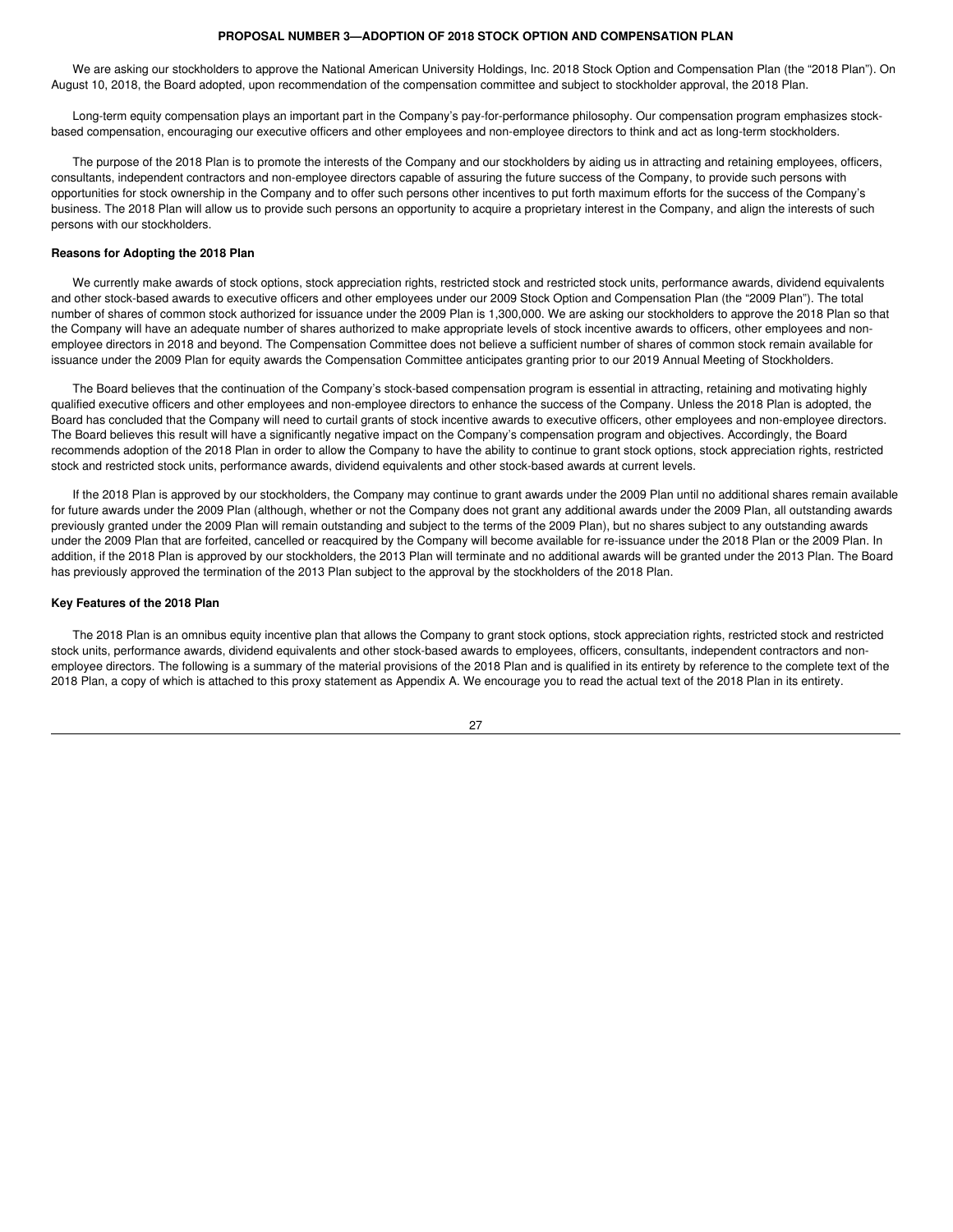*Eligibility.* Employees, officers, consultants and directors of the Company or its subsidiaries are eligible to participate in the 2018 Plan.

*Shares Authorized.* The 2018 Plan reserves a total of 1,800,000 shares of common stock for awards under the 2018 Plan. The aggregate number of shares which may be issued under the Plan as incentive stock options is 100,000. Shares that are subject to awards that terminate, lapse or are cancelled or forfeited will be available again for grant under the 2018 Plan.

*Certain Limitations.* If this proposal is approved by our stockholders, the limit on the equity awards that may be granted to a participant other than nonemployee directors in any fiscal year would be 200,000 shares, or in the case of cash awards, \$3,000,000, and the limit on the equity awards that may be granted to a non-employee director in any fiscal year would be 25,000 shares.

*Types of Awards.* The 2018 Plan authorizes the following types of awards:

● **Stock Options**. The grants of either non-qualified or incentive stock options to purchase shares of our common stock are permitted under the 2018 Plan. Incentive stock options are intended to qualify for favorable tax treatment under the Internal Revenue Code to participants in the 2018 Plan. The stock options will provide for the right to purchase shares of common stock at a specified price and will become exercisable after the grant date under the terms established by the compensation committee. The per share option exercise price may not be less than 100% of the fair market value of a share of common stock on the grant date.

● **Stock Appreciation Rights**. Awards of stock appreciation rights (SARs) are permitted under the 2018 Plan. SARs provide the holder with a right to receive in cash or in shares of common stock upon exercise the excess of the fair market value of one share of our common stock on the date of exercise, over the grant price of the SARs. The grant price of SARs may not be less than 100% of the fair market value of a share of common stock on the grant date.

● **Restricted Stock and Restricted Stock Units**. Awards of restricted stock and restricted stock units are permitted under the 2018 Plan, subject to any restrictions that the compensation committee determines to impose, such as satisfaction of performance measures or a performance period, or restrictions on the right to vote or receive dividends.

● **Performance Awards**. Performance awards, denominated in shares of common stock, are permitted under the 2018 Plan. Performance awards must be contingent upon the attainment of one or more performance goals within a performance period designated by the compensation committee. Performance awards may be settled or payable in shares of common stock or in cash. The recipient of a performance award has no rights as a stockholder with respect to the shares of common stock subject to the award until the performance conditions have been satisfied. For purposes of the 2018 Plan, performance goals must be based exclusively on one or more of the following corporate-wide or subsidiary, division or operating unit financial measures: (1) pre-tax or after-tax income (before or after allocation of corporate overhead and bonus), (2) net income (before or after taxes), (3) reduction in expenses, (4) pre-tax or after-tax operating income, (5) earnings (including earnings before taxes, earnings before interest and taxes, or earnings before interest, taxes, depreciation and amortization), (6) gross revenue, (7) working capital, (8) profit margin or gross profits, (9) share price, (10) cash flow or cash flow per share (before or after dividends), (11) cash flow return on investment, (12) return on capital (including return on total capital or return on invested capital), (13) return on assets or net assets, (14) market share, (15) pre-tax or after-tax earnings per share, (16) pre-tax or after-tax operating earnings per share, (17) total stockholder return, (18) growth measures, including revenue growth, as compared with a peer group or other benchmark, (19) economic value-added models or equivalent metrics, (20) comparisons with various stock market indices, (21) improvement in or attainment of expense levels or working capital levels, (22) operating margins, gross margins or cash margins, (23) year-end cash, (24) debt reductions, (25) stockholder equity, (26) regulatory achievements, (27) implementation, completion or attainment of measurable objectives with respect to research, development, products or projects, production volume levels, acquisitions and divestitures and recruiting and maintaining personnel, (28) customer satisfaction, (29) operating efficiency, productivity ratios, or (30) strategic business criteria, consisting of one or more objectives based on meeting specified revenue, market penetration, geographic business expansion goals (including accomplishing regulatory approval for projects), cost or cost savings targets, accomplishing critical milestones for projects, and goals relating to acquisitions or divestitures, or any combination thereof (in each case before or after such objective income and expense allocations or adjustments as the compensation committee may specify within the applicable period).

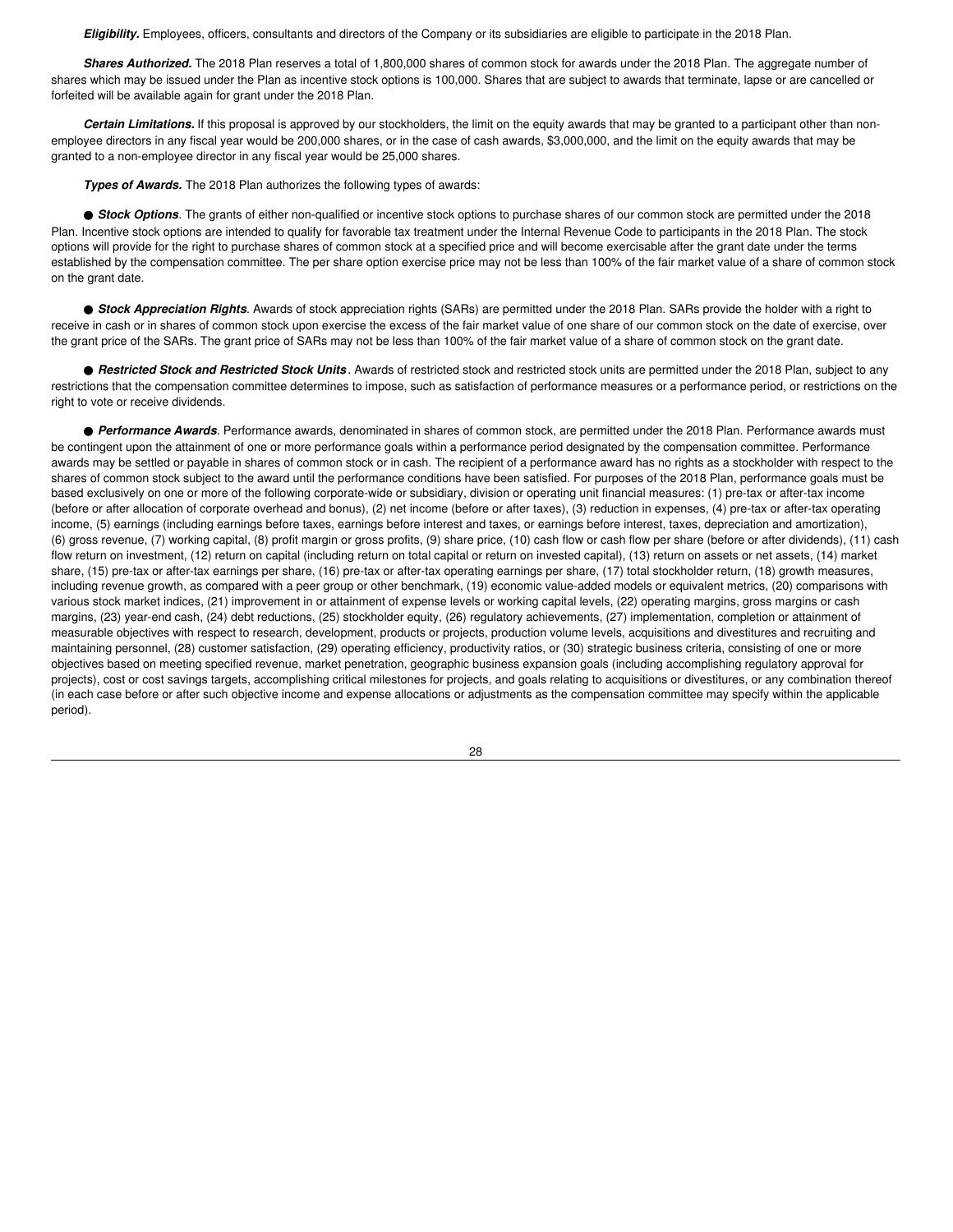● **Stock Awards**. Awards of our common stock without restrictions are permitted under the 2018 Plan, but such grants may be subject to any terms and conditions the compensation committee may determine.

● *Other Stock-Based Awards*. Grants of other types of awards that are denominated or payable in, valued in whole or in part by reference to, or otherwise based on or related to, shares of common stock, subject to the terms and conditions established by the compensation committee, are permitted under the 2018 Plan. Shares of common stock, or other securities delivered pursuant to a purchase right granted by such an award, must be purchased for consideration having a value equal to at least 100% of the fair market value of common stock on the date the purchase right is granted.

● *Cash Awards*. Grants of cash awards, subject to the terms and conditions established by the compensation committee, are permitted under the 2018 Plan.

● *Dividend Equivalents*. Awards of dividend equivalents pursuant to which the recipient is entitled to receive payments in cash, shares of common stock, other securities or other property as determined by the compensation committee based on the amount of cash dividends paid by the Company to holders of common stock are permitted under the 2018 Plan. Dividend equivalents awards may also be subject to any terms and conditions established by the compensation committee.

*Transfer Restrictions.* In general, awards under the 2018 Plan may not be transferred except upon death, by will or the laws of descent and distribution, or pursuant to a transfer to a family member that is expressly permitted by the compensation committee.

*Adjustment for Certain Corporate Changes.* In the event of a stock split, stock dividend, recapitalization, reorganization, merger or similar event that affects shares of common stock such that an adjustment is required to prevent dilution or enlargement of the benefits or potential benefits intended to be made available under the 2018 Plan, then the compensation committee must, in such manner as it deems equitable, make appropriate adjustments to (1) the number of shares of common stock available for awards under the 2018 Plan, and subject to outstanding awards and (2) the purchase or exercise price of outstanding awards. If the Company acquires or combines with another company with a pre-existing plan approved by shareholders and not adopted in contemplation of the acquisition or combination, the shares available for grant under the pre-existing plan may be used for awards under the 2018 Plan. Such awards cannot be made after the date awards or grants could have been made under the pre-existing plan, absent the acquisition or combination, and can only be made to individuals who were not employees or directors of the Company or any affiliate prior to such acquisition or combination.

*Change in Control.* If the Company is a party to a merger, exchange or reorganization, outstanding awards will be subject to the terms and conditions of any agreement of merger, exchange or reorganization which may include, without limitation, accelerating the vesting or exercise date of awards and the cancellation of outstanding awards in exchange for payment of their cash equivalent.

*Amendment.* The Board may amend the 2018 Plan at any time, however, prior approval of the stockholders of the Company shall be required for any amendment to the 2018 Plan which (1) requires stockholder approval under the rules or regulations of the Securities and Exchange Commission, the NASDAQ Stock Market LLC, or any other securities exchange that are applicable to the Company, (2) increases the number of shares authorized under the 2018 Plan; (3) increases the number of shares subject to the limitations contained in Section 4(d) of the 2018 Plan; (4) permits repricing of options or stock appreciation rights without prior shareholder approval; or (5) permits the award of options or stock appreciation rights at a price less than 100% of the fair market value of a share on the date of grant contrary to the provisions of the 2018 Plan.

*Term.* The term of the 2018 Plan expires ten years after the date of its adoption, unless earlier terminated by the Board.

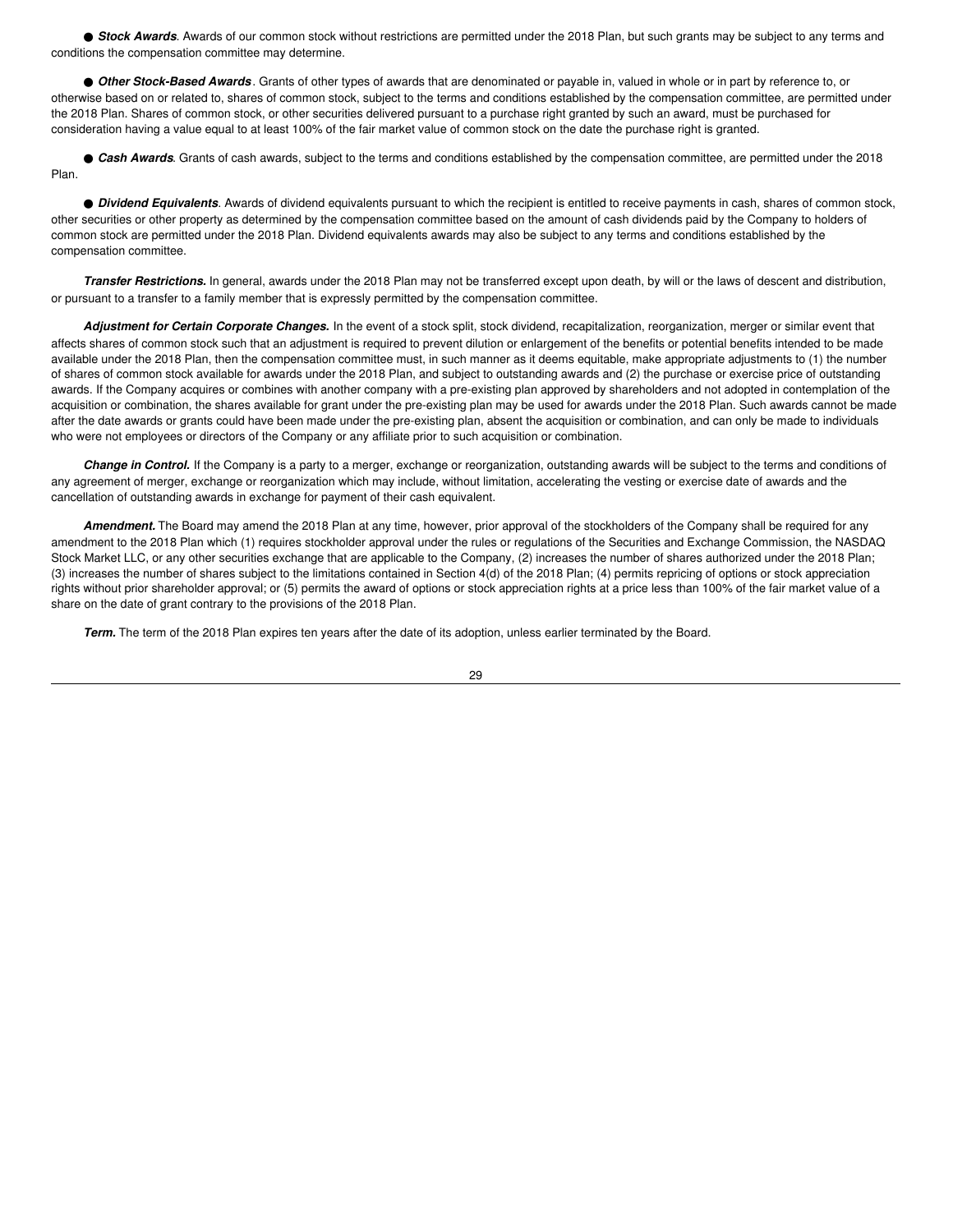#### **Federal Income Tax Consequences**

The following is a brief overview of the U.S. federal income tax consequences generally arising with respect to awards under the 2018 Plan. This summary is not intended to be exhaustive and does not describe state, local or FICA tax consequences.

*Tax Consequences to Participants.* The tax consequences to a participant depend on the type of award granted under the 2018 Plan.

#### ● *Stock Options*

*Non-Qualified Stock Options.* A participant does not recognize income at the time a non-qualified stock option is granted. At the time of exercise of the nonqualified stock option, the participant recognizes ordinary income in an amount equal to the difference between the amount paid for the shares subject to the option (the "exercise price") and the fair market value of the shares (assuming the shares subject to the option are unrestricted). When the participant sells the shares acquired on exercise of the option, any appreciation (or depreciation) in the value of the shares after the date of exercise is short-term or long-term capital gain (or loss) depending on how long the shares have been held.

*Incentive Stock Options.* Options that qualify as incentive stock options (ISOs) are entitled to special tax treatment. As with nonqualified stock options, a participant does not recognize income at the time an ISO is granted. However, unlike with non-qualified stock options, if the ISO holding period requirement is satisfied, the participant does not recognize income (for purposes of regular income tax) at the time of exercise (although the participant may be required to recognize income for purposes of the alternative minimum tax). The ISO holding period requirement is satisfied if the shares acquired on exercise of the ISO are held for at least two years from the ISO grant date and one year from the ISO exercise date. If this requirement is met, when the participant sells the shares acquired on the ISO exercise, any appreciation (or depreciation) in the value of the shares over the exercise price is short-term or long-term capital gain (or loss) depending on how long the shares have been held.

If a participant sells the shares acquired on exercise of an ISO before satisfying the ISO holding period requirement, the participant has a "disqualifying disposition" of the shares at the time they are sold. Upon the disqualifying disposition, the participant has ordinary income equal to the lesser of: (1) the fair market value of the shares on the date of exercise of the ISO less the exercise price; and (2) the sales price of the shares less the exercise price.

● **Stock Appreciation Rights.** A participant does not recognize income at the time a SAR is granted. When a SAR is exercised, the participant recognizes income equal to the amount of cash and the fair market value of any unrestricted shares received on the exercise.

● **Restricted Stock**. A participant granted shares of restricted stock does not recognize income at the time of grant unless the participant makes an election (an "83(b) election") to be taxed at such time. Instead, the participant recognizes ordinary income at the time the restrictions lapse in an amount equal to the excess of the fair market value of the shares at such time over the amount, if any, paid for the shares. Any dividends paid to the participant with respect to the shares of restricted stock are treated as compensation income, rather than dividend income, until the restrictions lapse. When the participant sells the shares, any appreciation (or depreciation) in the value of the shares after the date the restrictions lapse is short-term or long-term capital gain (or loss) depending on how long the shares have been held since the date the restrictions lapse.

If a participant granted shares of restricted stock properly makes an 83(b) election with respect to the shares, the participant recognizes ordinary income on the date of grant equal to the excess of the fair market value of the shares at such time over the amount, if any, paid for the shares. Any dividends paid after the 83(b) election to the participant with respect to the shares of restricted stock are treated as dividend income, rather than compensation income, and will be eligible for treatment as "qualified dividends" if the other requirements are met. The participant does not recognize any income at the time the restrictions lapse. When the participant sells the shares, any appreciation (or depreciation) in the value of the shares after the date of grant of the shares is short-term or long-term capital gain (or loss) depending on how long the shares have been held since the date of grant.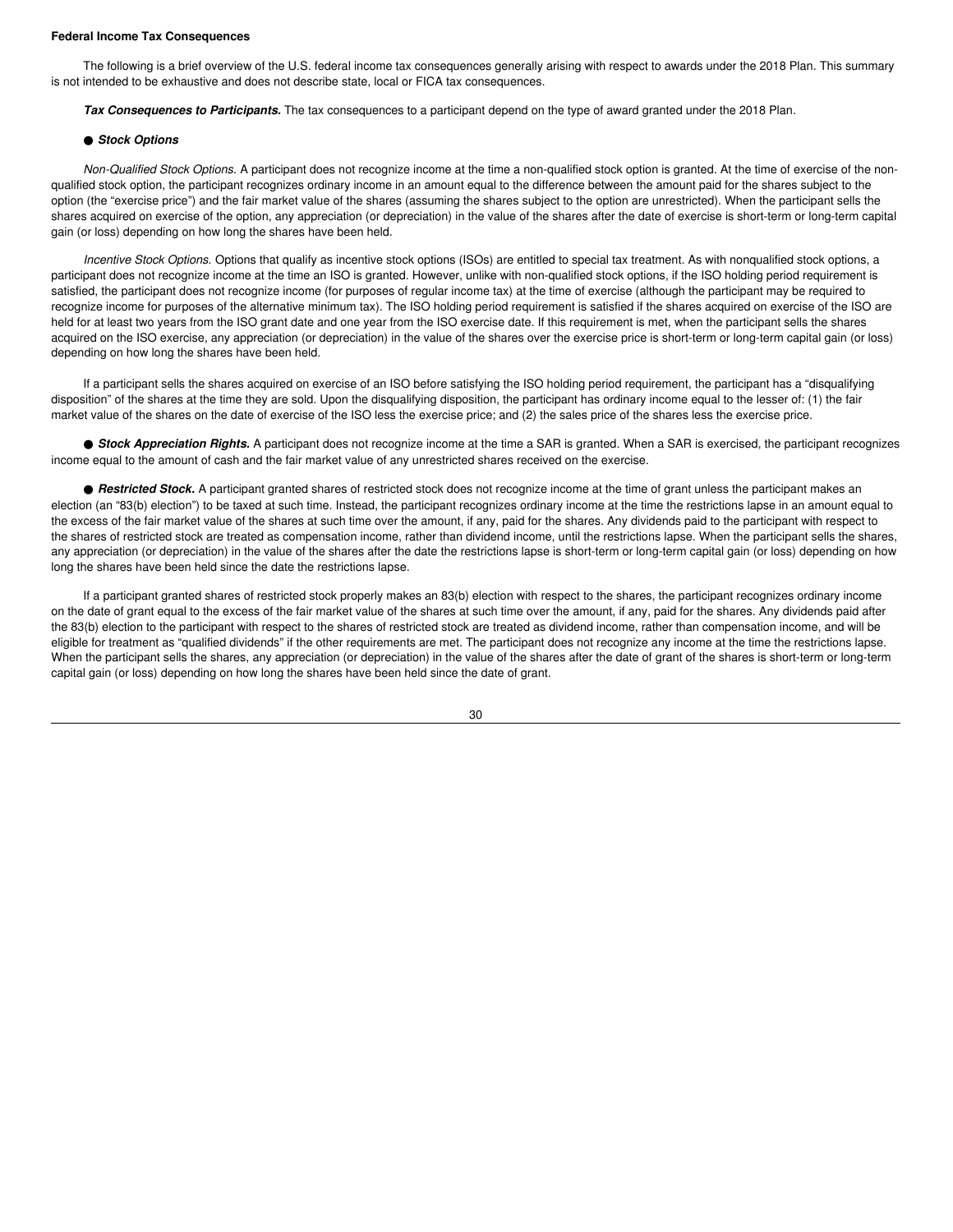● **Restricted Stock Units, Performance Awards, and Dividend Equivalents . A participant granted restricted stock units, performance awards or** dividend equivalents does not recognize income at the time of grant. The participant generally recognizes ordinary income at the time the award is payable to him or her equal to the cash or the value of the shares received at that time. When the participant sells any shares received, any appreciation (or depreciation) in the value of the shares after they are received is short term or long-term capital gain (or loss) depending on how long the shares have been held.

● *Cash Awards and Stock Awards.* A participant granted a cash award recognizes ordinary income at the time of grant equal to the amount of cash received. A participant granted a stock award recognizes ordinary income at the time of grant equal to the fair market value of the shares granted less the amount, if any, paid for the shares. When the participant sells the shares, any appreciation (or depreciation) in the value of the shares after they are received is short-term or long-term capital gain (or loss) depending on how long the shares have been held.

● Other Stock-Based Awards. If a participant is granted another type of stock-based award under the plan, the participant will recognize income on the award based on the nature of the award.

● **Tax Consequences to the Company.** To the extent that a participant recognizes ordinary income in the circumstances described above, the Company or the subsidiary for which the participant performs services will be entitled to a corresponding deduction if, among other things, the income meets the test of reasonableness, is an ordinary and necessary business expense, is not an "excess parachute payment" within the meaning of Section 280G of the Internal Revenue Code. Section 162(m) does not allow a deduction greater than \$1 Million per tax year for the compensation paid to the CEO, CFO, and the three highest paid employees other than the CEO and CFO. Beginning January 1, 2017, the limit applies also to individuals that were formerly in these positions. Any payments that the participant recognizes as ordinary income will be considered "compensation" subject to the 162(m) limit for the covered employees.

# **New Plan Benefits**

The amount of any future grants under the 2018 Plan are subject to the discretion of the compensation committee, and therefore future awards to our named executive officers and other employees under the 2018 Plan are not determinable. The closing price of a share of our common stock as reported on the Nasdaq Global Market on August 14, 2018, the record date for our 2018 Annual Meeting, was \$0.98.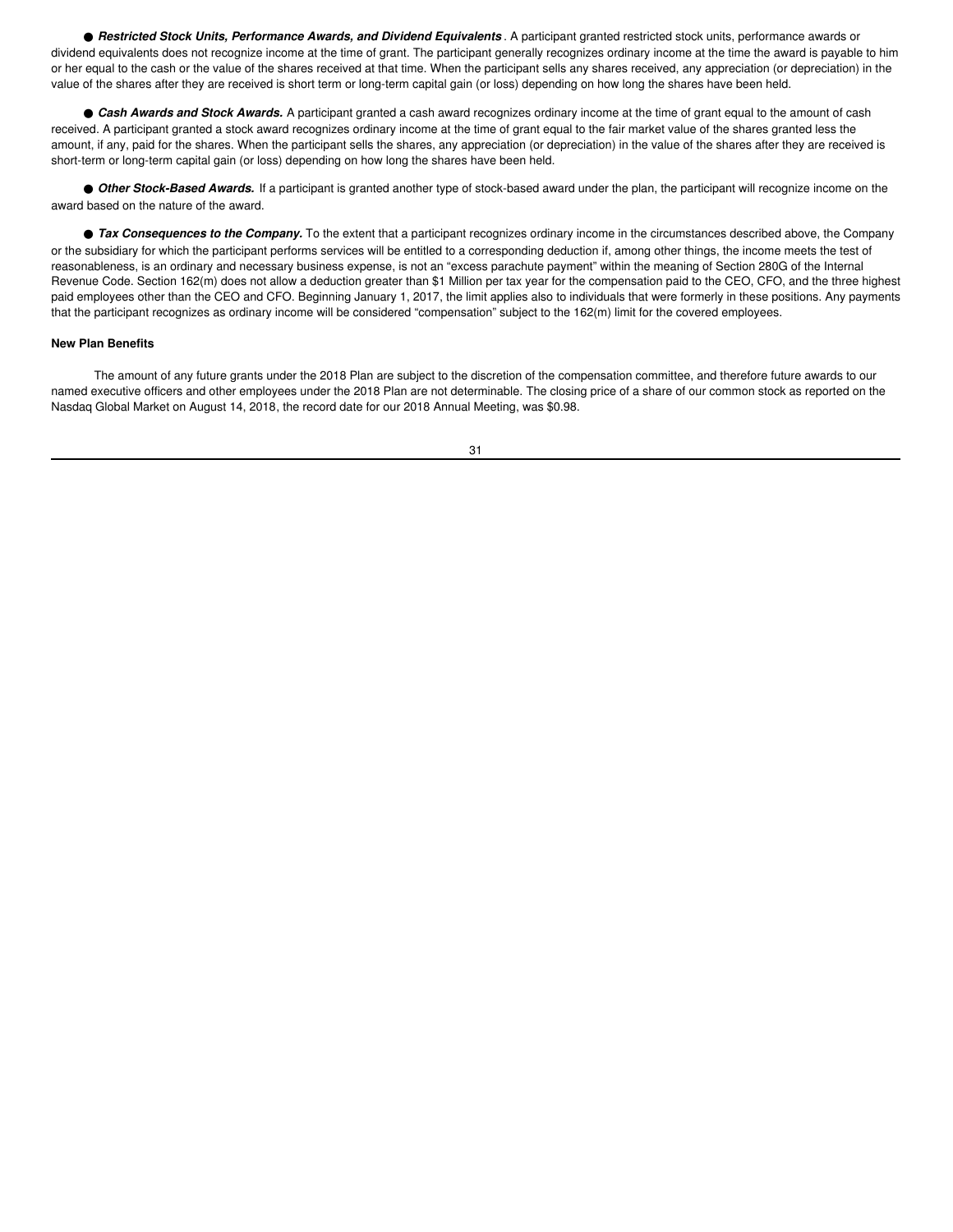#### **Securities Authorized for Issuance Under Equity Compensation Plans**

The following table sets forth information about our common stock that may be issued upon the exercise of options, warrants and rights under all of our existing compensation plans (including individual compensation arrangements) under which our equity securities are authorized for issuance as of May 31, 2018, which includes our 2009 Plan and our 2013 Plan. Both of these plans have been approved by our stockholders.

|                                                     |                  |                   | Number of        |
|-----------------------------------------------------|------------------|-------------------|------------------|
|                                                     |                  |                   | securities       |
|                                                     |                  |                   | remaining        |
|                                                     | Number of        |                   | available for    |
|                                                     | securities to be | Weighted-         | future issuance  |
|                                                     | issued upon      | average           | under equity     |
|                                                     | exercise of      | exercise price of | compensation     |
|                                                     | outstanding      | outstanding       | plans (excluding |
|                                                     | options,         | options,          | securities       |
|                                                     | warrants and     | warrants and      | reflected in     |
| Plan category                                       | rights           | rights            | column (a))      |
|                                                     | (a)              | (b)               | (c)              |
| Equity compensation plans approved by stock holders | 193,350          | \$<br>3.54        | 967,335          |
| Total                                               | 193,350          | 3.54              | 967,335          |

(a) Includes grants of stock options, time-based restricted stock awards, and performance based restricted stock units. For purposes of the table above, the number of shares to be issued under performance based restricted stock units reflects the maximum number of shares that may be issued; the actual number of shares to be issued will depend on the results of operations during the fiscal year ending May 31, 2018, and beyond

- (b) Includes weighted average exercise price of stock options only.
- (c) The Board has approved the termination of the 2013 Plan subject to the approval by the stockholders of the proposal included in this proxy statement to adopt the 2018 Plan. In the event the 2013 Plan is terminated, the number of securities available under our existing compensation plans would be reduced by 750,000 shares.

#### **Board Voting Recommendation**

The Board unanimously recommends that the stockholders vote " **FOR**" the proposal to adopt the 2018 Plan.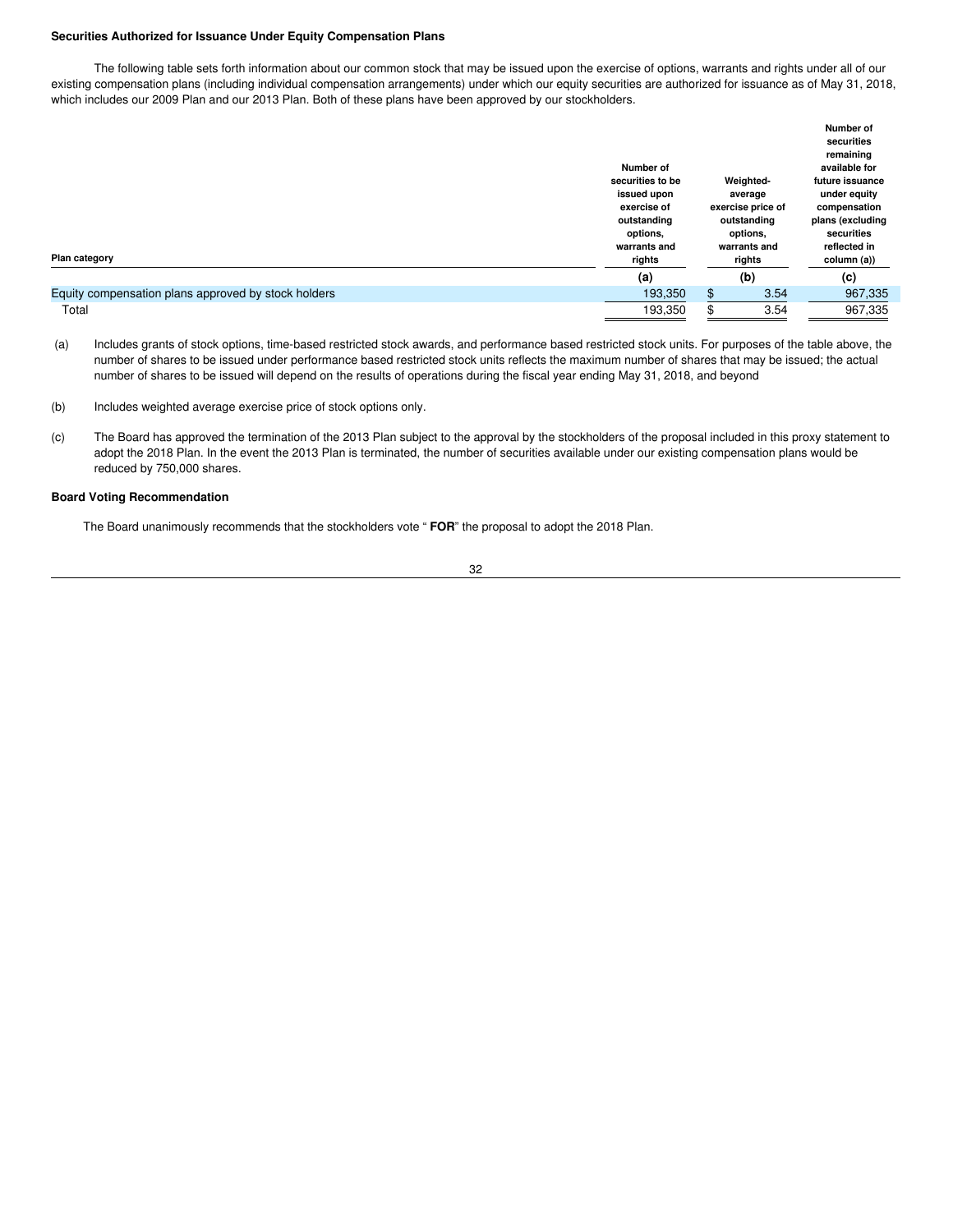# **PROPOSAL NUMBER 4—RATIFICATION OF APPOINTMENT OF OUR INDEPENDENT REGISTERED PUBLIC ACCOUNTING FIRM**

Based on the recommendation of the audit committee, the Board has selected Deloitte & Touche LLP ("Deloitte") as our independent registered public accounting firm for the fiscal year that began June 1, 2018 and has further directed that management submit the selection of Deloitte for ratification by stockholders at the annual meeting. Deloitte audited our financial statements as of and for the year ended May 31, 2018. A representative of Deloitte is expected to be present at the Annual Meeting. The representative will have an opportunity to make a statement if he or she so desires and will be available to respond to appropriate questions.

None of the provisions of our Bylaws, other governing documents or applicable law require stockholder ratification of the selection of Deloitte as our independent registered public accounting firm. The Board is submitting the selection of Deloitte to the stockholders for ratification, however, as a matter of good corporate practice. If the stockholders fail to ratify the selection, the Board will reconsider whether or not to retain that firm. Even if the selection is ratified, the Board in its discretion may direct the appointment of a different independent registered public accounting firm at any time during the year if the Board determines that such a change would be in the best interests of us and our stockholders.

The affirmative vote of the holders of a majority of the shares present in person or represented by proxy and entitled to vote at the annual meeting will be required to ratify the selection of Deloitte.

#### **Independent Registered Public Accounting Firm Fees and Services**

For the fiscal years ended May 31, 2018 and 2017, Deloitte served as our independent registered public accounting firm. The following table presents the aggregate fees incurred for audit and audit-related services rendered by Deloitte during fiscal years 2018 and 2017, respectively. The fees listed below were preapproved by our audit committee.

| <b>Service Type</b>               | Fiscal 2018   | Fiscal 2017 |
|-----------------------------------|---------------|-------------|
|                                   |               |             |
| Audit Fees (1)                    | 520,000       | 440,000     |
| Audit-Related Fees <sup>(2)</sup> | 59,480        | 71,158      |
| <b>Tax Fees</b>                   | 0             | 28,600      |
| All Other Fees                    | $9,400_{(3)}$ |             |
| Total                             | 588,880       | 539,758     |

(1) Consists of fees billed for professional services rendered for the audit of our year-end financial statements and services in connection with regulatory filings.

 $\overline{\phantom{a}}$  ,  $\overline{\phantom{a}}$  ,  $\overline{\phantom{a}}$  ,  $\overline{\phantom{a}}$  ,  $\overline{\phantom{a}}$  ,  $\overline{\phantom{a}}$  ,  $\overline{\phantom{a}}$  ,  $\overline{\phantom{a}}$  ,  $\overline{\phantom{a}}$  ,  $\overline{\phantom{a}}$  ,  $\overline{\phantom{a}}$  ,  $\overline{\phantom{a}}$  ,  $\overline{\phantom{a}}$  ,  $\overline{\phantom{a}}$  ,  $\overline{\phantom{a}}$  ,  $\overline{\phantom{a}}$ 

The audit committee, after a review and discussion with Deloitte of the preceding information, determined that the provision of these services was compatible with maintaining Deloitte's independence.



<sup>(2)</sup> Consists of travel, sales tax and other expenses related to audit services.

<sup>(3)</sup> Consists of fees associated with consulting for Henley Putnam University asset acquisition.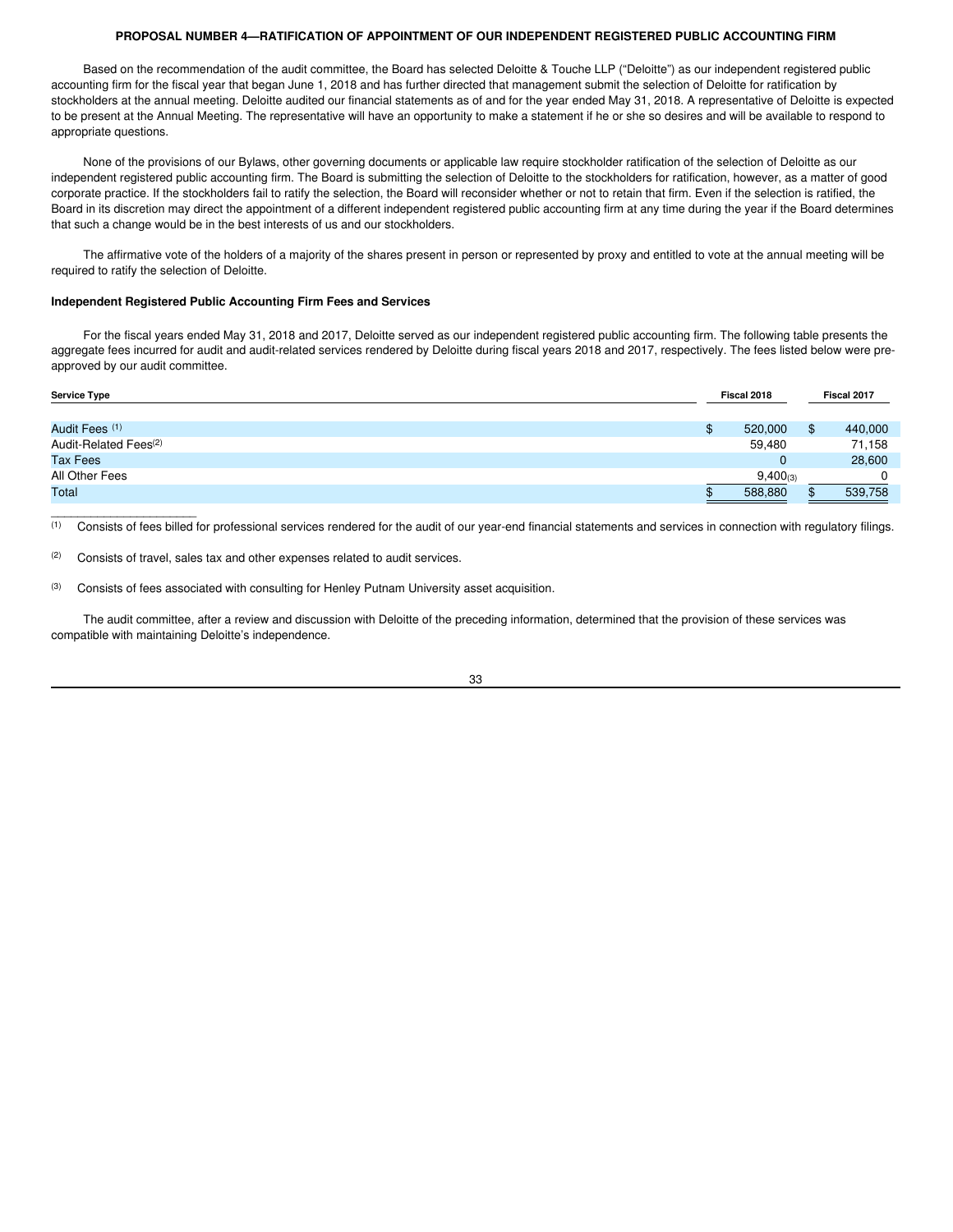# **Audit Committee Pre-Approval Policies and Procedures**

The audit committee adopted pre-approval policies and procedures for audit and non-audit services on November 30, 2009. Since the date of adoption, the audit committee has approved all of the services performed by Deloitte.

# **Board Voting Recommendation**

The Board recommends that stockholders vote " **FOR**" the proposal to ratify the appointment of Deloitte & Touche LLP as our independent registered public accounting firm for the fiscal year ending on May 31, 2019.

If the appointment of Deloitte & Touche LLP were not ratified by the stockholders, the Board would not be required to appoint another independent registered public accounting firm, but would give consideration to an unfavorable vote.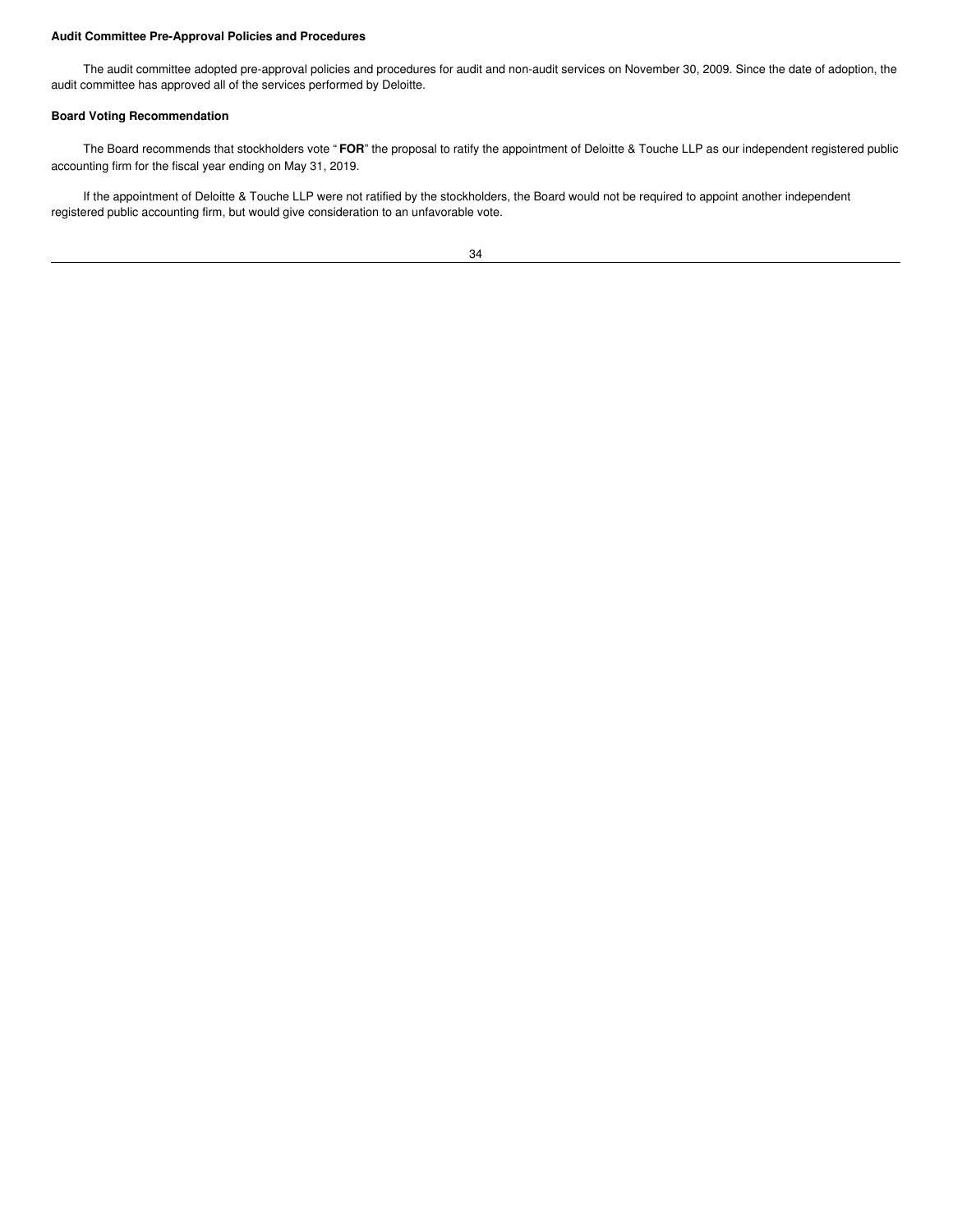#### **OTHER BUSINESS**

Management does not intend to present any matters at the meeting other than those disclosed in this proxy statement, and we are not presently aware of any matter that may be presented at the meeting by others. However, if other matters properly come before the meeting, it is the intention of the persons named in the enclosed form of proxy to vote on those matters in accordance with their best judgment.

#### **DELIVERY OF PROXY MATERIALS TO HOUSEHOLDS**

SEC rules allow us to deliver a single copy of an annual report and proxy statement to any household at which two or more stockholders reside. This eliminates duplicate mailings that stockholders living at the same address receive, and it reduces our printing and mailing costs.

If your household would like to revoke your householding consent and receive single rather than duplicate mailings in the future, please write to Broadridge Financial Solutions Inc., Householding Department, at 51 Mercedes Way, Edgewood, New York 11717, or call 800-542-1061. You will be removed from the householding program within 30 days of receipt of the revocation of your consent. If a broker or other nominee holds your shares, you may continue to receive some duplicate mailings. Certain brokers will eliminate duplicate account mailings by allowing stockholders to consent to such elimination, or through implied consent if a stockholder does not request continuation of duplicate mailings. Since not all brokers and nominees offer stockholders the opportunity to eliminate duplicate mailings, you may need to contact your broker or nominee directly to discontinue duplicate mailings from your broker to your household.

Your household may have received a single set of proxy materials this year. If you would like to receive another copy of this year's proxy materials, please write to Broadridge Investor Communications Solutions, Householding Department, 51 Mercedes Way, Edgewood, New York 11717, or call 800-542-1061.

#### **STOCKHOLDER PROPOSALS FOR THE NEXT ANNUAL MEETING**

Any stockholder proposal intended to be presented for consideration at the 2019 Annual Meeting of Stockholders and to be included in our proxy statement for that meeting must comply with all applicable rules and regulations of the SEC and be received in writing by the Corporate Secretary of the Company at 5301 Mt. Rushmore Road, Rapid City, South Dakota 57701 no later than May 23, 2019. The Company reserves the right to reject, rule out of order, or take other appropriate action with respect to any proposal that does not comply with these and other applicable requirements.

By Order of the Board of Directors

Ronald L. Shape *President and Chief Executive Officer* September 21, 2018

IMPORTANT NOTICE REGARDING THE AVAILABILITY OF PROXY MATERIALS FOR THE 2018 ANNUAL MEETING OF STOCKHOLDERS TO BE HELD **ON OCTOBER 9, 2018.**

Our Proxy Statement for the 2018 Annual Meeting of the Stockholders and Annual Report for the year ended May 31, 2018 are available at *http://www.proxyvote.com*.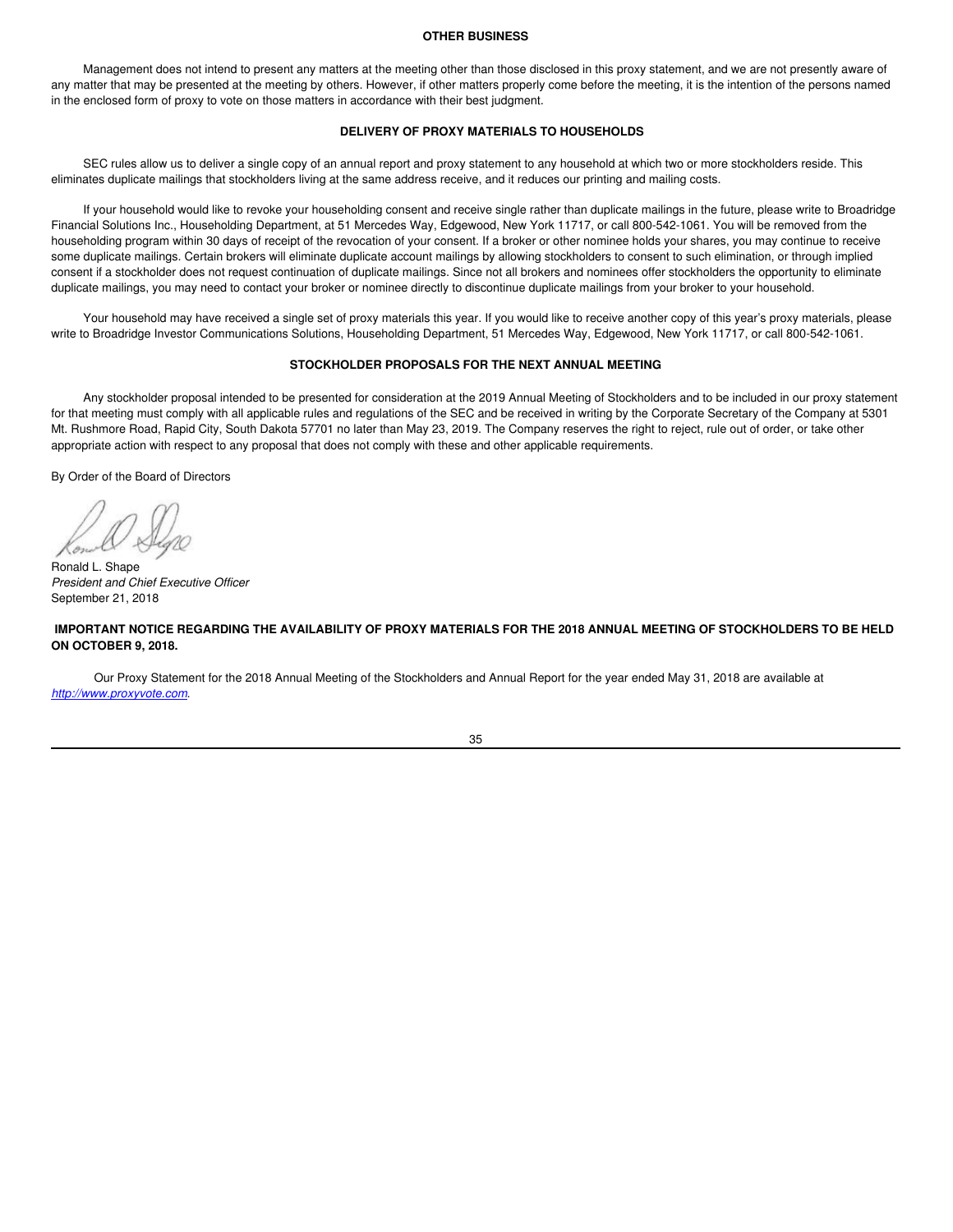# **NATIONAL AMERICAN UNIVERSITY HOLDINGS, INC**. **2018 STOCK OPTION AND COMPENSATION PLAN**

**Section 1**. **Purpose of the Plan; Effect on Prior Plans**. The purpose of the National American University Holdings, Inc. 2018 Stock Option and Compensation Plan (the "**Plan**") is to aid National American University Holdings, Inc. (the " **Company**") in recruiting and retaining employees, officers, Directors, and other Consultants capable of assuring the future success of the Company through the grant of Awards to such persons under the Plan. The Company expects that Awards of stock-based compensation and opportunities for stock ownership in the Company will provide incentives to Plan participants to exert their best efforts for the success of the Company's business and thereby align the interests of Plan Participants with those of the Company's stockholders.

# **Section 2**. **Definitions**

The following capitalized terms used in the Plan have the meanings set forth in this Section 2:

**(a)** "**Affiliate**" means (i) any entity that, directly or indirectly through one or more intermediaries, is controlled by the Company and (ii) any entity in which the Company has a significant equity interest, in each case as determined by the Committee.

**(b)** "**Award**" means any Option, Stock Appreciation Right, Restricted Stock, Restricted Stock Unit, Dividend Equivalent, Performance Award, Stock Award, Other Stock-Based Award, or Cash Award granted under the Plan.

**(c)** "**Award Agreement**" means any written agreement, contract or other instrument or document evidencing an Award granted under the Plan. Each Award Agreement shall be subject to the applicable terms and conditions of the Plan and any other terms and conditions (not inconsistent with the Plan) determined by the Committee.

**(d)** "**Board**" means the Board of Directors of the Company.

**(e)** "**Cash Award**" means any Award granted under Section 7(d) of the Plan that is payable in cash and denominated as a "Cash Award."

**(f)** "**Change in Control**" means the occurrence of any of the following:

- a. A "change in ownership," as described in Section  $1.409A-3(i)(5)(v)$  of the Treasury Regulations.
- b. A "change in effective control," as described in Section 1.409A-3(i)(5)(vi) of the Treasury Regulations, but substituting "50 percent" for "30 percent" in the first sentence of Section 1.409A-3(i)(5)(vi)(A)(1).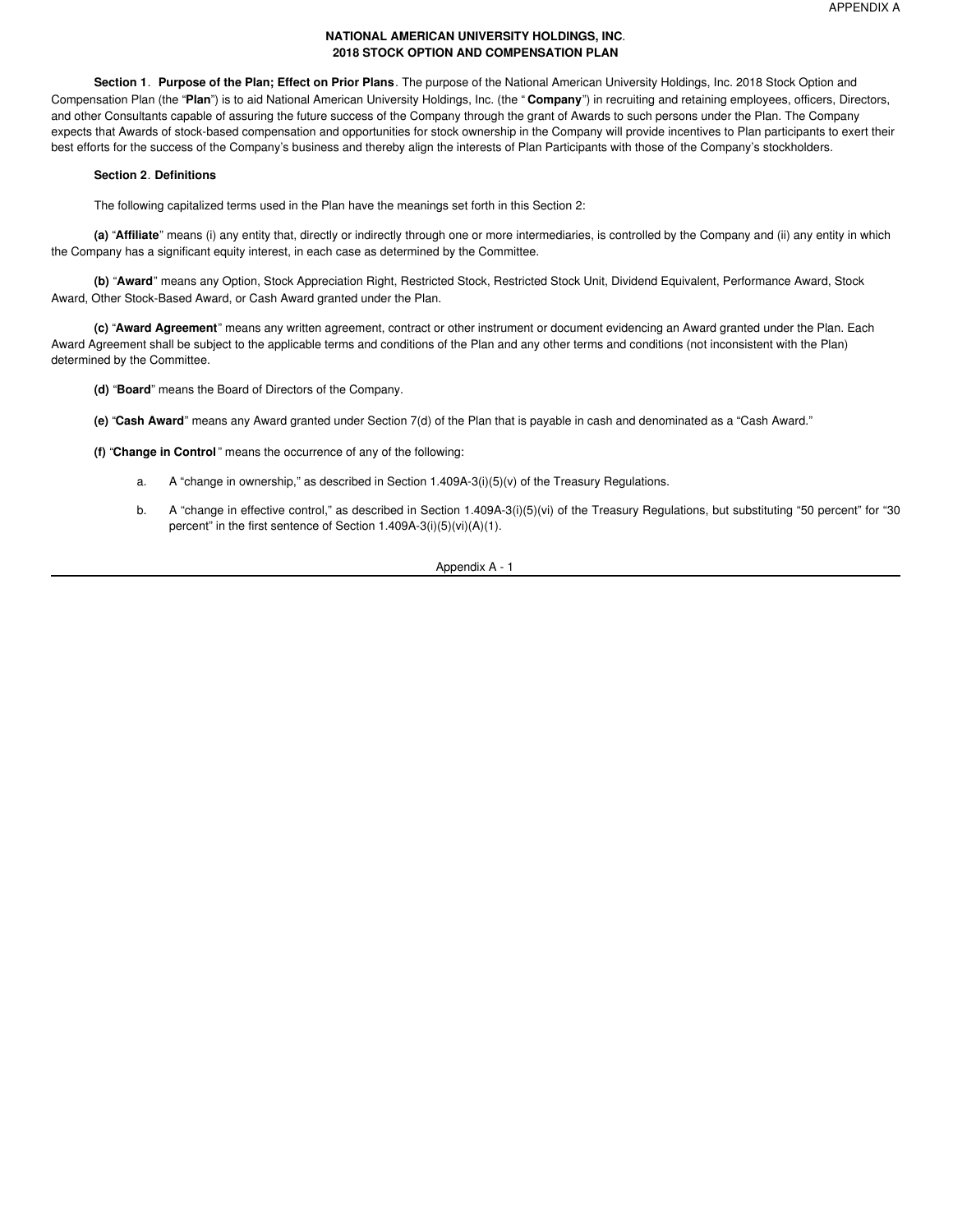- c. A "change in ownership of a substantial portion of the assets," as described in Section 1.409A-3(i)(5)(vii) of the Treasury Regulations, but substituting "50 percent" for "40 percent" in the first sentence thereof.
- **(g)** "**Code**" means the Internal Revenue Code of 1986, as amended from time to time, and any regulations promulgated thereunder.

**(h)** "**Committee**" means the Compensation Committee of the Board or any successor committee of the Board designated by the Board to administer the Plan. The Committee shall be comprised of not less than such number of Directors as shall be required to permit Awards granted under the Plan to qualify under Rule 16b-3, and each member of the Committee shall be a "Non-Employee Director" within the meaning of Rule 16b-3.

**(i)** "**Company**" means National American University Holdings, Inc., a Delaware corporation.

**(j)** "**Consultant**" means an individual who renders services to the Company in a non-employee capacity, including a Non-Employee Director.

- **(k)** "**Director**" means a member of the Board.
- **(l)** "**Dividend Equivalent**" means any right granted under Section 7(e) of the Plan.
- **(m)** "**Eligible Person**" means any employee, officer, Director or other Consultant of the Company or any Affiliate.
- **(n)** "**Exchange Act**" means the Securities Exchange Act of 1934, as amended.

**(o)** "**Fair Market Value**" means, with respect to any property (including, without limitation, any Shares or other securities), the fair market value of such property determined by such methods or procedures as shall be established from time to time by the Committee. Notwithstanding the foregoing, unless otherwise determined by the Committee, the Fair Market Value of Shares on a given date for purposes of the Plan shall be the closing sale price of the Shares on the principal United States Securities Exchange registered under the Exchange Act on which the Shares are listed (the "**Exchange**") on the applicable date. If the Exchange is closed for trading on such date, then the last sale price used shall be the one on the date the Shares last traded on the Exchange.

**(p)** "**Incentive Stock Option**" means an option granted under Section 6(a) of the Plan that is intended to meet the requirements of Section 422 of the Code or any successor provision, as set forth in part in Section 6(a)(iv).

**(q)** "**Non-Employee Director**" means a Director who is not an employee of the Company or an Affiliate.

**(r)** "**Non-Qualified Stock Option**" means an option granted under Section 6(a) of the Plan that is not intended to be an Incentive Stock Option.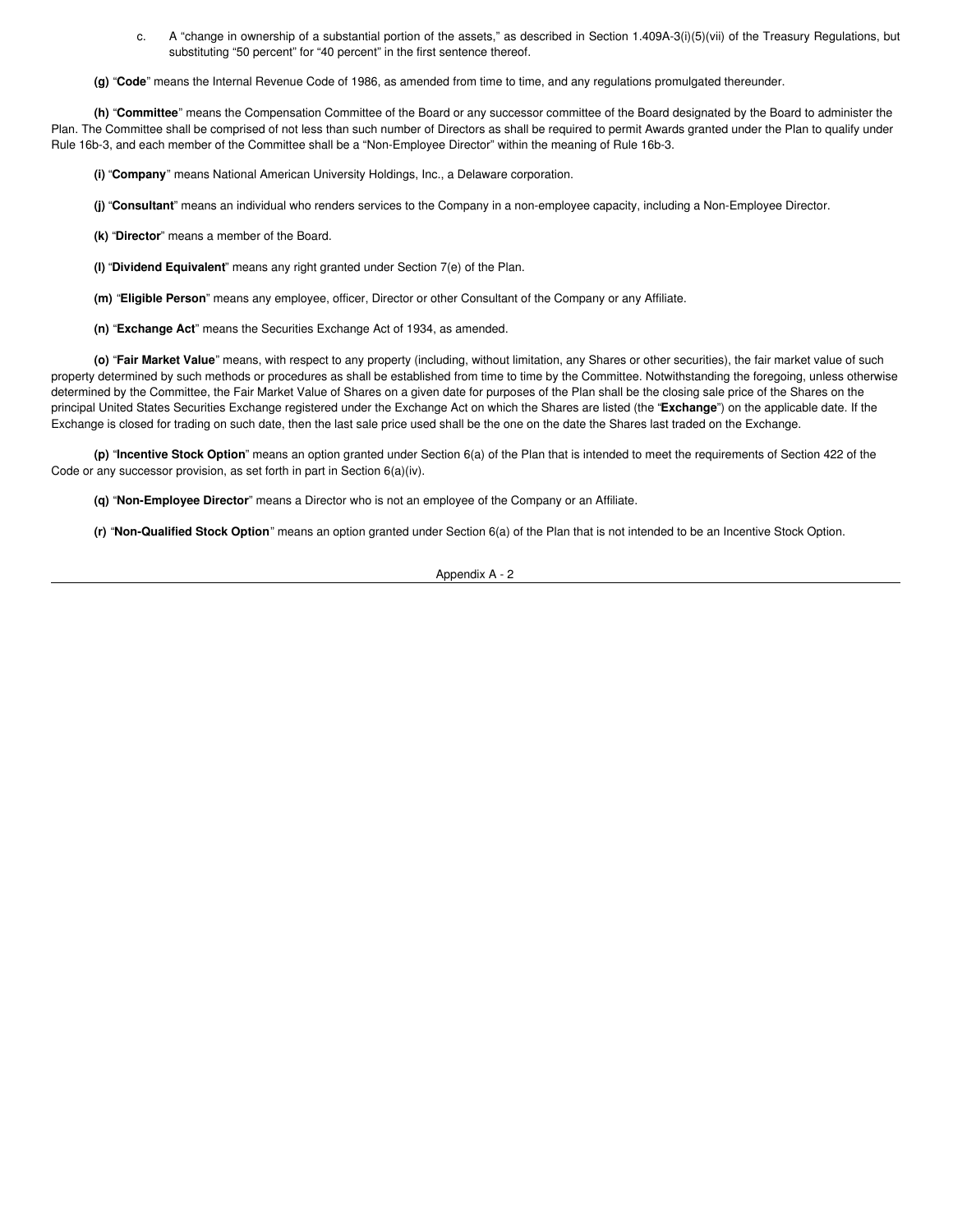- **(s)** "**Option**" means an Incentive Stock Option or a Non-Qualified Stock Option.
- **(t)** "**Other Stock-Based Award** " means any stock-based right granted under Section 7(d) of the Plan.
- **(u)** "**Participant**" means an Eligible Person who is designated by the Committee to be granted an Award under the Plan.
- **(v)** "**Performance Award**" means any right granted under Section 7(b) of the Plan.

**(w)** "**Performance Goals**" means the goals established by the Committee, which shall be satisfied or met as a condition to the exercisability, vesting or receipt of all or a portion of an Award. Such goals shall be based exclusively on one or more of the following corporate-wide or subsidiary, division or operating unit financial measures: (1) pre-tax or after-tax income (before or after allocation of corporate overhead and bonus), (2) net income (before or after taxes), (3) reduction in expenses, (4) pre-tax or after-tax operating income, (5) earnings (including earnings before taxes, earnings before interest and taxes, or earnings before interest, taxes, depreciation and amortization, (6) gross revenue, (7) working capital, (8) profit margin or gross profits, (9) Share price, (10) cash flow or cash flow per Share (before or after dividends), (11) cash flow return on investment, (12) return on capital (including return on total capital or return on invested capital), (13) return on assets or net assets, (14) market share, (15) pre-tax or after-tax earnings per Share, (16) pre-tax or after-tax operating earnings per Share, (17) total stockholder return, (18) growth measures, including revenue growth, as compared with a peer group or other benchmark, (19) economic valueadded models or equivalent metrics, (20) comparisons with various stock market indices, (21) improvement in or attainment of expense levels or working capital levels, (22) operating margins, gross margins or cash margins, (23) year-end cash, (24) debt reductions, (25) stockholder equity, (26) regulatory achievements, (27) implementation, completion or attainment of measurable objectives with respect to research, development, products or projects, production volume levels, acquisitions and divestitures and recruiting and maintaining personnel, (28) customer satisfaction, (29) operating efficiency, productivity ratios, or (30) strategic business criteria, consisting of one or more objectives based on meeting specified revenue, market penetration, geographic business expansion goals (including accomplishing regulatory approval for projects), cost or cost savings targets, accomplishing critical milestones for projects, and goals relating to acquisitions or divestitures, or any combination thereof (in each case before or after such objective income and expense allocations or adjustments as the Committee may specify within the applicable period). Each such goal may be expressed on an absolute and/or relative basis, may be based on or otherwise employ comparisons based on current internal targets, the past performance of the Company (including the performance of one or more subsidiaries, divisions and/or operating units) and/or the past or current performance of other companies, and in the case of earnings-based measures, may use or employ comparisons relating to capital (including, but limited to, the cost of capital), stockholders' equity and/or shares outstanding, or to assets or net assets. In all cases, the performance goals shall be such that the achievement of such goals is substantially uncertain at the time that they are established, and that the award opportunity be defined in such a way that a third party with knowledge of the relevant facts could determine whether and to what extent the performance goal has been met, and, subject to the Committee's right to exercise its discretion to reduce or eliminate the amount of the Award, the amount of the Award payable as a result of such performance. To the extent applicable, the measures used in setting performance goals set under the Plan for any given performance period shall be determined in accordance with GAAP and in a manner consistent with the methods used in the Company's audited financial statements, without regard to: (i) extraordinary items as determined by the Company's independent public accountants in accordance with GAAP; (ii) changes in accounting, unless, in each case, the Committee decides otherwise within the applicable period; or (iii) non-recurring acquisition expenses and restructuring charges. Notwithstanding the foregoing, in calculating operating earnings or operating income (including on a per Share basis), the Committee may, within the applicable period for a given performance period, provide that such calculation shall be made on the same basis as reflected in a release of the Company's earnings for a previously completed period as specified by the Committee. For purposes hereof, the "applicable period," with respect to any performance period, is the period commencing on or before the first day of the performance period and ending no later than the earlier of (x) the ninetieth (90<sup>th</sup>) day of the performance period, or (y) the date on which twenty-five percent (25%) of the performance period has been completed.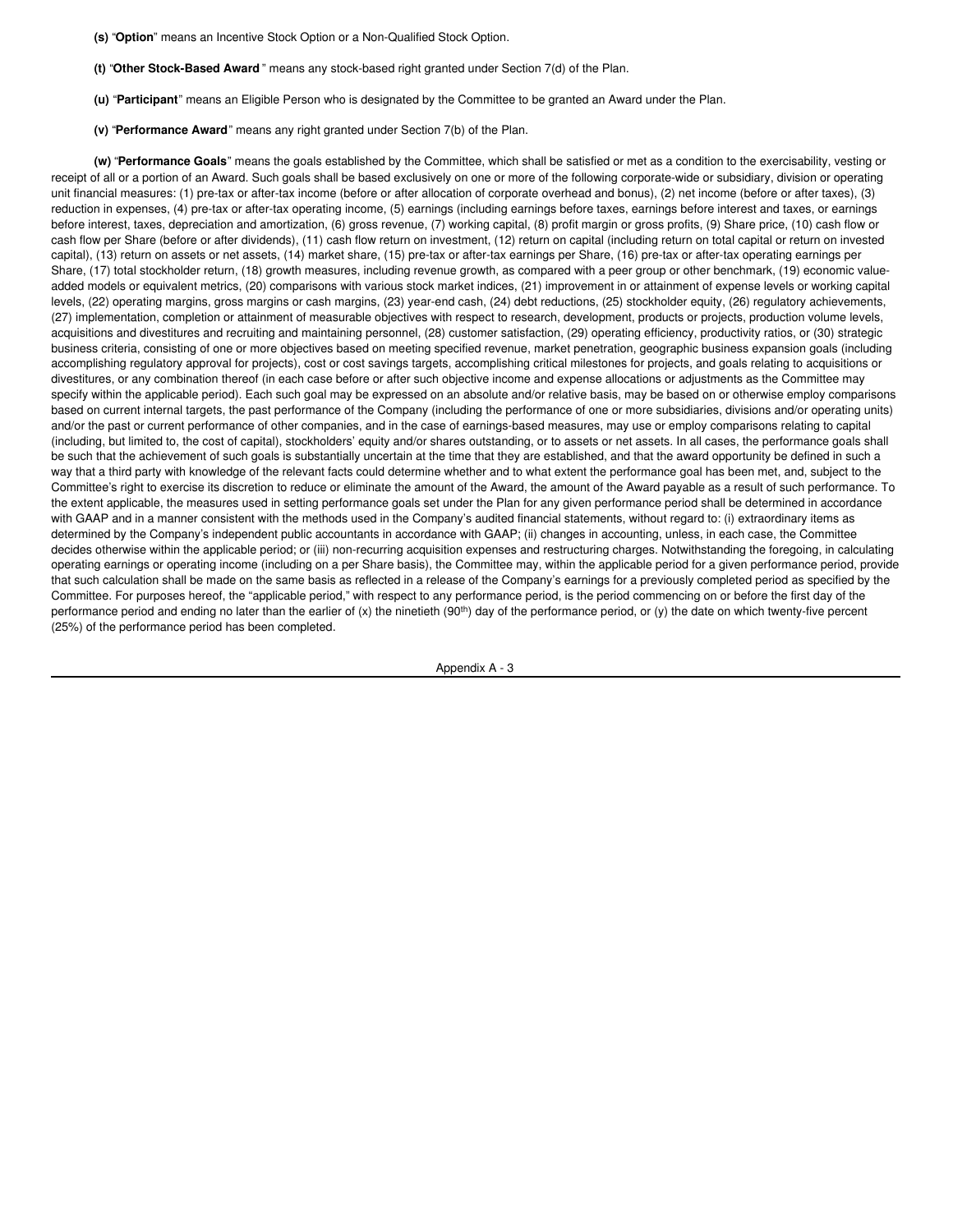**(x)** "**Person**" means any individual, corporation, partnership, association or trust.

**(y)** "**Plan**" means the National American University Holdings, Inc. 2018 Stock Option and Compensation Plan, as may be amended from time to time.

**(z)** "**Restricted Stock**" means any Share granted under Section 7(a) of the Plan.

**(aa)** "**Restricted Stock Unit**" means any unit granted under Section 7(a) of the Plan evidencing the right to receive a Share (or a cash payment equal to the Fair Market Value of a Share) at some future date.

**(bb)** "**Rule 16b-3** " means Rule 16b-3 promulgated by the Securities and Exchange Commission under the Exchange Act or any successor rule or regulation.

**(cc)** "**Section 162(m)**" means Section 162(m) of the Code, or any successor provision, and the applicable Treasury Regulations promulgated thereunder.

**(dd)** "**Shares**" means shares of common stock, par value of \$0.0001 per share, of the Company or such other securities or property as may become subject to Awards pursuant to an adjustment made under Section 4(c) of the Plan.

**(ee)** "**Stock Appreciation Right**" means any right granted under Section 6(b) of the Plan.

**(ff)** "**Stock Award**" means any Share granted under Section 7(c) of the Plan.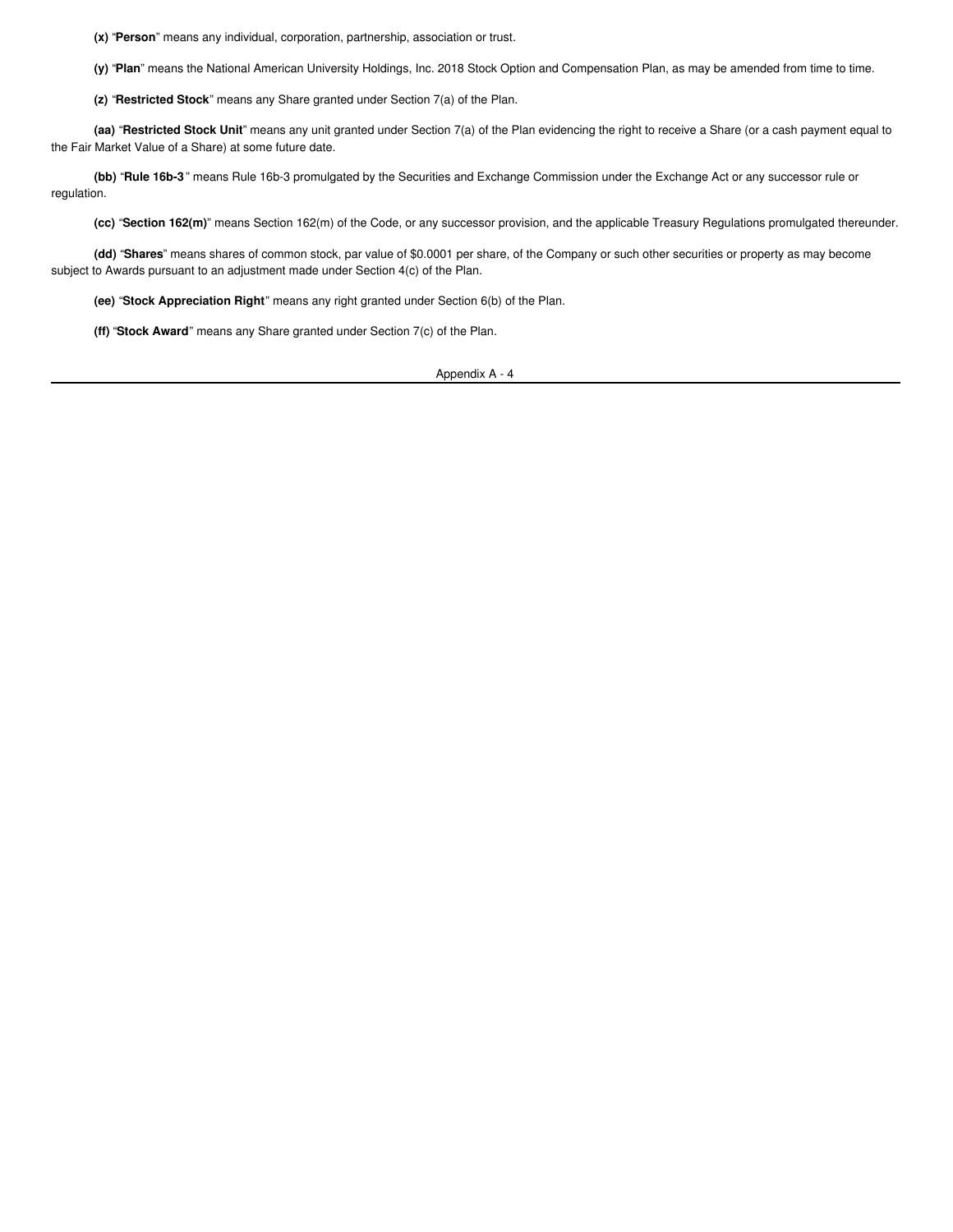### **Section 3. Administration**

**(a)** *Power and Authority of the Committee*. The Plan shall be administered by the Committee. Subject to the express provisions of the Plan and to applicable law, the Committee shall have full power and authority to: (i) designate Participants; (ii) determine the type or types of Awards to be granted to each Participant under the Plan; (iii) determine the number of Shares to be covered by (or the method by which payments or other rights are to be calculated in connection with) each Award; (iv) determine the terms and conditions of any Award or Award Agreement; (v) amend the terms and conditions of any Award or Award Agreement; provided, however, that, except as otherwise provided in Section 4(c) hereof, the Committee shall not, without receiving prior approval of the Company's stockholders, reprice, adjust or amend the exercise price of Options or the grant price of Stock Appreciation Rights previously awarded to any Participant, whether through amendment, cancellation and replacement grant, or any other means; (vi) accelerate the exercisability of any Award or the lapse of restrictions relating to any Award; (vii) determine whether, to what extent and under what circumstances Awards may be exercised in cash, Shares, other securities, other Awards or other property, or canceled, forfeited or suspended; (viii) determine whether, to what extent and under what circumstances cash, Shares, other securities, other Awards, other property and other amounts payable to a Participant with respect to an Award under the Plan shall be deferred either automatically or at the election of the holder of the Award or the Committee; (ix) interpret and administer the Plan and any instrument or agreement, including any Award Agreement, relating to the Plan; (x) establish, amend, suspend or waive such rules and regulations and appoint such agents as it shall deem appropriate for the proper administration of the Plan; and (xi) make any other determination and take any other action that the Committee deems necessary or desirable for the administration of the Plan. Unless otherwise expressly provided in the Plan, all designations, determinations, interpretations and other decisions under or with respect to the Plan or any Award or Award Agreement shall be within the sole discretion of the Committee, may be made at any time and shall be final, conclusive and binding upon any Participant, any holder or beneficiary of any Award or Award Agreement, and any employee or Consultant of the Company or any Affiliate.

**(b)** *Action of the Committee*. A majority of the Committee shall constitute a quorum. The acts of the Committee shall be either: (i) acts of a majority of the members of the Committee present at any meeting at which a quorum is present; or (ii) acts approved in writing by all of the members of the Committee without a meeting. The Committee may appoint a chair or a secretary as it deems appropriate.

**(c)** *Delegation*. The Committee may delegate its powers and duties under the Plan to one or more Directors or executive officers of the Company, or a committee of Directors or executive officers, subject to such terms, conditions and limitations as the Committee may establish in its sole discretion; provided, however, that the Committee may not delegate its power and authority with regard to: (i) the grant of an Award to any person who is a "covered employee" within the meaning of Section 162(m) of the Code or who, in the Committee's judgment, is likely to become a covered employee at any time during the period an Award hereunder to such employee would be outstanding; or (ii) the selection for participation in the Plan of an officer or other person subject to Section 16 of the Exchange Act or decisions concerning the timing, pricing or amount of an Award to such an officer or other person.

**(d)** *Power and Authority of the Board of Directors*. Notwithstanding anything to the contrary contained herein, the Board may, at any time and from time to time, without any further action of the Committee, exercise the powers and duties of the Committee under the Plan.

**(e)** *Liability and Indemnification of Plan Administrators* . No member of the Board or the Committee, nor any executive officer to whom the Committee delegates any of its power and authority hereunder, shall be liable for any act, omission, interpretation, construction or determination made in connection with the Plan in good faith, and the members of the Board, the Committee and the executive officers shall be entitled to indemnification and reimbursement by the Company in respect of any claim, loss, damage or expense (including attorneys' fees) arising therefrom to the full extent permitted by law, except as otherwise may be provided in the Company's Certificate of Incorporation, Bylaws, and under any directors' and officers' liability insurance that may be in effect from time to time.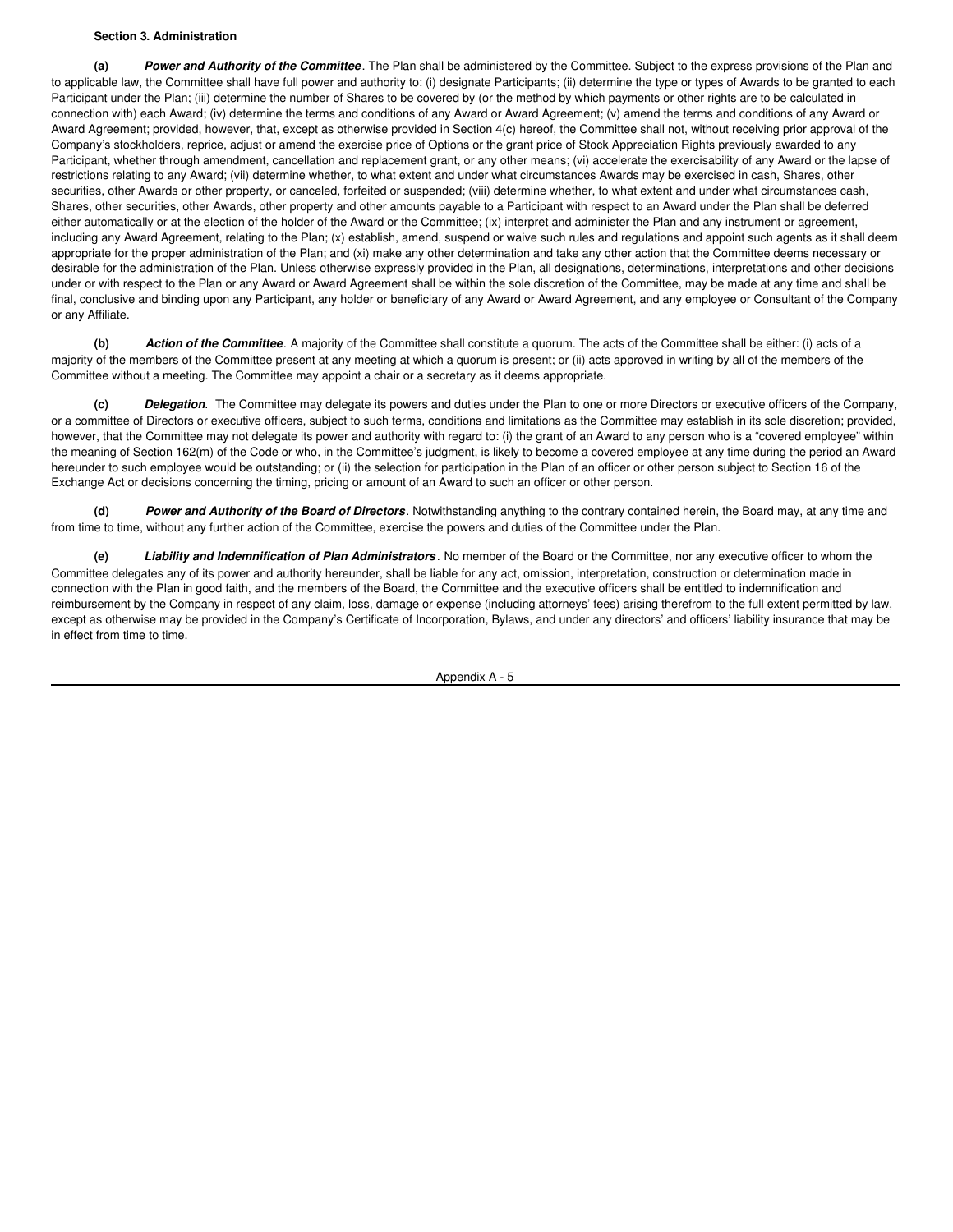# **Section 4. Shares Available for Awards**

**(a)** *Shares Available*. Subject to adjustment as provided in Section 4(c) of the Plan, the aggregate number of Shares that may be issued under all Awards under the Plan shall be 1,800,000. Shares to be issued under the Plan will be authorized but unissued Shares or Shares that have been reacquired by the Company and designated as treasury shares. Shares that are subject to Awards that terminate, lapse or are cancelled or forfeited shall be available again for grant under the Plan. If the purchase price of any Shares with respect to an Option is satisfied by delivering Shares already owned by the Participant to the Company (by either actual delivery or attestation), only the number of Shares delivered to the Participant, net of the Shares delivered to the Company or attested to, shall be deemed delivered for purposes of determining the number of Shares available for further Awards. Shares that are tendered by a Participant or withheld by the Company in a "cashless" exercise as full or partial payment to the Company of the purchase or exercise price relating to an Award or to satisfy tax withholding obligations relating to an Award shall not be available for future grants under the Plan. In addition, if Stock Appreciation Rights are settled in Shares upon exercise, the aggregate number of Shares subject to the Award rather than the number of Shares actually issued upon exercise shall be counted against the number of Shares authorized under the Plan.

**(b)** *Accounting for Awards*. For purposes of this Section 4, if an Award entitles the holder thereof to receive or purchase Shares, the number of Shares covered by such Award or to which such Award relates shall be counted on the date of grant of such Award against the aggregate number of Shares available for granting Awards under the Plan.

**(c)** *Adjustments*. In the event that any dividend or other distribution (whether in the form of cash, Shares, other securities or other property), recapitalization, stock split, reverse stock split, reorganization, merger, consolidation, split-up, spin-off, combination, repurchase or exchange of Shares or other securities of the Company, issuance of warrants or other rights to purchase Shares or other securities of the Company or other similar corporate transaction or event affects the Shares such that an adjustment is required to prevent dilution or enlargement of the benefits or potential benefits intended to be made available under the Plan, then the Committee shall, in such manner as it may deem equitable, adjust any or all of: (i) the number and type of Shares (or other securities or other property) that thereafter may be made the subject of Awards; (ii) the number and type of Shares (or other securities or other property) subject to outstanding Awards; and (iii) the purchase or exercise price with respect to any Award.

Additionally, in the event that a company acquired by the Company or any Affiliate or with which the Company or any Affiliate combines has shares available under a pre-existing plan approved by stockholders and not adopted in contemplation of such acquisition or combination, the shares available for grant pursuant to the terms of such pre-existing plan (as adjusted, to the extent appropriate, using the exchange ratio or other adjustment or valuation ratio or formula used in such acquisition or combination to determine the consideration payable to the holders of common stock of the entities party to such acquisition or combination) may be used for Awards under the Plan and shall not reduce the Shares authorized for grant under the Plan; provided that Awards using such available shares shall not be made after the date awards or grants could have been made under the terms of the pre-existing plan, absent the acquisition or combination, and shall only be made to individuals who were not employees or Directors of the Company or any Affiliate prior to such acquisition or combination.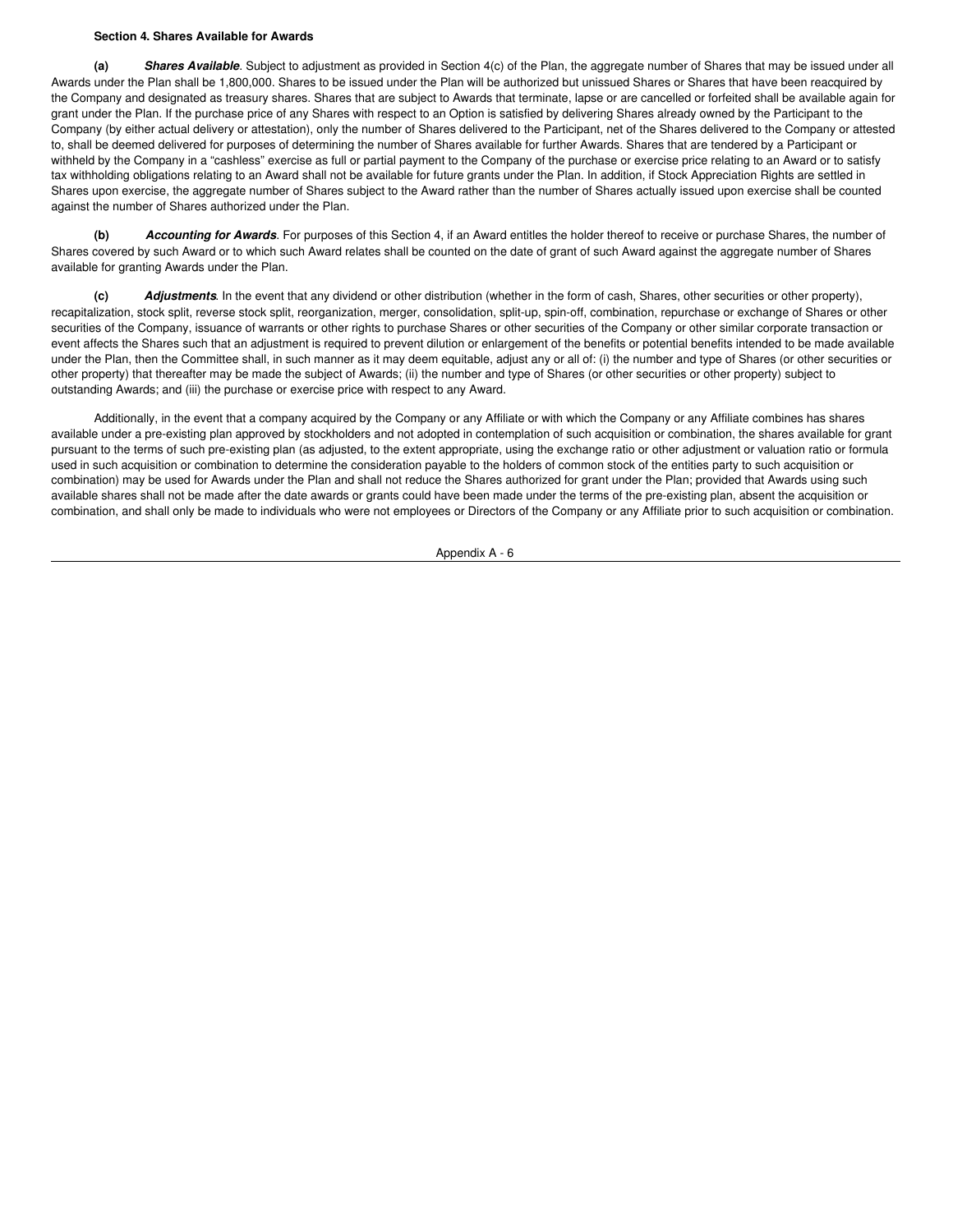# **(d)** *Award Limitations*

(i) *Overall Limitation*. No Participant may be granted an Award or Awards under the Plan for more than 200,000 Shares (subject to adjustment as provided in Section 4(c) of the Plan) in the aggregate in any fiscal year, or, in the case of a Cash Award pursuant to Section 7(d) of the Plan, for more than \$3,000,000 in any fiscal year.

(ii) *Incentive Stock Option Limitation.* The aggregate number of Shares which may be issued under the Plan as Incentive Stock Options is 100,000 (subject to adjustment as provided in Section 4(c) of the Plan).

(iii) *Non-Employee Director Limitation*. No Non-Employee Director may be granted an Award or Awards under the Plan for more than 25,000 Shares (subject to adjustment as provided in Section 4(c) of the Plan) in the aggregate in any fiscal year.

# **Section 5. Eligibility**

Any Eligible Person may be designated to be a Participant. In determining which Eligible Persons shall receive an Award and the terms of any Award, the Committee may take into account the nature of the services provided by the respective Eligible Persons, their present and potential contributions to the success of the Company or such other factors as the Committee, in its discretion, shall deem relevant. The Committee's selection of an Eligible Person to be a Participant with respect to an Award shall not require the Committee to select such Eligible Person to receive any other Award at any time.

An Incentive Stock Option may be granted to full-time or part-time employees (which term as used herein includes, without limitation, officers and Directors who are also employees) only, and an Incentive Stock Option shall not be granted to an employee of an Affiliate unless such Affiliate is also a "subsidiary corporation" of the Company within the meaning of Section 424(f) of the Code or any successor provision.

#### **Section 6. Options and Stock Appreciation Rights**

**(a)** *Options*. The Committee may grant Options with the following terms and conditions and with such additional terms and conditions not inconsistent with the provisions of the Plan as the Committee shall determine: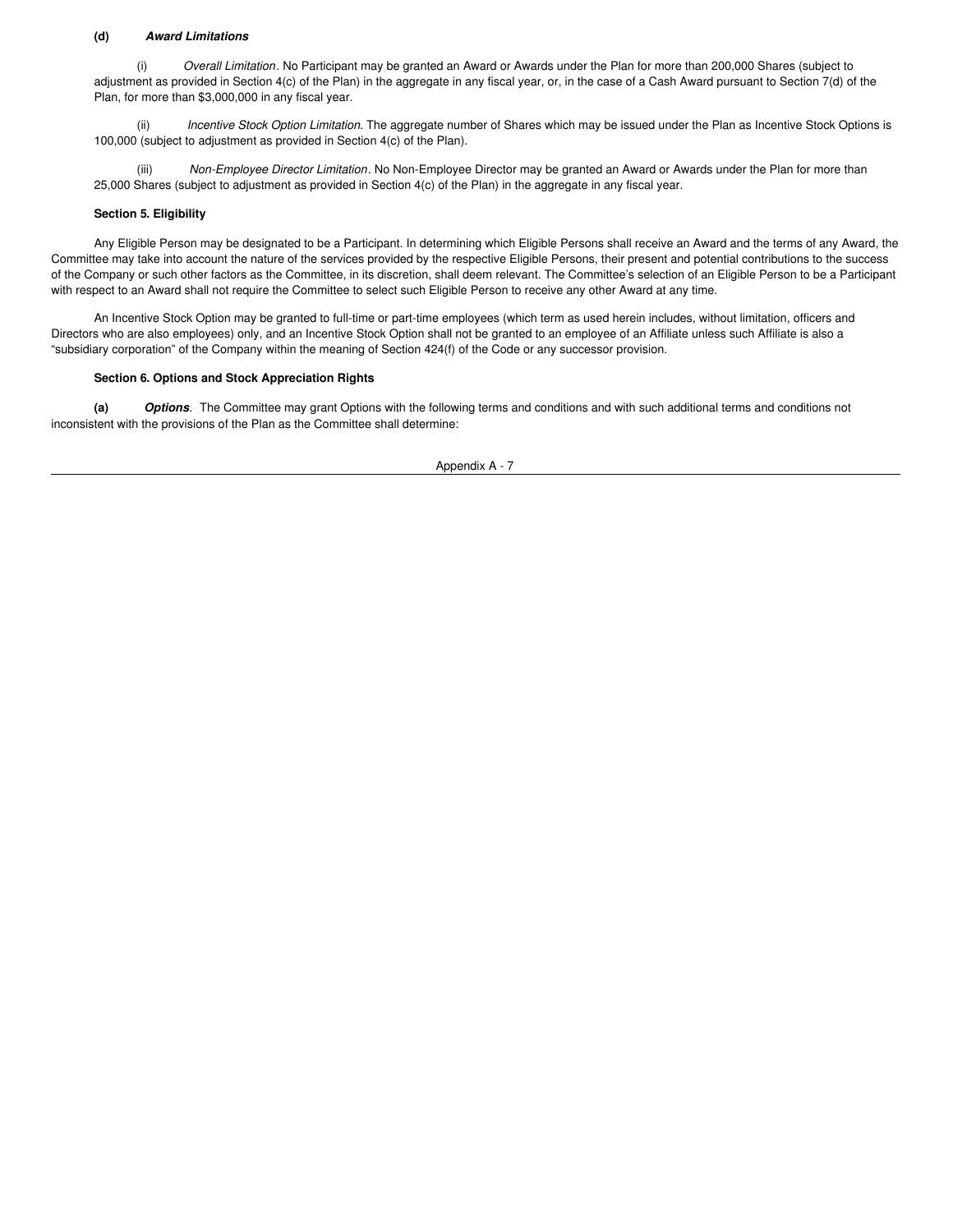(i) *Exercise Price*. The purchase price per Share purchasable under an Option shall be determined by the Committee and shall not be less than 100% of the Fair Market Value of a Share on the date of grant of such Option; provided, however, that the Committee may designate a per share exercise price below Fair Market Value on the date of grant if the Option is granted in substitution for a stock option previously granted by an entity that is acquired by or merged with the Company or an Affiliate.

(ii) *Option Term*. The term of each Option shall be fixed by the Committee but shall not be longer than 10 years from the date of grant.

(iii) *Time and Method of Exercise*. The Committee shall determine the time or times at which an Option may be exercised in whole or in part and the method or methods by which, and the form or forms in which, payment of the exercise price with respect thereto may be made or deemed to have been made. The Committee may permit net settlement of any Option.

(iv) *Incentive Stock Options.* Notwithstanding anything in the Plan to the contrary, the following additional provisions shall apply to the grant of Options that are intended to qualify as Incentive Stock Options:

(A) The aggregate Fair Market Value (determined as of date the Option is granted) of the Shares with respect to which Incentive Stock Options are exercisable for the first time by any Participant during any calendar year (under all of the Company's plans) shall not exceed \$100,000.

(B) Any Award Agreement granting Incentive Stock Options under the Plan shall contain such other provisions as the Committee shall deem advisable, but shall in all events be consistent with and contain all provisions required in order for the Award to qualify as an Incentive Stock Option.

(C) All Incentive Stock Options must be granted within ten (10) years from the earlier of the date on which the Plan is adopted by the Board or the date the Plan is approved by the stockholders of the Company.

(D) No Incentive Stock Option shall be granted to a Participant who, at the time of grant would own (within the meaning of Section 422 of the Code) stock possessing more than ten percent (10%) of the total combined voting power of the Company (within the meaning of Section 422 of the Code).

**(b)** *Stock Appreciation Rights*. The Committee may grant Stock Appreciation Rights subject to the terms of the Plan and such additional terms and conditions not inconsistent with the provision of the Plan as the Committee shall determine. A Stock Appreciation Right granted under the Plan shall confer on the holder thereof a right to receive in cash or Shares (as specified by the Committee) upon exercise thereof the excess of (i) the Fair Market Value of one Share on the date of exercise over (ii) the grant price of the Stock Appreciation Right as specified by the Committee, which price shall not be less than 100% of the Fair Market Value of one Share on the date of grant of the Stock Appreciation Right; provided, however, that the Committee may designate a per share grant price below Fair Market Value on the date of grant if the Stock Appreciation Right is granted in substitution for a stock appreciation right previously granted by an entity that is acquired by or merged with the Company or an Affiliate.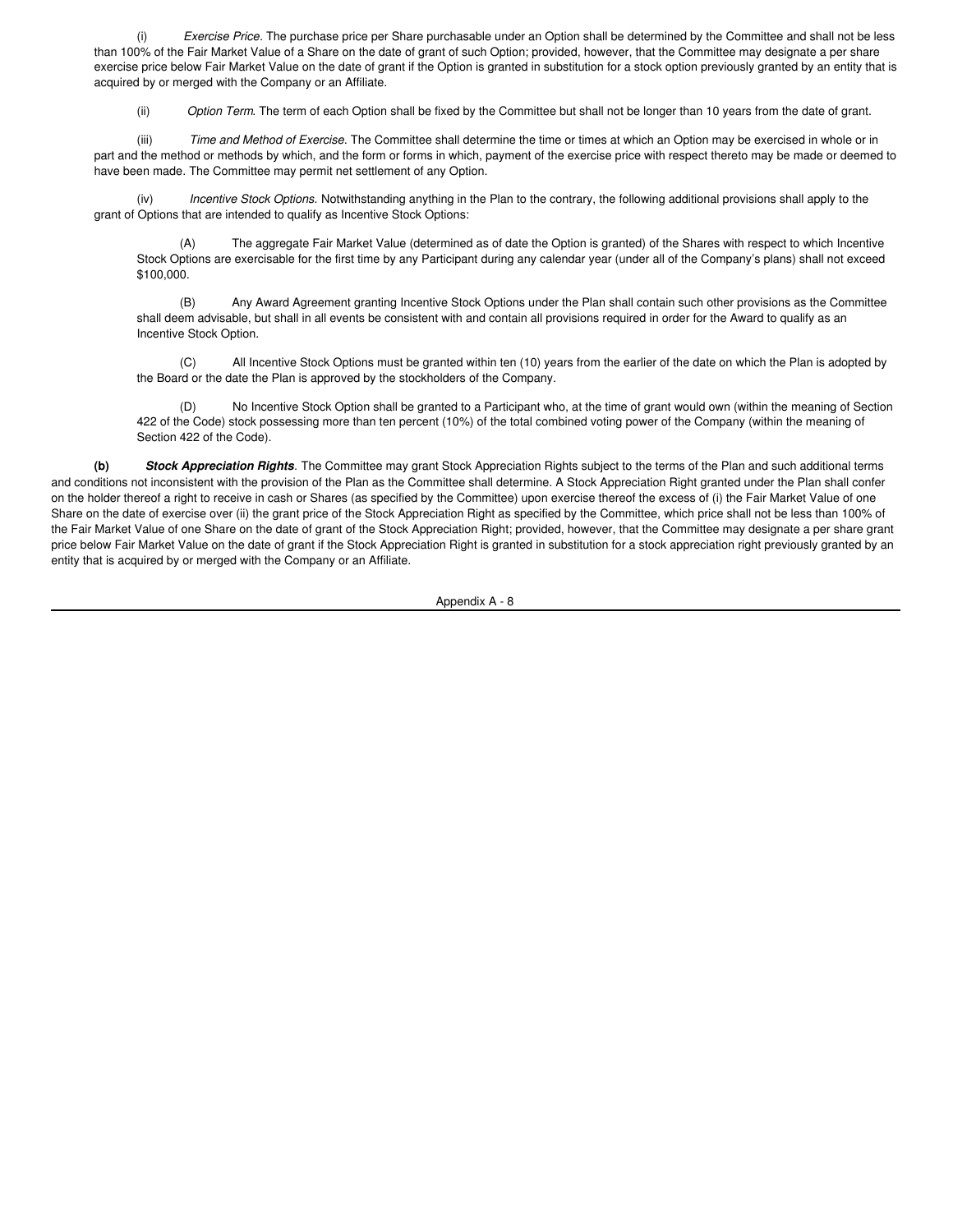# Section 7. Restricted Stock, Restricted Stock Units, Performance Awards, Stock Awards, Other Stock-Based Awards and Cash Awards, **Dividend Equivalents**

**(a)** *Restricted Stock and Restricted Stock Units* . The Committee may grant Awards of Restricted Stock and Restricted Stock Units with the following terms and conditions and with such additional terms and conditions not inconsistent with the provisions of the Plan as the Committee shall determine:

Restrictions. Shares of Restricted Stock and Restricted Stock Units shall be subject to such restrictions as the Committee may impose (including, without limitation, any limitation on the right to vote a Share of Restricted Stock or the right to receive any dividend or other right or property with respect thereto), which restrictions may lapse separately or in combination at such time or times, in such installments or otherwise, as the Committee may deem appropriate. Notwithstanding the foregoing, the Committee may permit acceleration of vesting of such Awards in the event of the Participant's death, disability or retirement.

(ii) *Issuance and Delivery of Shares* . Any Restricted Stock granted under the Plan shall be issued at the time such Awards are granted and may be evidenced in such manner as the Committee may deem appropriate, including book-entry registration or issuance of a stock certificate or certificates, which certificate or certificates shall be held by the Company. Such certificate or certificates shall be registered in the name of the Participant and shall bear an appropriate legend referring to the restrictions applicable to such Restricted Stock. Shares representing Restricted Stock that is no longer subject to restrictions shall be delivered to the Participant promptly after the applicable restrictions lapse or are waived. In the case of Restricted Stock Units, no Shares shall be issued at the time such Awards are granted. Upon the lapse or waiver of restrictions and the restricted period relating to Restricted Stock Units evidencing the right to receive Shares, such Shares shall be issued and delivered to the holder of the Restricted Stock Units.

(iii) *Forfeiture*. Except as otherwise determined by the Committee, upon a Participant's termination of employment or cessation of services as a Consultant, including resignation or removal as a Director (in either case, as determined under criteria established by the Committee) during the applicable restriction period, all Shares of Restricted Stock and all Restricted Stock Units held by the Participant at such time shall be forfeited and reacquired by the Company; provided, however, that the Committee may, when it finds that a waiver would be in the best interest of the Company, waive in whole or in part any or all remaining restrictions with respect to Shares of Restricted Stock or Restricted Stock Units.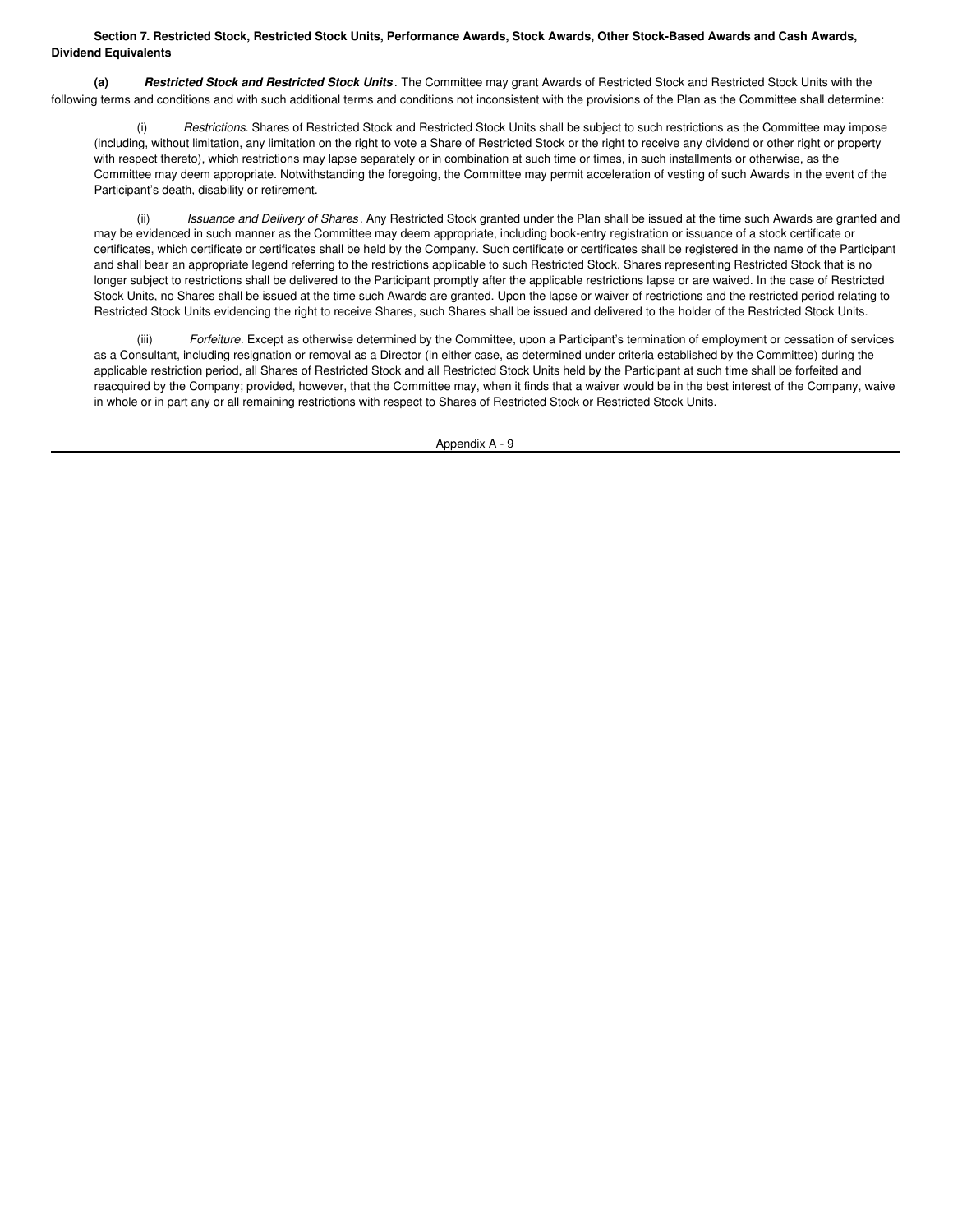**(b)** *Performance Awards*. The Committee may grant Performance Awards denominated in Shares that may be settled or payable in Shares (including, without limitation, Restricted Stock or Restricted Stock Units) or cash. Performance Awards shall be conditioned solely on the achievement of one or more objective Performance Goals, and such Performance Goals shall be established by the Committee no later than the earlier of (i) the ninetieth (90<sup>th</sup>) day of the performance period, or (ii) the date on which twenty-five percent (25%) of the performance period has been completed. Subject to the terms of the Plan and any applicable Award Agreement, the Performance Goals to be achieved during any performance period, the length of any performance period, the amount of any Performance Award granted, the amount of any payment or transfer to be made pursuant to any Performance Award, and any other terms and conditions of any Performance Award shall be determined by the Committee. The Committee shall certify in writing that such Performance Goals have been met prior to payment of the Performance Awards.

**(c)** *Stock Awards*. The Committee may grant Shares without restrictions thereon in its discretion. Subject to the terms of the Plan, Stock Awards may have such terms and conditions as the Committee shall determine.

**(d)** *Other Stock-Based Awards and Cash Awards* . The Committee may grant such other Awards that are denominated or payable in, valued in whole or in part by reference to, or otherwise based on or related to, Shares (including, without limitation, securities convertible into Shares), as are deemed by the Committee to be consistent with the purpose of the Plan. The Committee shall determine the terms and conditions of such Awards, subject to the terms of the Plan. Shares, or other securities delivered pursuant to a purchase right granted under this Section 7(d), shall be purchased for consideration having a value equal to at least 100% of the Fair Market Value of such Shares or other securities on the date the purchase right is granted. In addition, the Committee may, in its discretion, grant Cash Awards to Eligible Employees according to such terms and conditions as the Committee may establish, subject to the terms of the Plan and the Award Agreement.

**(e)** *Dividend Equivalents*. The Committee may grant Dividend Equivalents under which the Participant shall be entitled to receive payments (in cash, Shares, other securities, other Awards or other property as determined in the discretion of the Committee) equivalent to the amount of any cash dividends paid by the Company to holders of Shares with respect to a number of Shares determined by the Committee. Subject to the terms of the Plan, such Dividend Equivalents may have such terms and conditions as the Committee shall determine.

# **Section 8**. **General Rules Applicable to Awards**

**(a)** *Consideration for Awards*. Awards may be granted for no cash consideration or for any cash or other consideration as may be determined by the Committee or required by applicable law.

**(b)** *Awards May Be Granted Separately or Together*. Awards may, in the discretion of the Committee, be granted either alone or in addition to, in tandem with or in substitution for any other Award or any award granted under any other plan of the Company or any Affiliate. Awards granted in addition to or in tandem with other Awards or in addition to or in tandem with awards granted under any other plan of the Company or any Affiliate may be granted either at the same time as or at a different time from the grant of such other Awards or awards.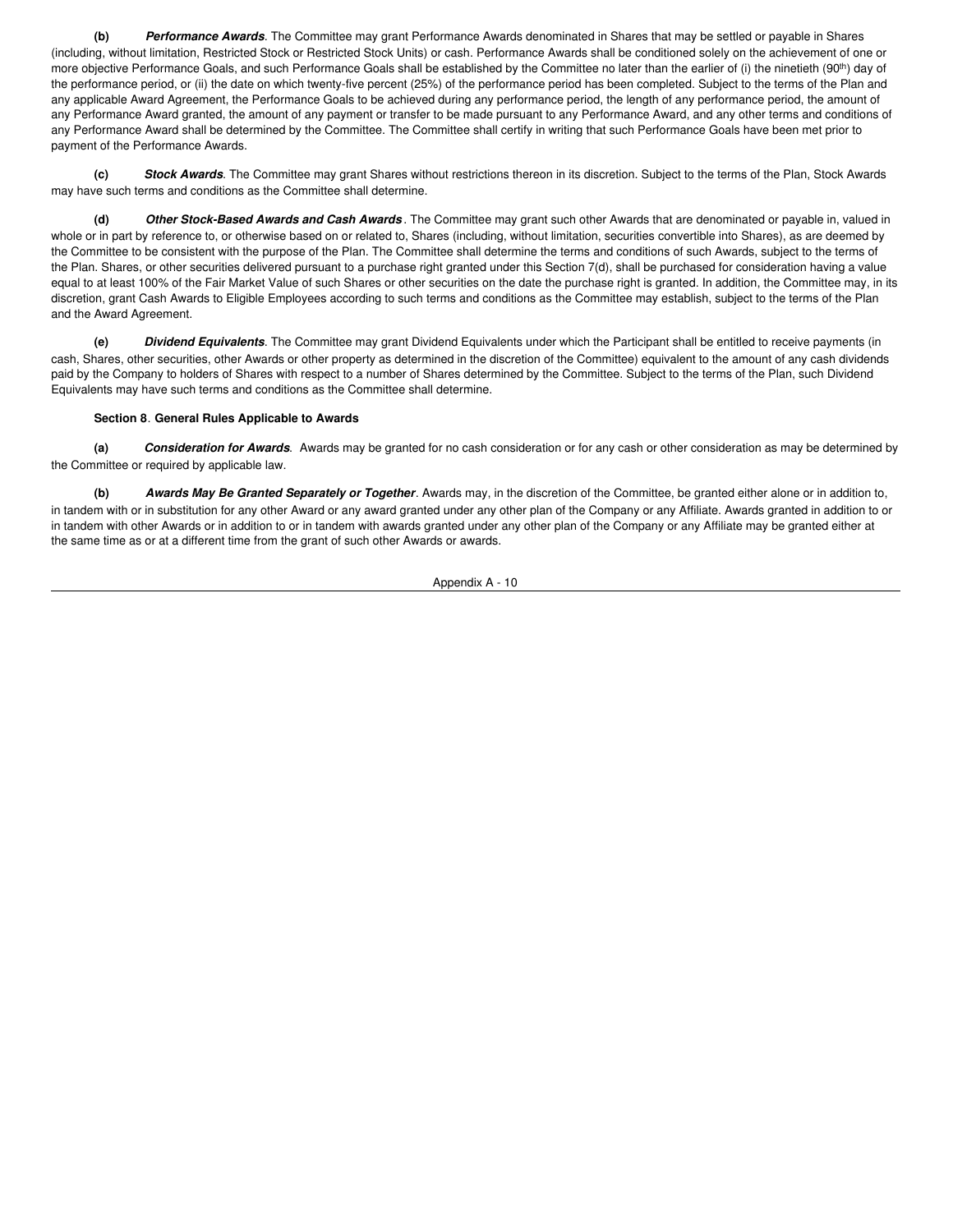**(c)** *Forms of Payment under Awards* . Subject to the terms of the Plan and of any applicable Award Agreement, payments or transfers to be made by the Company or an Affiliate upon the grant, exercise or payment of an Award may be made in such form or forms as the Committee shall determine (including, without limitation, cash, Shares, other securities, other Awards or other property, withholding Shares otherwise issuable under the Award, or any combination thereof), and may be made in a single payment or transfer, in installments or on a deferred basis, in each case in accordance with rules and procedures established by the Committee. Such rules and procedures may include, without limitation, provisions for the payment or crediting of reasonable interest on installment or deferred payments or the grant or crediting of Dividend Equivalents with respect to installment or deferred payments.

**(d)** *Term of Awards*. The term of each Award shall be for a period not longer than ten (10) years from the date of grant.

**(e)** *Limits on Transfer of Awards*. Except as otherwise provided by the Committee or the terms of this Plan, no Award and no right under any such Award shall be transferable by a Participant other than by will or by the laws of descent and distribution. The Committee may establish procedures as it deems appropriate for a Participant to designate a Person or Persons, as beneficiary or beneficiaries, to exercise the rights of the Participant and receive any property distributable with respect to any Award in the event of the Participant's death. The Committee, in its discretion and subject to such additional terms and conditions as it determines, may permit a Participant to transfer a Non-Qualified Stock Option to any "family member" (as such term is defined in the General Instructions to Form S-8 (or any successor to such Instructions or such Form) under the Securities Act of 1933, as amended) at any time that such Participant holds such Option, provided that such transfers may not be for value (*i.e.*, the transferor may not receive any consideration therefor) and the family member may not make any subsequent transfers other than by will or by the laws of descent and distribution. Each Award under the Plan or right under any such Award shall be exercisable during the Participant's lifetime only by the Participant (except as provided herein or in an Award Agreement or amendment thereto relating to a Non-Qualified Stock Option) or, if permissible under applicable law, by the Participant's guardian or legal representative. No Award or right under any such Award may be pledged, alienated, attached or otherwise encumbered, and any purported pledge, alienation, attachment or encumbrance thereof shall be void and unenforceable against the Company or any Affiliate.

**(f)** *Restrictions; Securities Exchange Listing*. All Shares or other securities delivered under the Plan pursuant to any Award or the exercise thereof shall be subject to such restrictions as the Committee may deem advisable under the Plan, applicable federal or state securities laws and regulatory requirements, and the Committee may cause appropriate entries to be made or legends to be placed on the certificates for such Shares or other securities to reflect such restrictions. If the Shares or other securities are traded on a securities exchange, the Company shall not be required to deliver any Shares or other securities covered by an Award unless and until such Shares or other securities have been admitted for trading on such securities exchange.

# **Section 9. Change in Control**

In the event that the Company is a party to a merger, exchange or reorganization, outstanding Awards shall be subject to the terms and conditions of the agreement of merger, exchange or reorganization, which may include, without limitation, accelerating the vesting or exercise date of Awards and the cancellation of outstanding Awards in exchange for the immediate distribution of a cash payment equal to: (a) in the case of Options and Stock Appreciation Rights, the difference between the Fair Market Value on the date of the Change in Control and the exercise price multiplied by the number of Shares subject to the Option or Stock Appreciation Right; and (b) in the case of Restricted Stock, Restricted Stock Units, and Performance Stock Awards, the Fair Market Value of a Share on the date of the Change in Control multiplied by the number of Shares then subject to the Award.

Appendix A - 11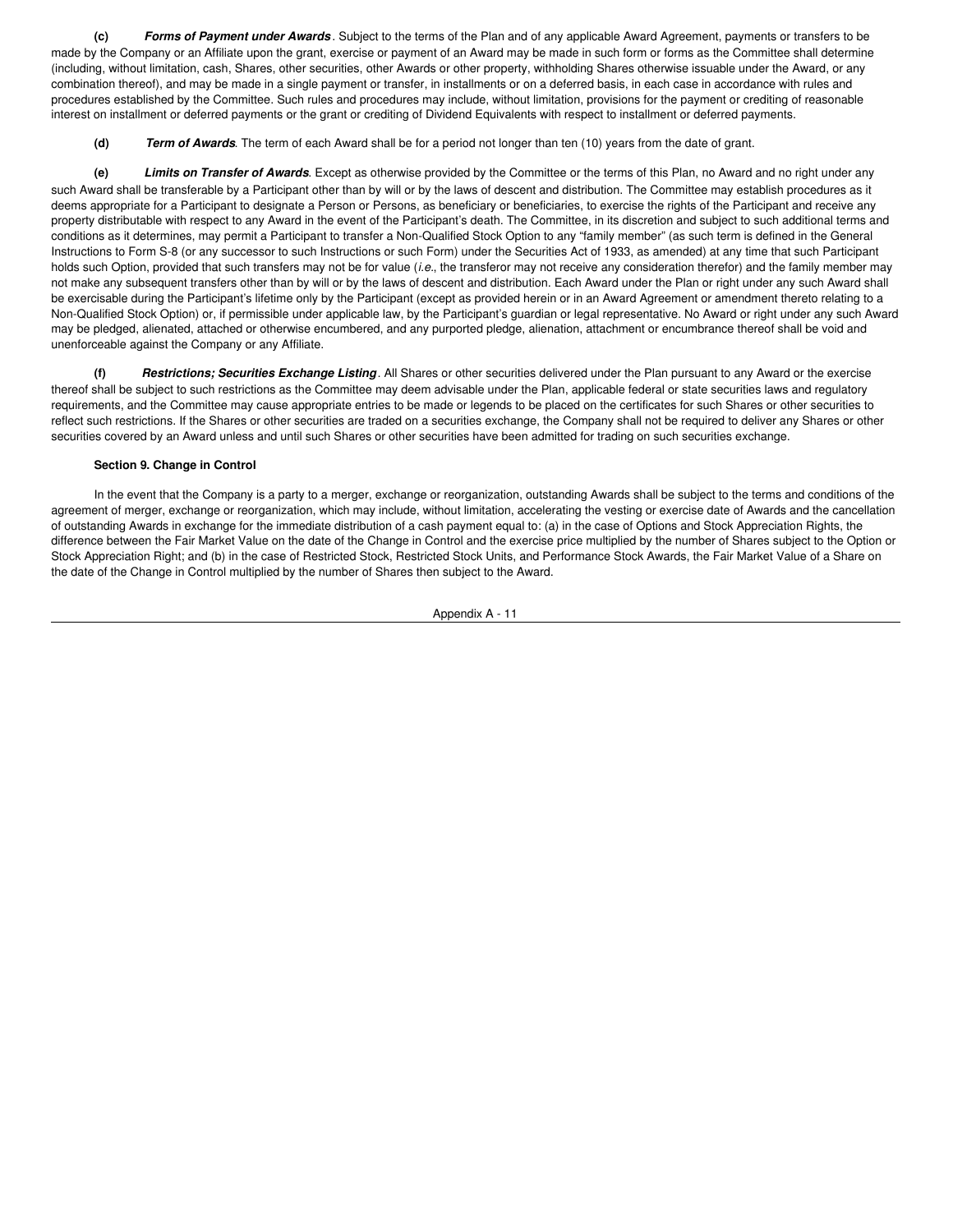#### **Section 10. Amendment and Termination; Corrections**

**(a)** *Amendments to the Plan*. The Board may amend, alter, suspend, discontinue or terminate the Plan; provided, however, that, notwithstanding any other provision of the Plan or any Award Agreement, prior approval of the stockholders of the Company shall be required for any amendment to the Plan that:

(i) requires stockholder approval under the rules or regulations of the Securities and Exchange Commission, the NASDAQ Stock Market LLC, or any other securities exchange that are applicable to the Company;

- (ii) increases the number of shares authorized under the Plan as specified in Section  $4(a)$  of the Plan;
- (iii) increases the number of Shares subject to the limitations contained in Section  $4(d)$  of the Plan;
- (iv) permits repricing of Options or Stock Appreciation Rights without prior shareholder approval; or

(v) permits the award of Options or Stock Appreciation Rights at a price less than 100% of the Fair Market Value of a Share on the date of grant of such Option or Stock Appreciation Right, contrary to the provisions of Sections 6(a)(i) and 6(b) of the Plan.

**(b)** *Amendments to Awards*. Subject to the provisions of the Plan, the Committee may waive any conditions of or rights of the Company under any outstanding Award, prospectively or retroactively. Except as otherwise provided in the Plan, the Committee may amend, alter, suspend, discontinue or terminate any outstanding Award, prospectively or retroactively, but no such action may adversely affect the rights of the holder of such Award without the consent of the Participant or holder or beneficiary thereof.

**(c)** *Correction of Defects, Omissions and Inconsistencies*. The Committee may correct any defect, supply any omission or reconcile any inconsistency in the Plan or in any Award or Award Agreement in the manner and to the extent it shall deem desirable to implement or maintain the effectiveness of the Plan.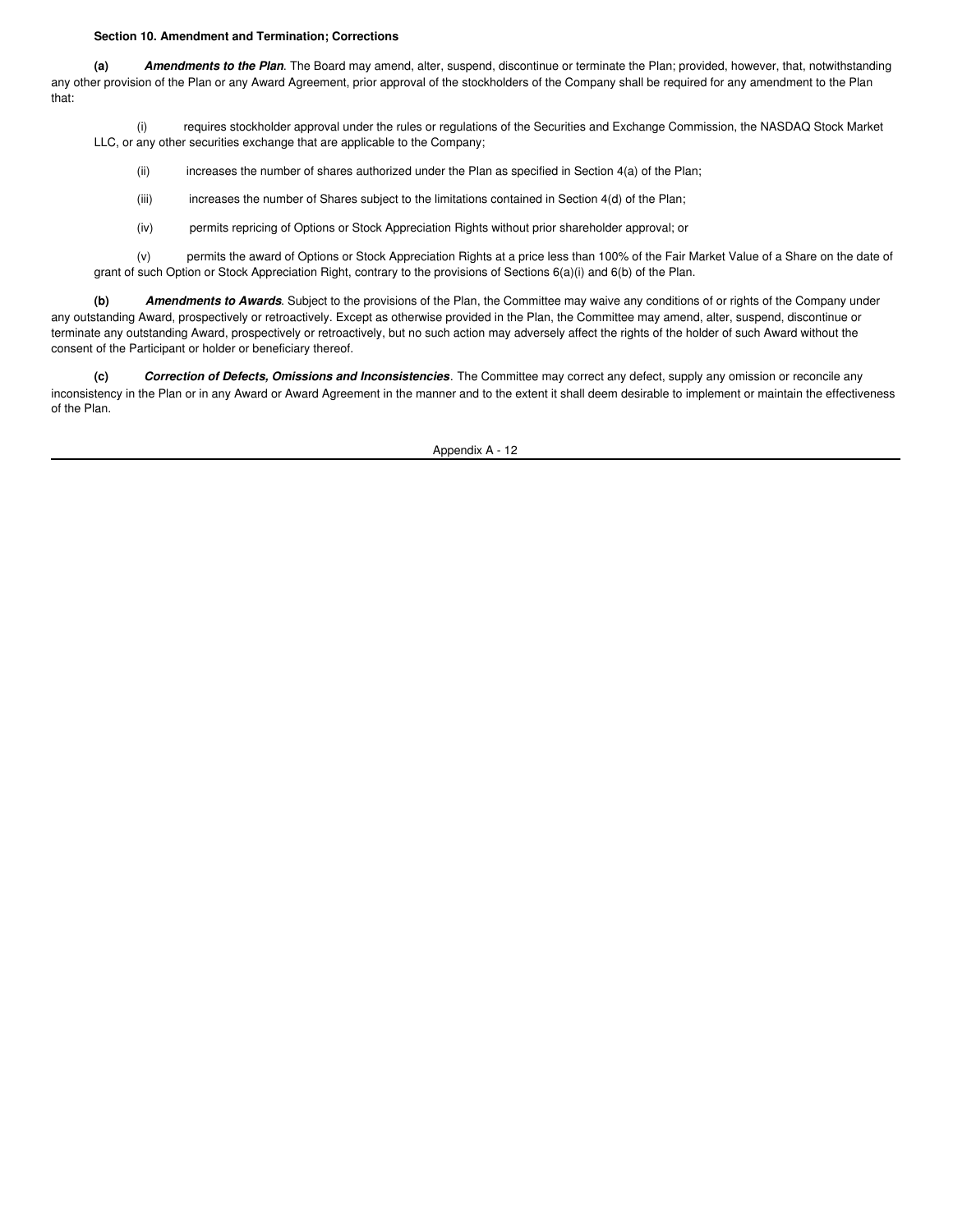### **Section 11. Tax Withholding**

The Company may take such action as it deems appropriate to withhold or collect from a Participant the applicable federal, state, local or foreign payroll, withholding, income or other taxes that are required to be withheld or collected by the Company upon the grant, exercise, vesting or payment of an Award. The Committee may require the Company to withhold Shares having a Fair Market Value equal to the amount necessary to satisfy the Company's minimum statutory withholding requirements upon the grant, exercise, vesting or payment of an Award from Shares that otherwise would have been delivered to a Participant. The Committee may, subject to any terms and conditions that the Committee may adopt, permit a Participant to elect to pay all or a portion of the minimum statutory withholding taxes by: (a) having the Company withhold Shares otherwise to be delivered upon the grant, exercise, vesting or payment of an Award with a Fair Market Value equal to the amount of such taxes; (b) delivering to the Company Shares other than Shares issuable upon the grant, exercise, vesting or payment of an Award with a Fair Market Value equal to the amount of such taxes; or (c) paying cash. Any such election must be made on or before the date that the amount of tax to be withheld is determined.

# **Section 12**. **General Provisions**.

**(a)** *No Rights to Awards*. No Eligible Person, Participant or other Person shall have any claim to be granted any Award under the Plan, and there is no obligation for uniformity of treatment of Eligible Persons, Participants or holders or beneficiaries of Awards under the Plan. The terms and conditions of Awards need not be the same with respect to any Participant or with respect to different Participants.

**(b)** *Award Agreements*. No Participant shall have rights under an Award granted to such Participant unless and until an Award Agreement shall have been duly executed on behalf of the Company and, if requested by the Company, signed by the Participant.

**(c)** *No Rights of Stockholders*. Except with respect to Restricted Stock and Stock Awards, neither a Participant nor the Participant's legal representative shall be, or have any of the rights and privileges of, a stockholder of the Company with respect to any Shares issuable upon the exercise or payment of any Award, in whole or in part, unless and until the Shares have been issued.

**(d)** *No Limit on Other Compensation Plans or Arrangements* . Nothing contained in the Plan shall prevent the Company or any Affiliate from adopting or continuing in effect other or additional compensation plans or arrangements.

**(e)** *No Right to Employment, Directorship, or to Provide Other Services* . The grant of an Award shall not be construed as giving a Participant the right to be retained as an employee of the Company or any Affiliate, or a Director to be retained as a Director, nor any other service provider to be retained by the Company, nor will it affect in any way the right of the Company or an Affiliate to terminate a Participant's employment or other services at any time, with or without cause. In addition, the Company or an Affiliate may at any time dismiss a Participant from employment or other services for the Company free from any liability or any claim under the Plan or any Award, unless otherwise expressly provided in the Plan or in any Award Agreement.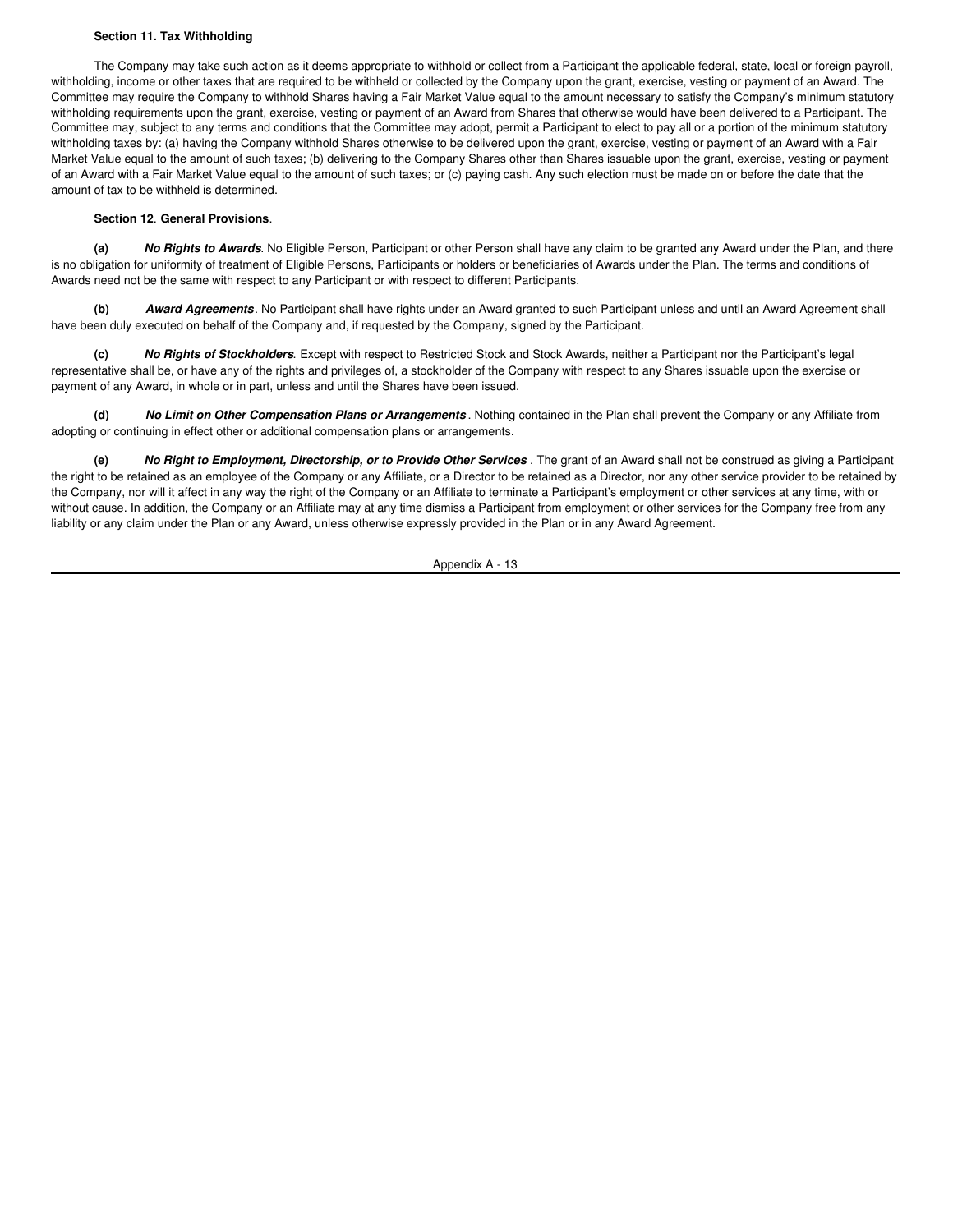**(f)** *Governing Law*. The internal law, and not the law of conflicts, of the State of Delaware, shall govern all questions concerning the validity, construction and effect of the Plan or any Award, and any rules and regulations relating to the Plan or any Award.

**(g)** *Severability*. If any provision of the Plan or any Award is or becomes or is deemed to be invalid, illegal or unenforceable in any jurisdiction or would disqualify the Plan or any Award under any law deemed applicable by the Committee, such provision shall be construed or deemed amended to conform to applicable laws, or if it cannot be so construed or deemed amended without, in the determination of the Committee, materially altering the purpose or intent of the Plan or the Award, such provision shall be stricken as to such jurisdiction or Award, and the remainder of the Plan or any such Award shall remain in full force and effect.

**(h)** *No Trust or Fund Created.* Neither the Plan nor any Award shall create or be construed to create a trust or separate fund of any kind or a fiduciary relationship between the Company or any Affiliate and a Participant or any other Person. To the extent that any Person acquires a right to receive payments from the Company or any Affiliate pursuant to an Award, such right shall be no greater than the right of any unsecured general creditor of the Company or any Affiliate.

**(i)** *Securities Matters*. The Company shall not be required to deliver any Shares until the requirements of any federal or state securities or other laws, rules or regulations (including the rules of any securities exchange) as may be determined by the Company to be applicable are satisfied.

**(j)** *No Fractional Shares*. No fractional Shares shall be issued or delivered pursuant to the Plan or any Award, and the Committee shall determine whether cash shall be paid in lieu of any fractional Share or whether such fractional Share or any rights thereto shall be canceled, terminated or otherwise eliminated.

**(k)** *Headings*. Headings are given to the Sections and subsections of the Plan solely as a convenience to facilitate reference. Such headings shall not be deemed in any way material or relevant to the construction or interpretation of the Plan or any provision thereof.

# **Section 13. Effective Date of the Plan**

The Plan shall be subject to and be effective upon approval by the stockholders of the Company.

# **Section 14. Term of the Plan**

The Plan shall terminate at midnight on December 1, 2028, unless terminated before then by the Board. Awards may be granted under the Plan until the Plan terminates or until all Shares available for Awards under the Plan have been purchased or acquired; provided, however, that Incentive Stock Options may not be granted following the 10-year anniversary of the Board's adoption of the Plan. The Plan shall remain in effect as long as any Awards are outstanding.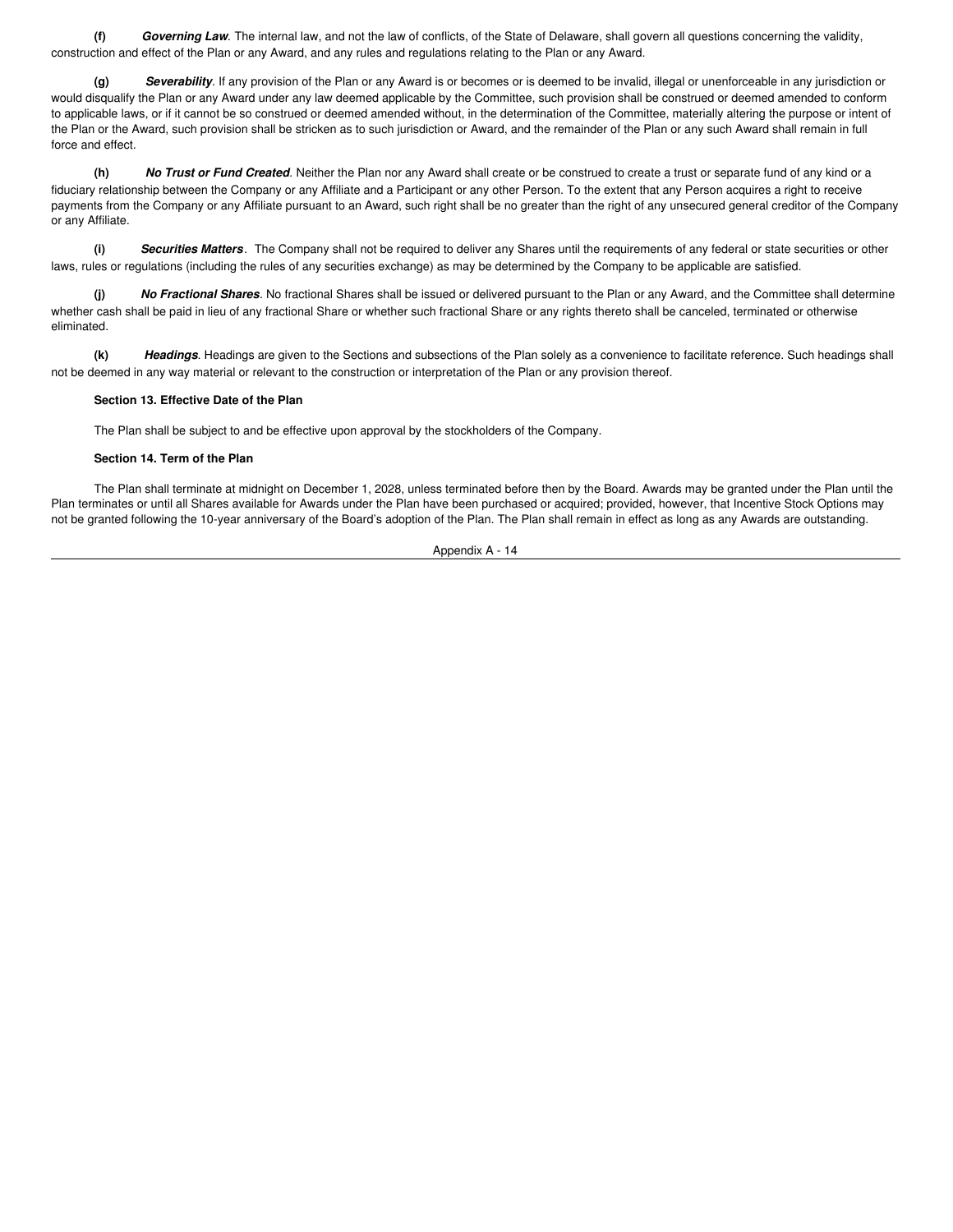| electronic delivery, please follow the instructions above to vote using the internet<br>Investor Address Line 1<br>and, when prompted, indicate that you agree to receive or access proxy materials<br>Investor Address Line<br>$\overline{2}$<br>electronically in future years.<br>õ<br>Investor Address Line<br>$\overline{3}$<br>$\rightarrow$<br>Investor Address Line<br>4<br>VOTE BY PHONE - 1-800-890-8903<br>Use any touch-tone telephone to transmit your voting instructions up until 11:59<br>Investor Address Line 5<br>P.M. Eastern Time the day before the cut-off date or meeting date. Have you<br>John Sample<br>1234 ANYWHERE STREET<br>proxy card in hand when you call and then follow the instructions.<br>b3<br>ĦĦ<br>ANY CITY, ON A1A 1A1<br><b>VOTE BY MAIL</b><br>Mark, sign and date your proxy card and return it in the postage-paid envelope we have<br>հականերիաների վանկաների հականերին կ<br>provided or return it to Vote Processing, c/o Broadridge, 51 Mercedes Way, Edgewood,<br>NY 11717.<br><b>NAME</b><br>THE COMPANY NAME INC. - COMMON<br>123,456,789,012.12345<br><b>SHARES</b><br>THE COMPANY NAME INC. - CLASSA<br>123,456,789,012.12345<br>THE COMPANY NAME INC. - CLASS B<br>123, 456, 789, 012. 12345<br>THE COMPANY NAME INC. - CLASS C<br>123,456,789,012.12345<br>THE COMPANY NAME INC. - CLASS D<br>123,456,789,012.12345<br>THE COMPANY NAME INC. - CLASS E<br>123,456,789,012.12345<br>THE COMPANY NAME INC. - CLASS F<br>123,456,789,012.12345<br>THE COMPANY NAME INC. - 401 K<br>123, 456, 789, 012. 12345<br>$1$ OF<br>$\overline{2}$<br><b>PAGE</b><br>×<br>THIS PROXY CARD IS VALID ONLY WHEN SIGNED AND DATED.<br>Withhold For All<br>To withhold authority to vote for any<br>individual nominee(s), mark "For All<br>Except" and write the number(s) of the<br>nominee(s) on the line below.<br>For<br><b>All</b><br>Except<br>The Board of Directors recommends you vote FOR<br>the following:<br>0<br>о<br>O<br><b>Nontnees</b><br>02 Dr. Jerry L. Gallentine<br>07 Jeffrey B. Berzina<br>Robert D. Buckingham<br>Richard L. Halbert<br>03 Dr. Roma1d L. Shape<br>08 James A. Rowan<br>04 Dr. Therese K. Crane<br>09 Dr. Ed Buckingham<br>05 Dr. Thomas D. Saban<br>01<br>06<br>For<br>o<br>о<br>O<br>0<br>To ratify the appointment of Deloitte & Touche, LLP as our independent registered public accounting firm for<br>4.<br>o<br>о<br>the fiscal year ending May 31, 2019.<br>For address change/comments, mark here.<br>(see reverse for instructions)<br>о<br>Investor Address Line<br><b>Yes</b><br>No.<br>Investor Address Line<br>Investor Address Line<br>$\overline{3}$<br>Please indicate if you plan to attend this meeting<br>n<br>Ω<br>Investor Address Line<br>Investor Address Line 5<br>John Sample<br>1234 ANYWHERE STREET<br>ANY CITY, ON A1A 1A1 | JOB #                                                                                                           | RAPID CITY, SD 57701 | NATIONAL AMERICAN UNIVERSITY HOLDINGS, INC.<br>5301 MOUNT RUSHMORE ROAD | VOTE BY INTERNET - www.proxyvote.com<br>Use the Internet to transmit your voting instructions and for electronic delivery of<br>information up until 11:59 P.M. Eastern Time the day before the cut-off date or<br>meeting date. Have your proxy card in hand when you access the web site and<br>follow the instructions to obtain your records and to create an electronic voting<br><b>Instruction form.</b><br>ELECTRONIC DELIVERY OF FUTURE PROXY MATERIALS<br>If you would like to reduce the costs incurred by our company in mailing proxy<br>materials, you can consent to receiving all future proxy statements, proxy card<br>and annual reports electronically via e-mail or the internet. To sign up to |  |
|----------------------------------------------------------------------------------------------------------------------------------------------------------------------------------------------------------------------------------------------------------------------------------------------------------------------------------------------------------------------------------------------------------------------------------------------------------------------------------------------------------------------------------------------------------------------------------------------------------------------------------------------------------------------------------------------------------------------------------------------------------------------------------------------------------------------------------------------------------------------------------------------------------------------------------------------------------------------------------------------------------------------------------------------------------------------------------------------------------------------------------------------------------------------------------------------------------------------------------------------------------------------------------------------------------------------------------------------------------------------------------------------------------------------------------------------------------------------------------------------------------------------------------------------------------------------------------------------------------------------------------------------------------------------------------------------------------------------------------------------------------------------------------------------------------------------------------------------------------------------------------------------------------------------------------------------------------------------------------------------------------------------------------------------------------------------------------------------------------------------------------------------------------------------------------------------------------------------------------------------------------------------------------------------------------------------------------------------------------------------------------------------------------------------------------------------------------------------------------------------------------------------------------------------------------------------------------------------------------------------------------------------------------------------------------------------------------------------------------------------------------------------------------------------------------------------------------------|-----------------------------------------------------------------------------------------------------------------|----------------------|-------------------------------------------------------------------------|----------------------------------------------------------------------------------------------------------------------------------------------------------------------------------------------------------------------------------------------------------------------------------------------------------------------------------------------------------------------------------------------------------------------------------------------------------------------------------------------------------------------------------------------------------------------------------------------------------------------------------------------------------------------------------------------------------------------|--|
| 1. Election of Directors<br>The Board of Directors recommends you vote FOR proposals 2, 3 and 4.<br>3. To adopt the National American University Holdings, Inc. 2018 Stock Option and Compensation Plan.<br>NOTE: To transact such other business as may properly come before the annual meeting or any postponement or<br>adjournment of the meeting.                                                                                                                                                                                                                                                                                                                                                                                                                                                                                                                                                                                                                                                                                                                                                                                                                                                                                                                                                                                                                                                                                                                                                                                                                                                                                                                                                                                                                                                                                                                                                                                                                                                                                                                                                                                                                                                                                                                                                                                                                                                                                                                                                                                                                                                                                                                                                                                                                                                                                 |                                                                                                                 |                      |                                                                         |                                                                                                                                                                                                                                                                                                                                                                                                                                                                                                                                                                                                                                                                                                                      |  |
| TO VOTE, MARK BLOCKS BELOW IN BLUE OR BLACK INK AS FOLLOWS:<br>2. To approve our named executive officers' compensation in an advisory vote.<br>Please sign exactly as your name(s) appear(s) hereon. When signing as<br>attorney, executor, administrator, or other fiduciary, please give full<br>title as such. Joint comers should each sign personally. All holders must<br>sign.                                                                                                                                                                                                                                                                                                                                                                                                                                                                                                                                                                                                                                                                                                                                                                                                                                                                                                                                                                                                                                                                                                                                                                                                                                                                                                                                                                                                                                                                                                                                                                                                                                                                                                                                                                                                                                                                                                                                                                                                                                                                                                                                                                                                                                                                                                                                                                                                                                                 | <b>KEEP THIS PORTION FOR YOUR RECORDS</b><br>DETACH AND RETURN THIS PORTION ONLY<br><b>Against Abstain</b><br>0 |                      |                                                                         |                                                                                                                                                                                                                                                                                                                                                                                                                                                                                                                                                                                                                                                                                                                      |  |
|                                                                                                                                                                                                                                                                                                                                                                                                                                                                                                                                                                                                                                                                                                                                                                                                                                                                                                                                                                                                                                                                                                                                                                                                                                                                                                                                                                                                                                                                                                                                                                                                                                                                                                                                                                                                                                                                                                                                                                                                                                                                                                                                                                                                                                                                                                                                                                                                                                                                                                                                                                                                                                                                                                                                                                                                                                        |                                                                                                                 |                      |                                                                         |                                                                                                                                                                                                                                                                                                                                                                                                                                                                                                                                                                                                                                                                                                                      |  |
|                                                                                                                                                                                                                                                                                                                                                                                                                                                                                                                                                                                                                                                                                                                                                                                                                                                                                                                                                                                                                                                                                                                                                                                                                                                                                                                                                                                                                                                                                                                                                                                                                                                                                                                                                                                                                                                                                                                                                                                                                                                                                                                                                                                                                                                                                                                                                                                                                                                                                                                                                                                                                                                                                                                                                                                                                                        |                                                                                                                 |                      |                                                                         |                                                                                                                                                                                                                                                                                                                                                                                                                                                                                                                                                                                                                                                                                                                      |  |
|                                                                                                                                                                                                                                                                                                                                                                                                                                                                                                                                                                                                                                                                                                                                                                                                                                                                                                                                                                                                                                                                                                                                                                                                                                                                                                                                                                                                                                                                                                                                                                                                                                                                                                                                                                                                                                                                                                                                                                                                                                                                                                                                                                                                                                                                                                                                                                                                                                                                                                                                                                                                                                                                                                                                                                                                                                        |                                                                                                                 |                      |                                                                         |                                                                                                                                                                                                                                                                                                                                                                                                                                                                                                                                                                                                                                                                                                                      |  |
|                                                                                                                                                                                                                                                                                                                                                                                                                                                                                                                                                                                                                                                                                                                                                                                                                                                                                                                                                                                                                                                                                                                                                                                                                                                                                                                                                                                                                                                                                                                                                                                                                                                                                                                                                                                                                                                                                                                                                                                                                                                                                                                                                                                                                                                                                                                                                                                                                                                                                                                                                                                                                                                                                                                                                                                                                                        |                                                                                                                 |                      |                                                                         |                                                                                                                                                                                                                                                                                                                                                                                                                                                                                                                                                                                                                                                                                                                      |  |
|                                                                                                                                                                                                                                                                                                                                                                                                                                                                                                                                                                                                                                                                                                                                                                                                                                                                                                                                                                                                                                                                                                                                                                                                                                                                                                                                                                                                                                                                                                                                                                                                                                                                                                                                                                                                                                                                                                                                                                                                                                                                                                                                                                                                                                                                                                                                                                                                                                                                                                                                                                                                                                                                                                                                                                                                                                        |                                                                                                                 |                      |                                                                         |                                                                                                                                                                                                                                                                                                                                                                                                                                                                                                                                                                                                                                                                                                                      |  |
|                                                                                                                                                                                                                                                                                                                                                                                                                                                                                                                                                                                                                                                                                                                                                                                                                                                                                                                                                                                                                                                                                                                                                                                                                                                                                                                                                                                                                                                                                                                                                                                                                                                                                                                                                                                                                                                                                                                                                                                                                                                                                                                                                                                                                                                                                                                                                                                                                                                                                                                                                                                                                                                                                                                                                                                                                                        |                                                                                                                 |                      |                                                                         |                                                                                                                                                                                                                                                                                                                                                                                                                                                                                                                                                                                                                                                                                                                      |  |
|                                                                                                                                                                                                                                                                                                                                                                                                                                                                                                                                                                                                                                                                                                                                                                                                                                                                                                                                                                                                                                                                                                                                                                                                                                                                                                                                                                                                                                                                                                                                                                                                                                                                                                                                                                                                                                                                                                                                                                                                                                                                                                                                                                                                                                                                                                                                                                                                                                                                                                                                                                                                                                                                                                                                                                                                                                        |                                                                                                                 |                      |                                                                         |                                                                                                                                                                                                                                                                                                                                                                                                                                                                                                                                                                                                                                                                                                                      |  |
|                                                                                                                                                                                                                                                                                                                                                                                                                                                                                                                                                                                                                                                                                                                                                                                                                                                                                                                                                                                                                                                                                                                                                                                                                                                                                                                                                                                                                                                                                                                                                                                                                                                                                                                                                                                                                                                                                                                                                                                                                                                                                                                                                                                                                                                                                                                                                                                                                                                                                                                                                                                                                                                                                                                                                                                                                                        | 0<br>Ω<br><b>SHARES</b><br>CUSIP#<br><b>SEQUENCE#</b>                                                           |                      |                                                                         |                                                                                                                                                                                                                                                                                                                                                                                                                                                                                                                                                                                                                                                                                                                      |  |
|                                                                                                                                                                                                                                                                                                                                                                                                                                                                                                                                                                                                                                                                                                                                                                                                                                                                                                                                                                                                                                                                                                                                                                                                                                                                                                                                                                                                                                                                                                                                                                                                                                                                                                                                                                                                                                                                                                                                                                                                                                                                                                                                                                                                                                                                                                                                                                                                                                                                                                                                                                                                                                                                                                                                                                                                                                        |                                                                                                                 |                      |                                                                         |                                                                                                                                                                                                                                                                                                                                                                                                                                                                                                                                                                                                                                                                                                                      |  |
|                                                                                                                                                                                                                                                                                                                                                                                                                                                                                                                                                                                                                                                                                                                                                                                                                                                                                                                                                                                                                                                                                                                                                                                                                                                                                                                                                                                                                                                                                                                                                                                                                                                                                                                                                                                                                                                                                                                                                                                                                                                                                                                                                                                                                                                                                                                                                                                                                                                                                                                                                                                                                                                                                                                                                                                                                                        |                                                                                                                 |                      |                                                                         |                                                                                                                                                                                                                                                                                                                                                                                                                                                                                                                                                                                                                                                                                                                      |  |
|                                                                                                                                                                                                                                                                                                                                                                                                                                                                                                                                                                                                                                                                                                                                                                                                                                                                                                                                                                                                                                                                                                                                                                                                                                                                                                                                                                                                                                                                                                                                                                                                                                                                                                                                                                                                                                                                                                                                                                                                                                                                                                                                                                                                                                                                                                                                                                                                                                                                                                                                                                                                                                                                                                                                                                                                                                        |                                                                                                                 |                      |                                                                         |                                                                                                                                                                                                                                                                                                                                                                                                                                                                                                                                                                                                                                                                                                                      |  |
|                                                                                                                                                                                                                                                                                                                                                                                                                                                                                                                                                                                                                                                                                                                                                                                                                                                                                                                                                                                                                                                                                                                                                                                                                                                                                                                                                                                                                                                                                                                                                                                                                                                                                                                                                                                                                                                                                                                                                                                                                                                                                                                                                                                                                                                                                                                                                                                                                                                                                                                                                                                                                                                                                                                                                                                                                                        |                                                                                                                 |                      |                                                                         |                                                                                                                                                                                                                                                                                                                                                                                                                                                                                                                                                                                                                                                                                                                      |  |
|                                                                                                                                                                                                                                                                                                                                                                                                                                                                                                                                                                                                                                                                                                                                                                                                                                                                                                                                                                                                                                                                                                                                                                                                                                                                                                                                                                                                                                                                                                                                                                                                                                                                                                                                                                                                                                                                                                                                                                                                                                                                                                                                                                                                                                                                                                                                                                                                                                                                                                                                                                                                                                                                                                                                                                                                                                        |                                                                                                                 |                      |                                                                         |                                                                                                                                                                                                                                                                                                                                                                                                                                                                                                                                                                                                                                                                                                                      |  |
|                                                                                                                                                                                                                                                                                                                                                                                                                                                                                                                                                                                                                                                                                                                                                                                                                                                                                                                                                                                                                                                                                                                                                                                                                                                                                                                                                                                                                                                                                                                                                                                                                                                                                                                                                                                                                                                                                                                                                                                                                                                                                                                                                                                                                                                                                                                                                                                                                                                                                                                                                                                                                                                                                                                                                                                                                                        |                                                                                                                 |                      |                                                                         |                                                                                                                                                                                                                                                                                                                                                                                                                                                                                                                                                                                                                                                                                                                      |  |